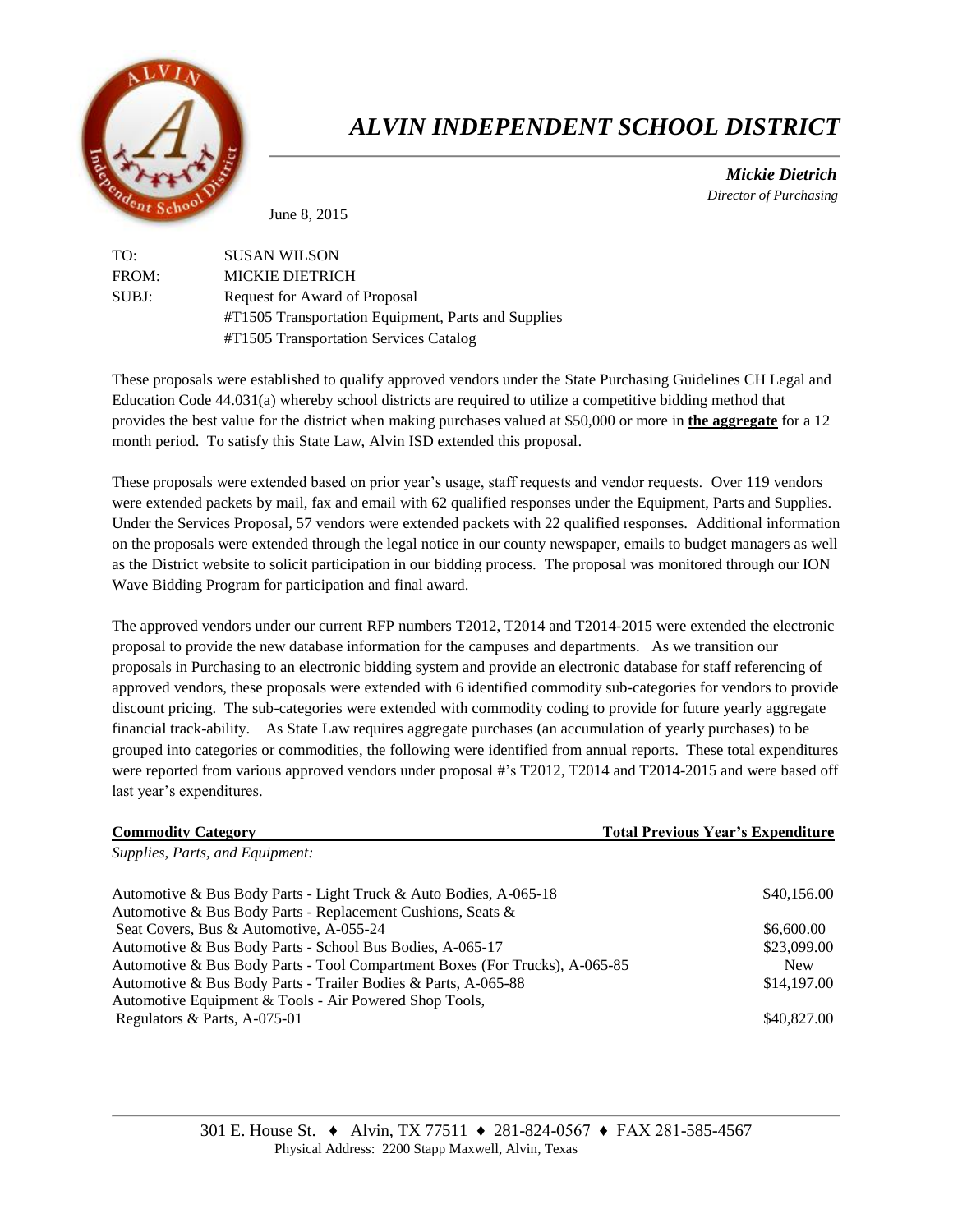*Supplies, Parts, and Equipment (cont'd):*

| Automotive Equipment & Tools - Cleaning & Washing Equipment, Steam, Cold &                    |                |
|-----------------------------------------------------------------------------------------------|----------------|
| Hot Water Pressure & Jet Types, Portable & Stationary, A-075-19                               | \$19,467.00    |
| Automotive Equipment & Tools - Diagnostic Instrument System                                   |                |
| For Vehicle Emission Testing, A-075-24                                                        | \$18,523.00    |
| Automotive Equipment & Tools - Lubrication Equipment, Guns,                                   |                |
| Hoses, Fittings, Lubricators, Oil Pumps, Etc. (Including Oil Filters), A-075-46               | \$6,171.00     |
| Automotive Equipment & Tools - Reclamation Equipment, Automotive                              |                |
| (Including Refrigerant Recovery), A-075-55                                                    | \$2,854.00     |
| Automotive Equipment & Tools - Transportation Small Powered                                   |                |
| & Non-Powered Hand Tools (Drills, Wrenches, Files, Etc.), A-445-01                            | \$1,146.00     |
| Parts - Cooling System, Radiators, Complete & Cores, Thermostats, Water Pumps, Etc., A-060-35 | \$10,425.00    |
| Parts - Electrical, Alternator/Generator, Battery, Ignition System, Lights, Etc., A-928-38    | \$15,808.00    |
| Parts - Electrical Chassis - Gauges, A-055-31                                                 | \$17,113.00    |
| Parts - Engine Parts, A-060-39                                                                | \$11,040.00    |
| Parts - Engines, Diesel (Automotive) & Replacement Parts, A-060-38                            | \$24,866.00    |
| Parts - Filters, Air, Fuel, Oil, Power Steering, Transmission, Water & PVC Valves, A-060-42   | \$5,231.00     |
| Parts - Golf Cart Repair Parts, A-929-62                                                      | \$19,453.00    |
| Parts - Miscellaneous Automotive Hoses & Accessories, A-460-00                                | \$2,187,225.00 |
| Parts - Miscellaneous Transportation Parts, A-060-00                                          | \$69,702.00    |
| Parts - Radio, Two-Way Radio Receivers, Transmitters, Transceivers:                           |                |
| Mobile & Base Station (Audio Transfer) A-725-78                                               | \$708.00       |
| Parts - Remanufactured Engines, Transmissions, Differentials & Rear Axle Assemblies, A-060-69 | \$16,389.00    |
| Parts - Seals & O-Rings, Transportation, A-060-79                                             | \$38,397.00    |
| Parts - Signage, Lettering For Destination/Route Transportation, A-557-63                     | \$14,009.00    |
| Automotive/Bus Fuels - Gasoline, A-405-15                                                     | \$40,362.00    |
| Services:                                                                                     |                |
| Tanks, Mobile, Portable, Stationary, Storage, Etc. Maintenance & Repair                       |                |
| (Includes Re-Lining), A-929-74                                                                | \$1959.00      |
| Environmental Services - Safety Inspections, A-926-82                                         | \$829.00       |
| Automobile Vehicle Maintenance & Repair (Not Otherwise Classified)                            |                |
| Outside Services, A-928-15                                                                    | \$9,493.00     |
| Alignment & Wheel Balancing (Including Front End Repair), A-928-10                            | \$13,106.00    |
| Vehicle Road Services, (Including Mobile Repair) Outside Services, A-928-67                   | \$5,811.00     |

The total yearly expenditure are not guaranteed for the term of the contract to any one vendor as award is requested as a non-exclusive award contract. Some of the contract awarded vendors were also approved through state cooperatives.

A non-exclusive award is requested to allow each participating vendor to supply discounts off catalog pricing and company price quote requests, to meet our campuses and departments classroom needs at the lowest practical price and best value with the flexibility to purchase from a list of approved qualified vendors meeting the terms and conditions established for this contract.

This proposal is requested for award under a one-year contract with a two (2) year renewal extension as long as both parties agree to the terms of the contract for use on an as needed basis and funds are available for these commodities. Renewal of this contract is not anticipated until June, 2018. Additional proposals of this nature will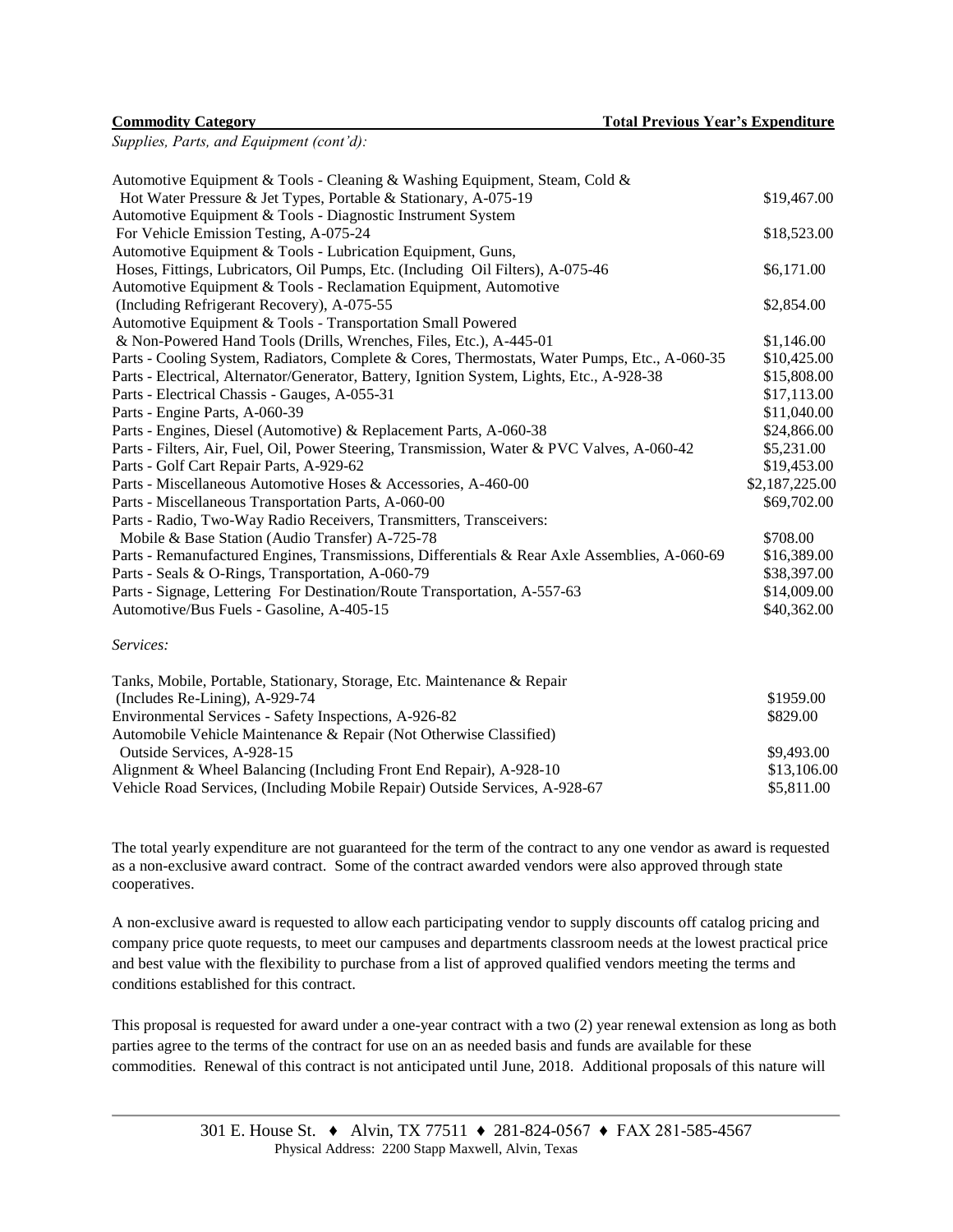be extended for vendor participation; however, this will not disqualify any vendors awarded under this contract, but will allow for additional vendor participation in the future under these commodities.

Attached please find the database information that details the approved qualified vendor information, commodity sub-category discounts off catalogs and other pertinent information extracted from their qualified electronic proposals. Request approval for award to all vendors meeting specifications outlined under proposal #T1505 Transportation Equipment, Parts and Supplies and #T1505 Transportation Services Catalog as a non-exclusive award.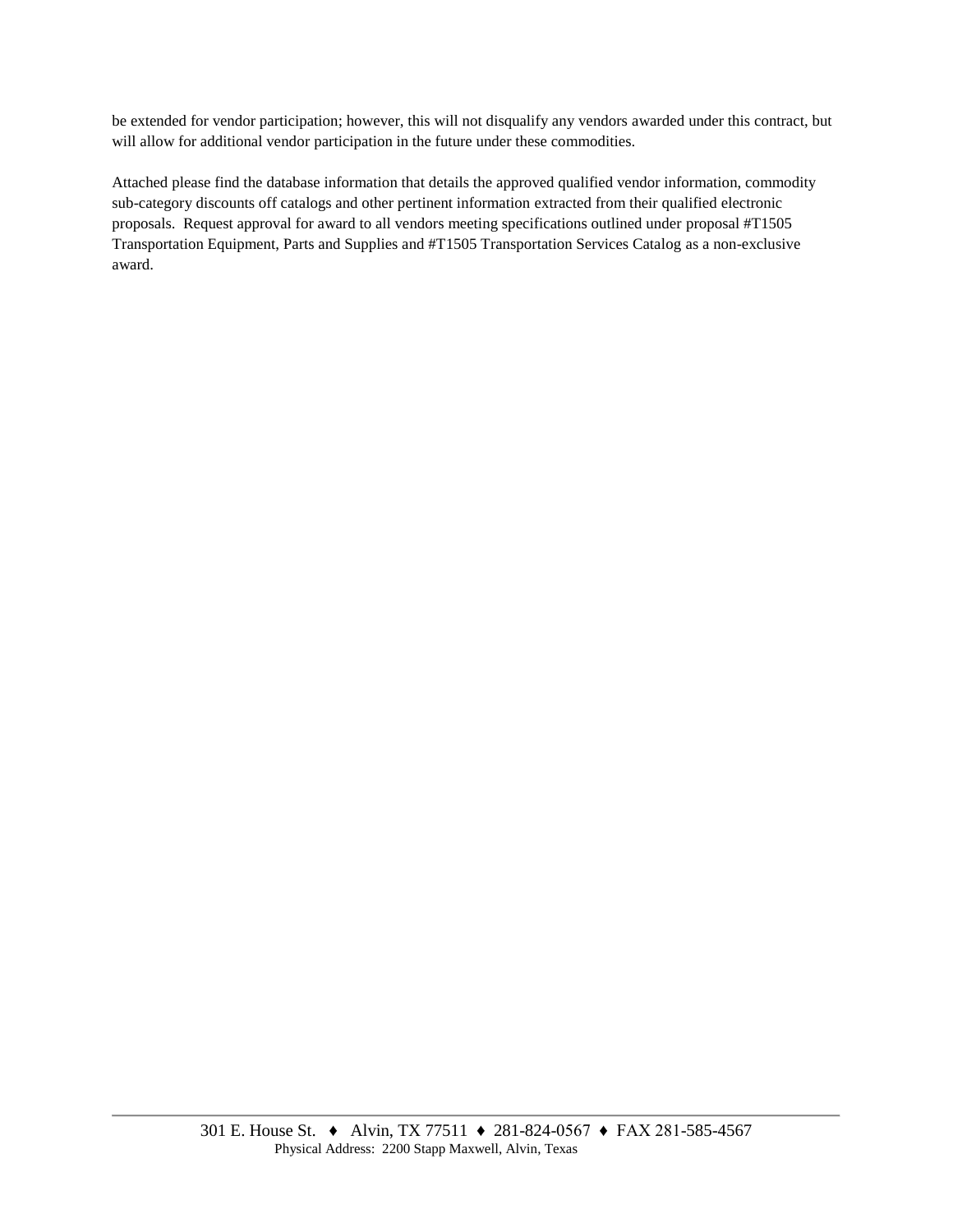| <b>Adams Radiator Service</b><br><b>Theresa Adams</b><br>281-337-4993<br>None<br>None                                      | <b>Lines Bid Description</b><br>Line 3 AUTOMOBILE VEHICLE MAINTENANCE & REPAIR (NOT OTHERWISE CLASSIFIED) OUTSIDE SERVICES, A-928-15                                                                                                                                                                                                                        | % Discount or Price<br>\$265.00                                                                        |
|----------------------------------------------------------------------------------------------------------------------------|-------------------------------------------------------------------------------------------------------------------------------------------------------------------------------------------------------------------------------------------------------------------------------------------------------------------------------------------------------------|--------------------------------------------------------------------------------------------------------|
| <b>Apple Towing/Rbex</b><br><b>Todd Johnston</b><br>713-383-6200<br>713-383-0001 Fax<br>tjohnston@appletowing.com          | <b>Lines Bid Description</b><br>Line 19 VEHICLE ROAD SERVICES, (INCLUDING MOBILE REPAIR) OUTSIDE SERVICES, A-928-67                                                                                                                                                                                                                                         | % Discount or Price<br>Varies per mileage                                                              |
| <b>Alvin Equipment Company</b><br><b>Thomas Pierce</b><br>281-331-3177<br>281-585-4012 Fax<br>lee@alvinequipment.com       | <b>Lines Bid Description</b><br>BUSES, SCHOOL & MASS TRANSIT, MAINTENANCE & REPAIR, A-928-24<br>Line 8<br>Line 16 TRUCK MAINTENANCE & REPAIR, HEAVY, A-928-87                                                                                                                                                                                               | % Discount or Price<br>90.00 per hour<br>90.00 per hour                                                |
| <b>Alvin Glass</b><br>Viki Cole<br>281-331-9330<br>281-388-1492 Fax<br>viki@alvinglass.com                                 | <b>Lines Bid Description</b><br>Line 10 GLASS REPLACEMENT & REPAIR SERVICES, WINDSHIELD & WINDOW, (INCLUDING WINDOW TINTING), A-928-46                                                                                                                                                                                                                      | % Discount or Price<br>\$60.00 per hour                                                                |
| <b>Anita's Vacuum Service</b><br>Anthony Bertran<br>281-780-1723<br>281-424-4012<br>anitasvacservice@yahoo.com             | <b>Lines Bid Description</b><br>Line 14 TANKS, MOBILE, PORTABLE, STATIONARY, STORAGE, ETC. MAINTENANCE & REPAIR (INCLUDES RE-LINING), A-929-74                                                                                                                                                                                                              | % Discount or Price<br>\$1,900.00 per site                                                             |
| <b>City Glass</b><br><b>Troy Conger</b><br>281-508-4809<br>none<br>nancy.conger@hotmail.com                                | <b>Lines Bid Description</b><br>Line 10 GLASS REPLACEMENT & REPAIR SERVICES, WINDSHIELD & WINDOW, (INCLUDING WINDOW TINTING), A-928-46                                                                                                                                                                                                                      | % Discount or Price<br>Varies by type                                                                  |
| <b>Coastal Tank &amp; Testing</b><br>Christy Alexander<br>281-442-8402<br>281-442-8111<br>christy@coastaltanktesting.com   | <b>Lines Bid Description</b><br>Line 9<br>ENVIROMENTAL SERVICES - SAFETY INSPECTIONS, A-926-82<br>TANKS, MOBILE, PORTABLE, STATIONARY, STORAGE, ETC. MAINTENANCE & REPAIR (INCLUDES RE-LINING), A-929-74<br>Line 14                                                                                                                                         | % Discount or Price<br>Varies by test<br>Varies by test                                                |
| Flex Oil Services, LLC<br>Christopher Escalante<br>281-798-2272<br>281-862-2914 Fax<br>chris.escalante@flexoilservices.com | <b>Lines Bid Description</b><br>Line 21 WASTE DISPOSAL OF USED OIL FILTERS/USED ANTI-FREEZE, A-928-56                                                                                                                                                                                                                                                       | % Discount or Price<br>\$0.00                                                                          |
| <b>Gulf Coast Custom &amp; Collision</b><br>Rich Koeppen<br>281-331-9800<br>281-331-9801 Fax<br>gulfcoastcandc@yahoo.com   | <b>Lines Bid Description</b><br>Line 4<br>AUTOMOTIVE BODY & FRAME WORK (INCLUDING UNDERCOATING), A-928-19                                                                                                                                                                                                                                                   | % Discount or Price<br>0%                                                                              |
| <b>Gulf Coast Trees</b><br><b>Bob Kessel</b><br>281.932.8717<br>281.331.8583<br>bbkessel@yahoo.com                         | <b>Lines Bid Description</b><br>Line 21 WASTE DISPOSAL OF USED OIL FILTERS/USED ANTI-FREEZE, A-928-56                                                                                                                                                                                                                                                       | % Discount or Price<br>$$65.00 + Trip$                                                                 |
| ImpactWeather, Inc.<br>Rebecca Gibb<br>281-652-1007<br>281-652-1001<br>rgibb@impactweather.com                             | <b>Lines Bid Description</b><br>Line 3 AUTOMOBILE VEHICLE MAINTENANCE & REPAIR (NOT OTHERWISE CLASSIFIED) OUTSIDE SERVICES, A-928-15                                                                                                                                                                                                                        | % Discount or Price<br>\$9,885.00 Annually                                                             |
| Lonestar Oil Recovery<br>Eric Chapa<br>713-591-8288<br>979-987-9620 Fax<br>ericchp@yahoo.com                               | <b>Lines Bid Description</b><br>Line 21 WASTE DISPOSAL OF USED OIL FILTERS/USED ANTI-FREEZE, A-928-56                                                                                                                                                                                                                                                       | % Discount or Price<br>Company pays us .05 per gal.                                                    |
| Longhorn Bus Sales<br>Ryan Polly<br>713-631-9306<br>713-491-9330 Fax<br>rpolly@lhb-tx.com                                  | <b>Lines Bid Description</b><br>Line 8 BUSES, SCHOOL & MASS TRANSIT, MAINTENANCE & REPAIR, A-928-24<br>Line 10 GLASS REPLACEMENT & REPAIR SERVICES, WINDSHIELD & WINDOW, (INCLUDING WINDOW TINTING), A-928-46<br>Line 12 REBUILT ENGINES (ENGINES, BELTS, HEADS, INTAKE, REBUILDING, ETC.) OUTSIDE SERVICES, A-928-60<br>Line 18 VEHICLE PAINTING, A-928-57 | % Discount or Price<br>\$115.00 per hour<br>\$115.00 per hour<br>\$115.00 per hour<br>\$75.00 per hour |

301 E. House St. ♦ Alvin, TX 77511 ♦ 281-824-0567 ♦ FAX 281-585-4567 Reliable Transmission Service-Texas. LLC. Lines Bid Description<br>Mike Steval time DISISEGISAND TO EXALGE AND THE DISPORTER A LATE OF DISCOUNCE AND STATE OF THE SODE PERITOD P<br>T13-742-9633 – Line 16 TRUCK MAINTENANCE & REPA 832-598-2185 Fax mikes@rtsallison.com

Ron Carter Autoland "Spiscount or Price" (Internation Price ) من المستحدة المستحدة المستحدة المستحدة المستحدة<br>المستحدة المستحدة المستحدة المستحدة المستحدة المستحدة المستحدة المستحدة المستحدة المستحدة المستحدة المستحدة ال<br>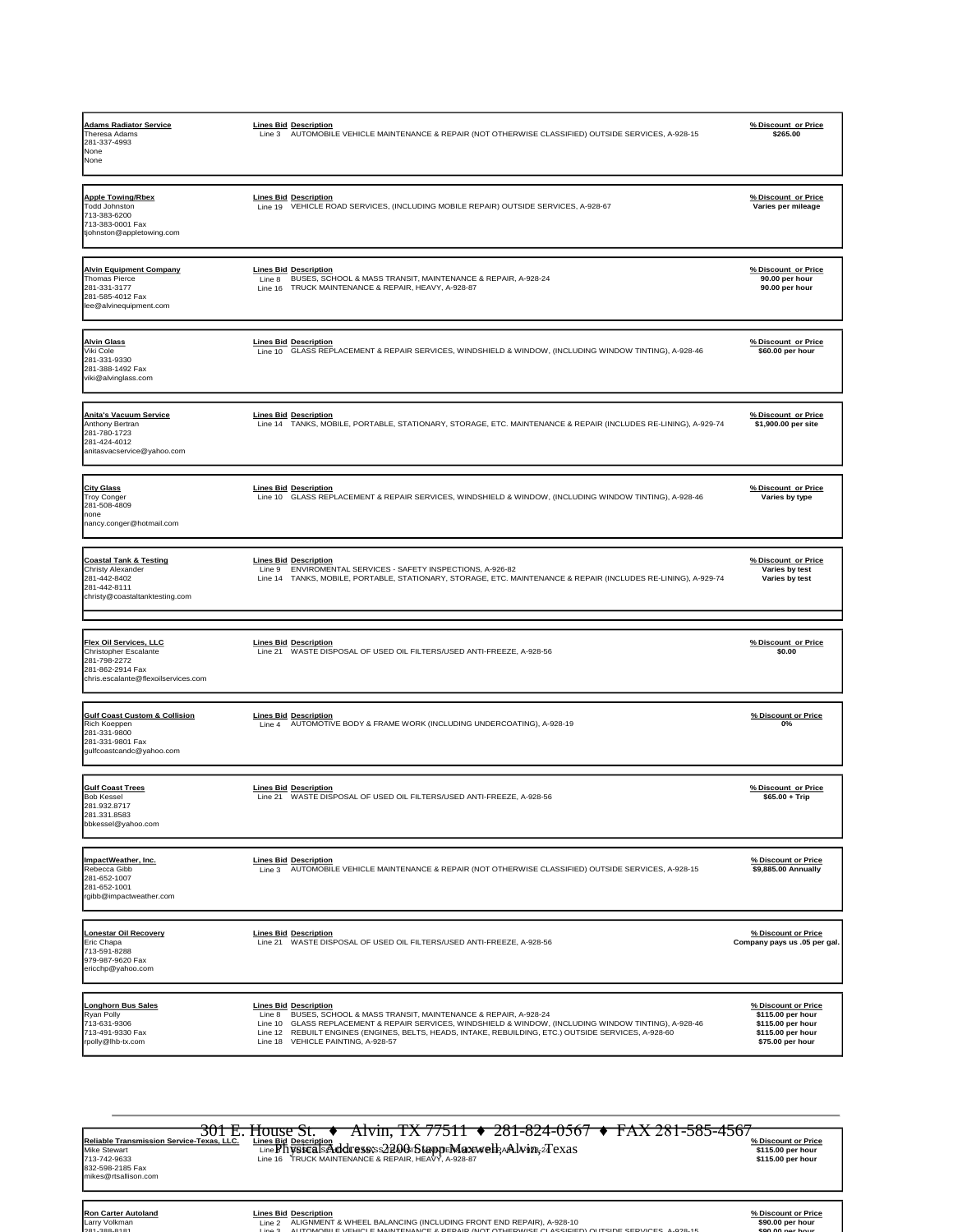| Reliable Transmission Service-Texas, LLC.<br>Mike Stewart<br>713-742-9633<br>832-598-2185 Fax<br>mikes@rtsallison.com                                                                                 | <b>Lines Bid Description</b><br>Line 8<br>BUSES, SCHOOL & MASS TRANSIT, MAINTENANCE & REPAIR, A-928-24<br>TRUCK MAINTENANCE & REPAIR, HEAVY, A-928-87<br>Line 16                                                                                                                                                                                                                                                                                                                                                                                                                                                                                                                                                                                                                                                                                                       | % Discount or Price<br>\$115.00 per hour<br>\$115.00 per hour                                                                                                                                           |
|-------------------------------------------------------------------------------------------------------------------------------------------------------------------------------------------------------|------------------------------------------------------------------------------------------------------------------------------------------------------------------------------------------------------------------------------------------------------------------------------------------------------------------------------------------------------------------------------------------------------------------------------------------------------------------------------------------------------------------------------------------------------------------------------------------------------------------------------------------------------------------------------------------------------------------------------------------------------------------------------------------------------------------------------------------------------------------------|---------------------------------------------------------------------------------------------------------------------------------------------------------------------------------------------------------|
| <b>Ron Carter Autoland</b><br>Larry Volkman<br>281-388-8181<br>281-331-0996 Fax<br>volkman@roncarter.com                                                                                              | <b>Lines Bid Description</b><br>ALIGNMENT & WHEEL BALANCING (INCLUDING FRONT END REPAIR), A-928-10<br>Line 2<br>AUTOMOBILE VEHICLE MAINTENANCE & REPAIR (NOT OTHERWISE CLASSIFIED) OUTSIDE SERVICES, A-928-15<br>Line 3<br>AUTOMOTIVE BODY & FRAME WORK (INCLUDING UNDERCOATING), A-928-19<br>Line 4<br>AUTOMOTIVE EQUIPMENT ACCESSORIES, MAINTENANCE & REPAIR OUTSIDE SERVICES, A-928-04<br>Line 5<br>GLASS REPLACEMENT & REPAIR SERVICES, WINDSHIELD & WINDOW, (INCLUDING WINDOW TINTING), A-928-46<br>Line 10<br>Line 12 REBUILT ENGINES (ENGINES, BELTS, HEADS, INTAKE, REBUILDING, ETC.) OUTSIDE SERVICES, A-928-60<br>Line 16 TRUCK MAINTENANCE & REPAIR, HEAVY, A-928-87<br>Line 17 VEHICLE INSPECTION AND TESTING SERVICES (EMISSIONS, ETC.), A-928-92<br>VEHICLE WASHING, WAXING, POLISHING, STEAM CLEANING, DISINFECTING, ETC., A-928-93<br>Line 20          | % Discount or Price<br>\$90.00 per hour<br>\$90.00 per hour<br>\$44.00 per hour<br>\$90.00 per hour<br>\$90.00 per hour<br>\$90.00 per hour<br>\$90.00 per hour<br>\$25.50 per hour<br>\$35.00 per hour |
| <u>Ron Carter Automotive</u><br>Larry Volkman<br>281-388-8181<br>281-331-0996 Fax<br>volkman@roncarter.com                                                                                            | <b>Lines Bid Description</b><br>Line 2<br>ALIGNMENT & WHEEL BALANCING (INCLUDING FRONT END REPAIR), A-928-10<br>AUTOMOBILE VEHICLE MAINTENANCE & REPAIR (NOT OTHERWISE CLASSIFIED) OUTSIDE SERVICES, A-928-15<br>Line 3<br>AUTOMOTIVE BODY & FRAME WORK (INCLUDING UNDERCOATING), A-928-19<br>Line 4<br>AUTOMOTIVE EQUIPMENT ACCESSORIES, MAINTENANCE & REPAIR OUTSIDE SERVICES, A-928-04<br>Line 5<br>GLASS REPLACEMENT & REPAIR SERVICES, WINDSHIELD & WINDOW, (INCLUDING WINDOW TINTING), A-928-46<br>Line 10<br>REBUILT ENGINES (ENGINES, BELTS, HEADS, INTAKE, REBUILDING, ETC.) OUTSIDE SERVICES, A-928-60<br>Line 12<br>TRUCK MAINTENANCE & REPAIR, HEAVY, A-928-87<br>Line 16<br>VEHICLE INSPECTION AND TESTING SERVICES (EMISSIONS, ETC.), A-928-92<br>Line 17<br>Line 20<br>VEHICLE WASHING, WAXING, POLISHING, STEAM CLEANING, DISINFECTING, ETC., A-928-93 | % Discount or Price<br>\$90.00 per hour<br>\$90.00 per hour<br>\$44.00 per hour<br>\$90.00 per hour<br>\$90.00 per hour<br>\$90.00 per hour<br>\$90.00 per hour<br>\$90.00 per hour<br>\$90.00 per hour |
| <b>Rush Bus Center</b><br><b>Chris Hodges</b><br>281-260-0161<br>281-272-1521<br>houstonbusservice@rushenterprises.com                                                                                | <b>Lines Bid Description</b><br>AUTOMOBILE VEHICLE MAINTENANCE & REPAIR (NOT OTHERWISE CLASSIFIED) OUTSIDE SERVICES, A-928-15<br>Line 3<br>BUSES, SCHOOL & MASS TRANSIT, MAINTENANCE & REPAIR, A-928-24<br>Line 8<br>Line 19<br>VEHICLE ROAD SERVICES, (INCLUDING MOBILE REPAIR) OUTSIDE SERVICES, A-928-67                                                                                                                                                                                                                                                                                                                                                                                                                                                                                                                                                            | % Discount or Price<br>\$85.00 per hour<br>\$85.00 per hour<br>\$102.00 per hour                                                                                                                        |
| <b>Smith Tank &amp; Equipment Co.</b><br>James W. Blair, III or Charley Blackmon<br>800-826-5663 or 903-445-1259<br>903-595-6804 Fax<br>ib3@smithtank.com (Blair)<br>charley_b53@yahoo.com (Blackmon) | <b>Lines Bid Description</b><br>Line 14 TANKS, MOBILE, PORTABLE, STATIONARY, STORAGE, ETC. MAINTENANCE & REPAIR (INCLUDES RE-LINING), A-929-74<br>Line 18 VEHICLE PAINTING, A-928-57                                                                                                                                                                                                                                                                                                                                                                                                                                                                                                                                                                                                                                                                                   | % Discount or Price<br>\$50.00 per hour - inc. mat.<br>\$75.00 per hour - inc. mat.                                                                                                                     |
|                                                                                                                                                                                                       |                                                                                                                                                                                                                                                                                                                                                                                                                                                                                                                                                                                                                                                                                                                                                                                                                                                                        |                                                                                                                                                                                                         |
| <b>Texas Pressure Washing Unlimited</b><br>Oscar Williams<br>832-464-5306<br>713-436-8850 Fax<br>texaspwu@gmail.com                                                                                   | <b>Lines Bid Description</b><br>Line 20 VEHICLE WASHING, WAXING, POLISHING, STEAM CLEANING, DISINFECTING, ETC., A-928-93                                                                                                                                                                                                                                                                                                                                                                                                                                                                                                                                                                                                                                                                                                                                               | % Discount or Price<br>\$25.00 per hour/Varies                                                                                                                                                          |
| <b>UVC Powersports</b><br>Scott Tracy, Menny Skaris, Leo Zamora<br>281-824-1198<br>713-715-1294 Fax<br>scott@uvcountry.com<br>menny@uvcountry.com<br>leo@uvcountry.com                                | <b>Lines Bid Description</b><br>AUTOMOBILE VEHICLE MAINTENANCE & REPAIR (NOT OTHERWISE CLASSIFIED) OUTSIDE SERVICES, A-928-15<br>Line 3<br>Line 4 AUTOMOTIVE BODY & FRAME WORK (INCLUDING UNDERCOATING), A-928-19<br>AUTOMOTIVE EQUIPMENT ACCESSORIES, MAINTENANCE & REPAIR OUTSIDE SERVICES, A-928-04<br>Line 5<br>Line 12 REBUILT ENGINES (ENGINES, BELTS, HEADS, INTAKE, REBUILDING, ETC.) OUTSIDE SERVICES, A-928-60<br>Line 18 VEHICLE PAINTING, A-928-57                                                                                                                                                                                                                                                                                                                                                                                                         | % Discount or Price<br>\$85.00 per hour<br>\$85.00 per hour<br>\$85.00 per hour<br>\$85.00 per hour<br>\$85.00 per hour                                                                                 |
| <b>Vanguard Truck Center of Houston</b><br><b>Billy Briggs</b><br>713-670-1330<br>281-331-0950 Fax<br>william.briggs@vanguardtrucks.com                                                               | <b>Lines Bid Description</b><br>AUTOMOBILE VEHICLE MAINTENANCE & REPAIR (NOT OTHERWISE CLASSIFIED) OUTSIDE SERVICES, A-928-15<br>Line 3<br>AUTOMOTIVE BODY & FRAME WORK (INCLUDING UNDERCOATING), A-928-19<br>Line 4<br>Line 12 REBUILT ENGINES (ENGINES, BELTS, HEADS, INTAKE, REBUILDING, ETC.) OUTSIDE SERVICES, A-928-60<br>Line 16 TRUCK MAINTENANCE & REPAIR, HEAVY, A-928-87<br>Line 17 VEHICLE INSPECTION AND TESTING SERVICES (EMISSIONS, ETC.), A-928-92<br>Line 18 VEHICLE PAINTING, A-928-57<br>Line 19 VEHICLE ROAD SERVICES, (INCLUDING MOBILE REPAIR) OUTSIDE SERVICES, A-928-67                                                                                                                                                                                                                                                                        | % Discount or Price<br>\$100.00 per hour<br>\$65.00 per hour<br>\$100.00 per hour<br>\$100.00 per hour<br>\$100.00 per hour<br>\$65.00 per hour<br>\$100.00 per hour                                    |
| <b>Winwood Motor Company</b><br>Melissa Winwood<br>409-925-2039<br>409-925-8254 Fax<br>melissak54@aol.com                                                                                             | <b>Lines Bid Description</b><br>Line 19 VEHICLE ROAD SERVICES, (INCLUDING MOBILE REPAIR) OUTSIDE SERVICES, A-928-67                                                                                                                                                                                                                                                                                                                                                                                                                                                                                                                                                                                                                                                                                                                                                    | % Discount or Price<br>0%                                                                                                                                                                               |

Г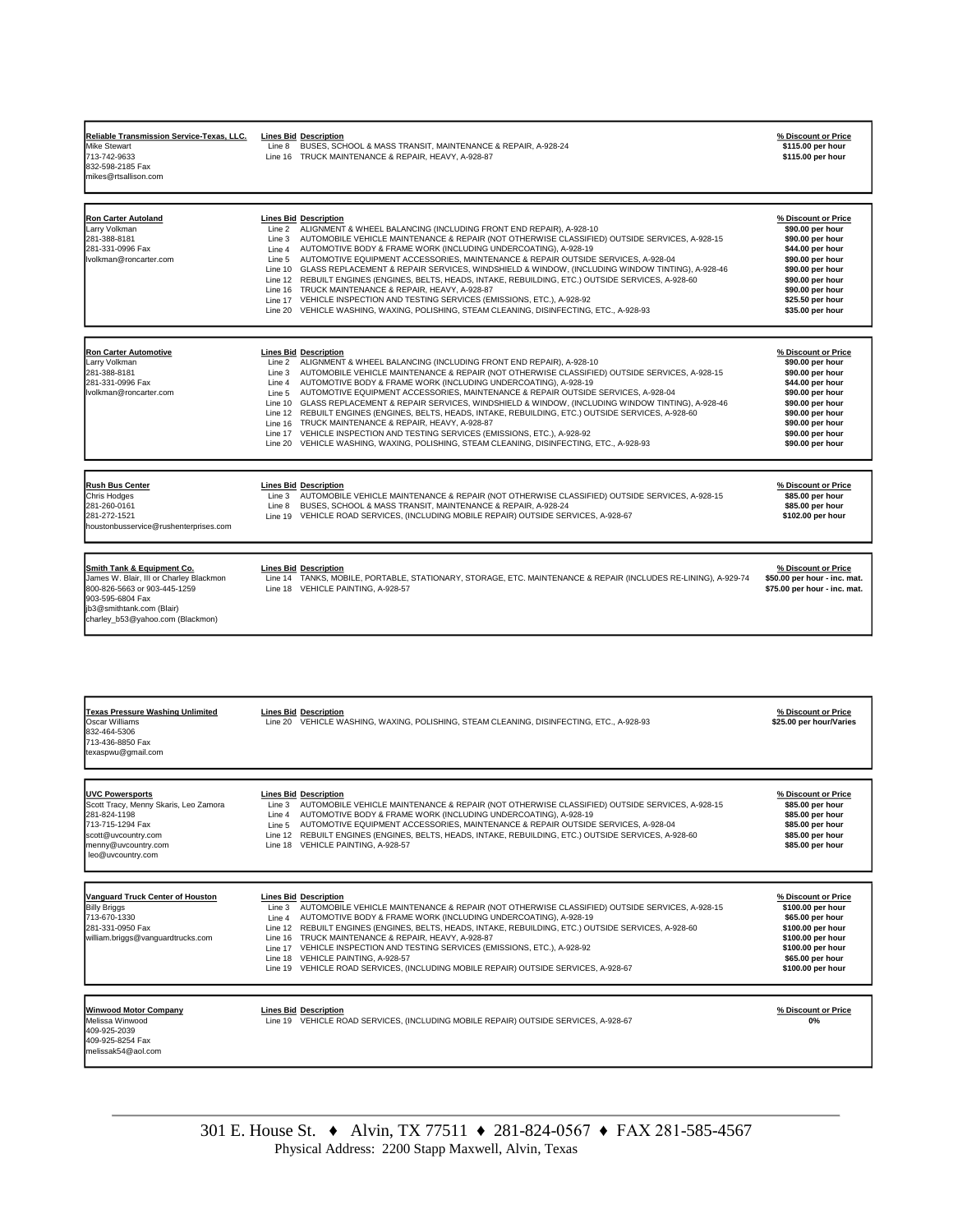| A&A Auto Parts Store, Inc. | <b>Lines Bid Description</b>                                                                                                                        | %Discount |
|----------------------------|-----------------------------------------------------------------------------------------------------------------------------------------------------|-----------|
| <b>Rick Sabol</b>          | Line 7 AUTOMOTIVE & BUS BODY PARTS - TOOL COMPARTMENT BOXES (FOR TRUCKS), A-065-85                                                                  | 25        |
| 570-655-4514 Ext. 2104     | Line 12 AUTOMOTIVE EQUIPMENT & TOOLS - BATTERY CHARGERS & TESTERS, AUTOMOTIVE, A-075-06                                                             | $0 - 15$  |
| 570-655-6969 Fax           | Line 17 AUTOMOTIVE EQUIPMENT & TOOLS - JACKS, SAFETY STANDS, PORTABLE CRANES & PARTS FOR AUTOMOBILES,<br>TRAILERS, TRUCKS & TRANSMISSIONS, A-075-41 | $0 - 15$  |
| Rick.Sabol@key-stone.com   | Line 18 AUTOMOTIVE EQUIPMENT & TOOLS - LIFTS & HOISTS, FLOOR TYPE, ELECTRIC, HYDRAULIC OR PNEUMATIC, A-075-44                                       | $0 - 15$  |
|                            | Line 29 PARTS - BATTERIES FOR ELECTRIC VEHICLES (INCLUDING RECYCLED TYPES), A-060-09                                                                | 20        |
|                            | Line 30 PARTS - BOLTS, AUTOMOTIVE, A-060-08                                                                                                         | $0 - 15$  |
|                            | Line 31 PARTS - BRAKES, REPAIRS & REPLACEMENT (NOT ELECTRIC CONTROLLER) A-060-21                                                                    | 25        |
|                            | Line 33 PARTS - COOLING SYSTEM. RADIATORS. COMPLETE & CORES.THERMOSTATS. WATER PUMPS. ETC., A-060-35                                                | $0 - 20$  |
|                            | Line 34 PARTS - ELECTRICAL, ALTERNATOR/GENERATOR, BATTERY, IGNITION SYSTEM, LIGHTS, ETC., A-928-38                                                  | 20        |
|                            | Line 35 PARTS - ELECTRICAL ACCESSORIES, ALTERNATORS, AMMETERS, DISTRIBUTORS, GENERATORS, REGULATORS,<br>STARTERS, ETC., A-060-36                    | 20        |
|                            | Line 38 PARTS - EMERGENCY KITS FOR VEHICLES INCLUDING FIRST AID KIT, TOOLS, ETC., A-055-27                                                          | $0 - 10$  |
|                            | Line 39 PARTS - ENGINE CONTROLS (ELECTRONIC) SENSORS, COMPUTER, ETC., A-060-62                                                                      | 20        |
|                            | Line 40 PARTS - ENGINE PARTS, A-060-39                                                                                                              | 25        |
|                            | Line 43 PARTS - FILTERS, AIR, FUEL, OIL, POWER STEERING, TRANSMISSION, WATER & PCV VALVES, A-060-42                                                 | 55        |
|                            | Line 44 PARTS - FRONT END ALIGNMENT PARTS & ACCESSORIES, A-060-46                                                                                   | 25        |
|                            | Line 45 PARTS - FUEL SYSTEM, CARBURETORS & KITS, FUEL PUMPS, TANKS & CAPS, ETC., A-060-47                                                           | $0 - 15$  |
|                            | Line 48 PARTS - HOSE & HOSE FITTINGS, BRAKE, HEATER, RADIATOR, VACUUM, WASHER, WIPER, ETC., A-060-60                                                | 20        |
|                            | Line 49 PARTS - HYDRAULICS, PUMP, HYDRAULIC MOTOR, VALVES, GAUGES, ETC., A-928-49                                                                   | $0 - 15$  |
|                            | Line 50 PARTS - IGNITION SYSTEM, COILS, CONDENSERS, POINTS, ROTORS, SPARK PLUGS, SPARK PLUG WIRES, ETC., A-060-63                                   | 20        |
|                            | Line 51 PARTS - LIGHTS & LENS, AUTOMOTIVE (NOT OTHERWISE CLASSIFIED), A-055-58                                                                      | 15        |
|                            | Line 52 PARTS - MISCELLANEOUS AUTOMOTIVE HOSES & ACCESSORIES, A-460-00                                                                              | $0 - 15$  |
|                            | Line 54 PARTS - MISCELLANEOUS AUTOMOTIVE TRUCK BELTS, A-110-00                                                                                      | 35        |
|                            | Line 56 PARTS - POWER & DRIVE TRAIN COMPONENTS & PARTS, A-060-65                                                                                    | $0 - 15$  |
|                            | Line 66 PARTS - REPAIR PARTS, LIGHT TRUCK, AUTO, A-060-76                                                                                           | $0 - 10$  |
|                            | Line 67 PARTS - REPAIR PARTS, SCHOOL BUS, A-060-77                                                                                                  | $0 - 20$  |
|                            | Line 71 PARTS - LEAVE SPRINGS, SUSPENSIONS, ETC. (INCLUDING SWAY BARS), A-060-84                                                                    | $0 - 20$  |
|                            | Line 72 PARTS - STEERING COMPONENTS & PARTS, A-060-86                                                                                               | $0 - 10$  |
|                            | Line 73 PARTS - SUSPENSION, AXLES, SPRINGS, STEERING, ETC., A-928-76                                                                                | $0 - 10$  |

| Able Infosat Communications. Inc. | Lines Bid Description                                                                             | % Discount |
|-----------------------------------|---------------------------------------------------------------------------------------------------|------------|
| Alfonso Lozano                    | Line 59 PARTS - RADIO, TWO-WAY RADIO RECEIVERS, TRANSMITTERS, TRANSCEIVERS: MOBILE & BASE STATION | 25         |
|                                   | (AUDIO TRANSFER) A-725-78                                                                         |            |
| 281-598-3367                      | Line 60 PARTS - RADIO, TWO-WAY RADIO SUPPLIES, PARTS & ACCESSORIES A-725-82                       | 10         |
| 281-485-8230 Fax                  | Line 61 PARTS - RADIO, MISCELLANEOUS RADIO PARTS & SUPPLIES A-725-00                              | 10         |
| alozano@able-usa.com              |                                                                                                   |            |

| Acme Alternate Fuel Systems, Inc. | <b>Lines Bid Description</b>                                                                                      | % Discount |
|-----------------------------------|-------------------------------------------------------------------------------------------------------------------|------------|
| <b>Rick Nordstrom</b>             | Line 36 PARTS - ELECTRICAL CHASSIS - GAUGES, A-055-31                                                             | 35         |
| 507-345-4000                      | Line 45 PARTS - FUEL SYSTEM, CARBURETORS & KITS, FUEL PUMPS, TANKS & CAPS, ETC., A-060-47                         | 35         |
| 507-345-4100 Fax                  | Line 48 PARTS - HOSE & HOSE FITTINGS, BRAKE, HEATER, RADIATOR, VACUUM, WASHER, WIPER, ETC., A-060-60              | 35         |
| Imordstrom@acmecarb.com           | Line 49 PARTS - HYDRAULICS, PUMP, HYDRAULIC MOTOR, VALVES, GAUGES, ETC., A-928-49                                 | 35         |
|                                   | Line 50 PARTS - IGNITION SYSTEM, COILS, CONDENSERS, POINTS, ROTORS, SPARK PLUGS, SPARK PLUG WIRES, ETC., A-060-63 | 35         |
|                                   | Line 67 PARTS - REPAIR PARTS, SCHOOL BUS, A-060-77                                                                | 35         |
|                                   | Line 69 PARTS - SEALS & O-RINGS, TRANSPORTATION, A-060-79                                                         | 35         |

Ē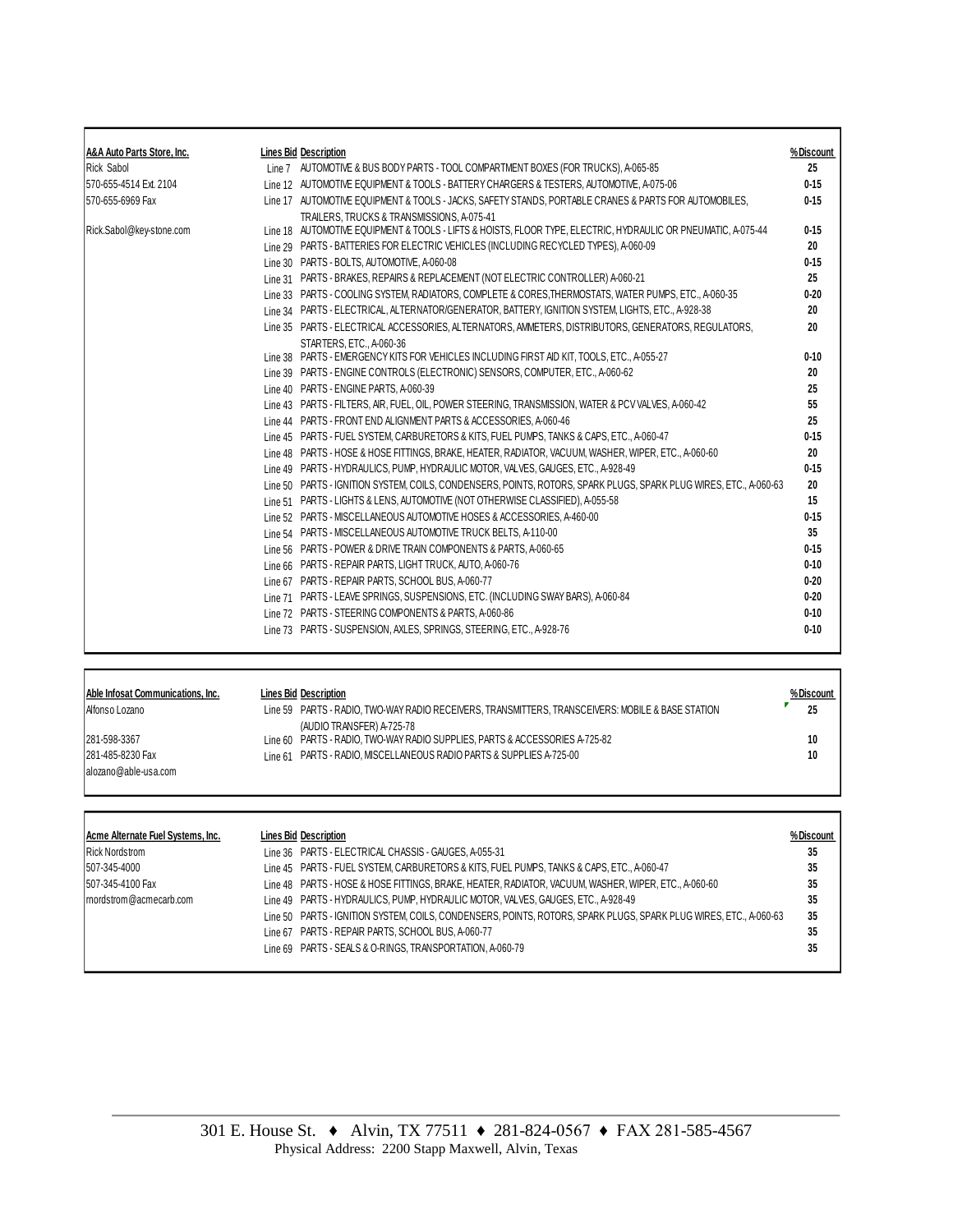| <b>Advance Auto Parts</b>    | <b>Lines Bid Description</b>                                                                                                                                                                                                  | %Discount |
|------------------------------|-------------------------------------------------------------------------------------------------------------------------------------------------------------------------------------------------------------------------------|-----------|
| Kurt Westrup                 | Line 1 AUTOMOTIVE & BUS BODY PARTS - LIGHT TRUCK & AUTO BODIES, A-065-18                                                                                                                                                      | 0         |
| 281-331-1962                 | Line 2 AUTOMOTIVE & BUS BODY PARTS - PICKUP TRUCK BODIES, A-065-69                                                                                                                                                            | 0         |
| 281-331-1968 Fax             | Line 3 AUTOMOTIVE & BUS BODY PARTS - POWERLIFT TAILGATE, AUTOMOTIVE, A-065-68                                                                                                                                                 | 0         |
| kurtwestrup@advance-auto.com | Line 4 AUTOMOTIVE & BUS BODY PARTS - REFRIGERATED BODIES, AUTOMOTIVE, A-065-70                                                                                                                                                | 0         |
|                              | Line 5 AUTOMOTIVE & BUS BODY PARTS - REPLACEMENT CUSHIONS, SEATS & SEAT COVERS, BUS & AUTOMOTIVE, A-055-24                                                                                                                    |           |
|                              | Line 6 AUTOMOTIVE & BUS BODY PARTS - SCHOOL BUS BODIES, A 065-17                                                                                                                                                              |           |
|                              | Line 7 AUTOMOTIVE & BUS BODY PARTS - TOOL COMPARTMENT BOXES (FOR TRUCKS), A-065-85                                                                                                                                            |           |
|                              | Line 8 AUTOMOTIVE & BUS BODY PARTS - TRAILER BODIES & PARTS, A-065-88                                                                                                                                                         |           |
|                              | Line 9 AUTOMOTIVE & BUS BODY PARTS - TRUCK BED LINERS, A-065-87                                                                                                                                                               |           |
|                              | Line 10 AUTOMOTIVE & BUS BODY PARTS - WHEELCHAIR LIFT & ACCESSORIES, VEHICLE-MOUNTED, A-055-90                                                                                                                                |           |
|                              | Line 11 AUTOMOTIVE EQUIPMENT & TOOLS - AIR POWERED SHOP TOOLS, REGULATORS & PARTS, A-075-01                                                                                                                                   | n         |
|                              | Line 12 AUTOMOTIVE EQUIPMENT & TOOLS - BATTERY CHARGERS & TESTERS, AUTOMOTIVE, A-075-06                                                                                                                                       | 0         |
|                              | Line 13 AUTOMOTIVE EQUIPMENT & TOOLS - BRAKE BENCH STANDS, A-075-08                                                                                                                                                           | n         |
|                              | Line 14 AUTOMOTIVE EQUIPMENT & TOOLS - CLEANING & WASHING EQUIPMENT, STEAM, COLD & HOT WATER PRESSURE & JET<br>TYPES. PORTABLE & STATIONARY, A-075-19                                                                         | n         |
|                              | Line 15 AUTOMOTIVE EQUIPMENT & TOOLS - DIAGNOSTIC INSTRUMENT SYSTEM FOR VEHICLE EMISSION TESTING, A-075-24                                                                                                                    | 0         |
|                              | Line 16 AUTOMOTIVE EQUIPMENT & TOOLS - FLUSH & FILL EQUIPMENT & TOOLS (FOR AUTOMATIC TRANSMISSIONS, COOLING                                                                                                                   | 0         |
|                              | SYSTEMS, POWER STEERING), A-075-29                                                                                                                                                                                            |           |
|                              | Line 17 AUTOMOTIVE EQUIPMENT & TOOLS - JACKS, SAFETY STANDS, PORTABLE CRANES & PARTS FOR AUTOMOBILES,                                                                                                                         | 0         |
|                              | TRAILERS, TRUCKS & TRANSMISSIONS, A-075-41                                                                                                                                                                                    |           |
|                              | Line 18 AUTOMOTIVE EQUIPMENT & TOOLS - LIFTS & HOISTS, FLOOR TYPE, ELECTRIC, HYDRAULIC OR PNEUMATIC, A-075-44<br>Line 19 AUTOMOTIVE EQUIPMENT & TOOLS - LUBRICATION EQUIPMENT, GUNS, HOSES, FITTINGS, LUBRICATORS, OIL PUMPS, | 0<br>0    |
|                              | ETC. (INCLUDING OIL FILTERS), A-075-46                                                                                                                                                                                        |           |
|                              | Line 20 AUTOMOTIVE EQUIPMENT & TOOLS - PARTS WASHING EQUIPMENT INCLUDING AIR AGITATED & PUMP AGITATED, A-075-                                                                                                                 | 0         |
|                              | Line 21 AUTOMOTIVE EQUIPMENT & TOOLS - RECLAMATION EQUIPMENT, AUTOMOTIVE (INCLUDING REFRIGERANT RECOVERY),<br>A-075-55                                                                                                        | 0         |
|                              | Line 22 AUTOMOTIVE EQUIPMENT & TOOLS - TRANSPORTATION SMALL POWERED & NON-POWERED HAND TOOLS (DRILLS,<br>WRENCHES, FILES, ETC.), A-445-01                                                                                     | 0         |
|                              | Line 23 AUTOMOTIVE LUBRICANTS - MISCELLANEOUS AUTOMOTIVE GREASES & LUBRICANTS, A-405-24                                                                                                                                       | 0         |
|                              | Line 24 AUTOMOTIVE LUBRICANTS - OIL, AUTOMOTIVE ENGINE, A-405-39                                                                                                                                                              | 0         |
|                              | Line 25 AUTOMOTIVE LUBRICANTS - OIL, AUTOMOTIVE TRANSMISSION, A-405-36                                                                                                                                                        | n         |
|                              | Line 26 AUTOMOTIVE LUBRICANTS - OIL, LUBRICATING, DIFFERENTIAL & GEAR LUBRICANT, A-405-57                                                                                                                                     | Λ         |
|                              | Line 27 AUTOMOTIVE LUBRICANTS - SYNTHETIC PETROLEUM PRODUCTS, A-405-90                                                                                                                                                        |           |
|                              | Line 28 PARTS - AIR CONDITIONERS & PARTS, TRANSPORTATION, A055-04                                                                                                                                                             |           |
|                              | Line 29 PARTS - BATTERIES FOR ELECTRIC VEHICLES (INCLUDING RECYCLED TYPES), A-060-09                                                                                                                                          |           |
|                              | Line 30 PARTS - BOLTS, AUTOMOTIVE, A-060-08                                                                                                                                                                                   |           |
|                              | Line 31 PARTS - BRAKES, REPAIRS & REPLACEMENT (NOT ELECTRIC CONTROLLER) A-060-21                                                                                                                                              | 0         |
|                              | Line 32 PARTS - BRUSHES & CLEANING COMPOUNDS, AUTOMOTIVE CLEANING, A075-10                                                                                                                                                    |           |
|                              | Line 33 PARTS - COOLING SYSTEM, RADIATORS, COMPLETE & CORES, THERMOSTATS, WATER PUMPS, ETC., A-060-35                                                                                                                         |           |
|                              | Line 34 PARTS - ELECTRICAL, ALTERNATOR/GENERATOR, BATTERY, IGNITION SYSTEM, LIGHTS, ETC., A-928-38                                                                                                                            | Λ         |
|                              | Line 35 PARTS - ELECTRICAL ACCESSORIES, ALTERNATORS, AMMETERS, DISTRIBUTORS, GENERATORS, REGULATORS,                                                                                                                          | 0         |
|                              | STARTERS, ETC., A-060-36<br>Line 36 PARTS - ELECTRICAL CHASSIS - GAUGES, A-055-31                                                                                                                                             | 0         |
|                              | Line 37 PARTS - ELECTRICAL PARTS (NOT IGNITION) (NOT OTHERWISE CLASSIFIED) - TRANSPORTATION, A-060-37                                                                                                                         | 0         |
|                              | Line 38 PARTS - EMERGENCY KITS FOR VEHICLES INCLUDING FIRST AID KIT, TOOLS, ETC., A-055-27                                                                                                                                    | 0         |
|                              | Line 39 PARTS - ENGINE CONTROLS (ELECTRONIC) SENSORS, COMPUTER, ETC., A-060-62                                                                                                                                                | Λ         |
|                              | Line 40 PARTS - ENGINE PARTS, A-060-39                                                                                                                                                                                        |           |
|                              | Line 41 PARTS - ENGINES, DIESEL (AUTOMOTIVE) & REPLACEMENT PARTS, A-060-38                                                                                                                                                    | 0         |
|                              | Line 42 PARTS - ENGINES, GASOLINE, COMPLETE, SHORT BLOCK, & PARTS, A-060-40                                                                                                                                                   |           |
|                              | Line 43 PARTS - FILTERS, AIR, FUEL, OIL, POWER STEERING, TRANSMISSION, WATER & PCV VALVES, A-060-42                                                                                                                           | 0         |
|                              | Line 44 PARTS - FRONT END ALIGNMENT PARTS & ACCESSORIES, A-060-46                                                                                                                                                             | Λ         |
|                              | Line 45 PARTS - FUEL SYSTEM, CARBURETORS & KITS, FUEL PUMPS, TANKS & CAPS, ETC., A-060-47                                                                                                                                     | 0         |
|                              |                                                                                                                                                                                                                               |           |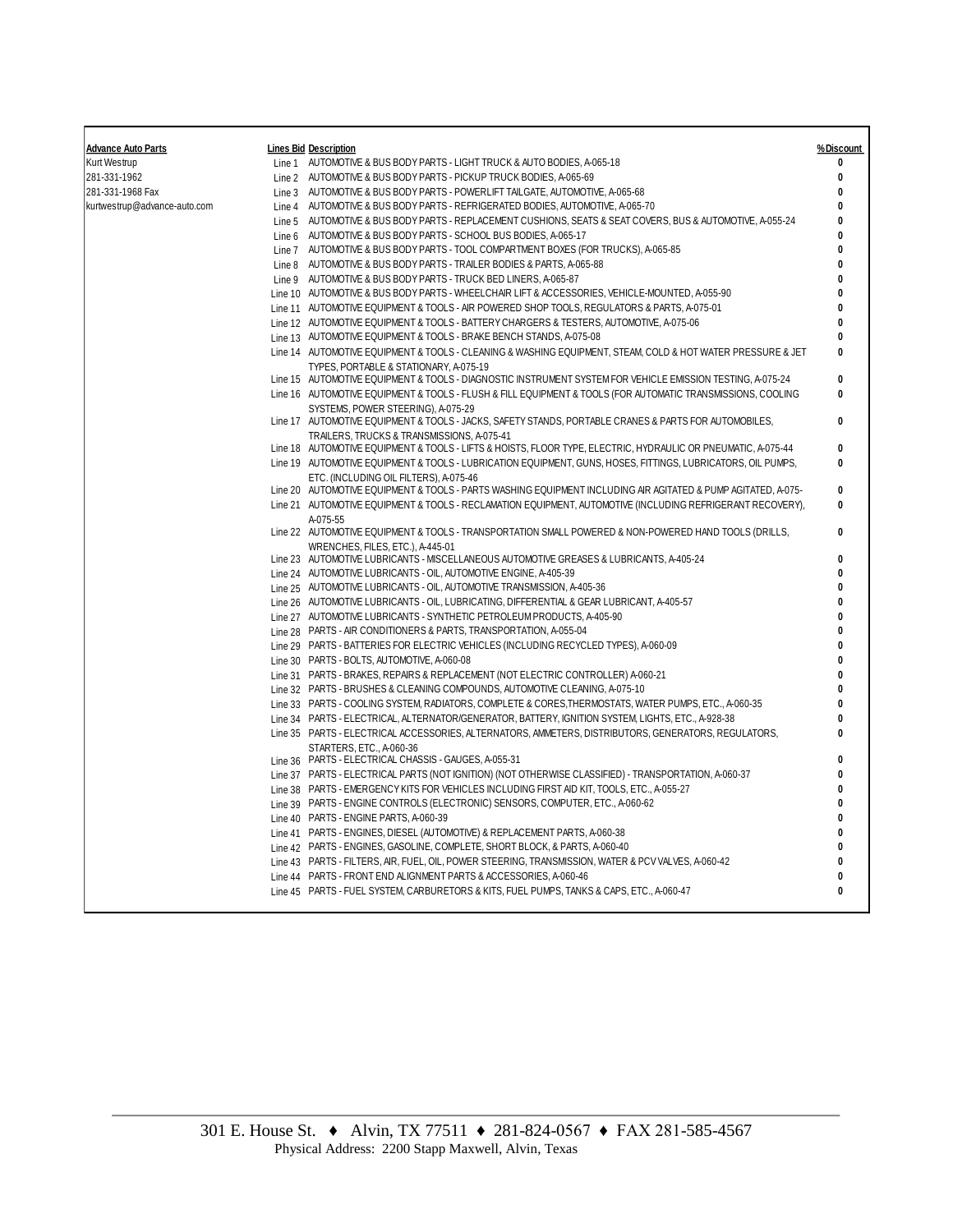| <b>Advance Auto Parts, (Continued)</b> | <b>Lines Bid Description</b>                                                                                                                                                      | %Discount |
|----------------------------------------|-----------------------------------------------------------------------------------------------------------------------------------------------------------------------------------|-----------|
|                                        | Line 46 PARTS - GLASS REPLACEMENT PARTS AUTOMOTIVE/BUS FOR IN-HOUSE REPAIR, A-928-48                                                                                              | 0         |
|                                        | Line 47 PARTS - GOLF CART REPAIR PARTS, A-929-62                                                                                                                                  | 0         |
|                                        | Line 48 PARTS - HOSE & HOSE FITTINGS, BRAKE, HEATER, RADIATOR, VACUUM, WASHER, WIPER, ETC., A-060-60                                                                              | ŋ         |
|                                        | Line 49 PARTS - HYDRAULICS, PUMP, HYDRAULIC MOTOR, VALVES, GAUGES, ETC., A-928-49                                                                                                 |           |
|                                        | Line 50 PARTS - IGNITION SYSTEM, COILS, CONDENSERS, POINTS, ROTORS, SPARK PLUGS, SPARK PLUG WIRES, ETC., A-060-63                                                                 | ŋ         |
|                                        | Line 51 PARTS - LIGHTS & LENS, AUTOMOTIVE (NOT OTHERWISE CLASSIFIED), A-055-58                                                                                                    | ŋ         |
|                                        | Line 52 PARTS - MISCELLANEOUS AUTOMOTIVE HOSES & ACCESSORIES, A-460-00                                                                                                            | ŋ         |
|                                        | Line 53 PARTS - MISCELLANEOUS AUTOMOTIVE PARTS & ACCESSORIES, A-065-00                                                                                                            | ŋ         |
|                                        | Line 54 PARTS - MISCELLANEOUS AUTOMOTIVE TRUCK BELTS, A-110-00                                                                                                                    |           |
|                                        | Line 55 PARTS - MISCELLANEOUS TRANSPORTATION PARTS, A-060-00                                                                                                                      |           |
|                                        | Line 56 PARTS - POWER & DRIVE TRAIN COMPONENTS & PARTS, A-060-65                                                                                                                  |           |
|                                        | Line 57 PARTS - RADIO, AM/FM TRANSMITTERS & DIGITAL BROADCAST A-725-09                                                                                                            |           |
|                                        | Line 58 PARTS - RADIO, ANTENNAS & ACCESSORIES (RADIO ONLY), BRACKETS, MASTS, MOUNTS, ROTATORS, STANDOFFS,                                                                         |           |
|                                        | ETC. A-725-12                                                                                                                                                                     |           |
|                                        | Line 59 PARTS - RADIO, TWO-WAY RADIO RECEIVERS, TRANSMITTERS, TRANSCEIVERS: MOBILE & BASE STATION                                                                                 | n         |
|                                        | (AUDIO TRANSFER) A-725-78                                                                                                                                                         |           |
|                                        | Line 60 PARTS - RADIO, TWO-WAY RADIO SUPPLIES, PARTS & ACCESSORIES A-725-82                                                                                                       | 0         |
|                                        | Line 61 PARTS - RADIO, MISCELLANEOUS RADIO PARTS & SUPPLIES A-725-00                                                                                                              | 0         |
|                                        | Line 62 PARTS - RADIO, EMERGENCY RADIO/TELEPHONE SYSTEMS (911 DISPATCH, ETC.) INCLUDING ACCESSORIES A-725-18                                                                      |           |
|                                        | Line 63 PARTS - RECYCLED AUTOMOTIVE ACCESSORY ITEMS, A-055-95                                                                                                                     |           |
|                                        | Line 64 PARTS - RECYCLED AUTOMOTIVE PARTS, A-060-67                                                                                                                               |           |
|                                        | Line 65 PARTS - REMANUFACTURED ENGINES, TRANSMISSIONS, DIFFERENTIALS & REAR AXLE ASSEMBLIES, A-060-69                                                                             |           |
|                                        | Line 66 PARTS - REPAIR PARTS, LIGHT TRUCK, AUTO, A-060-76                                                                                                                         |           |
|                                        | Line 67 PARTS - REPAIR PARTS, SCHOOL BUS, A-060-77                                                                                                                                |           |
|                                        | Line 68 PARTS - SAFETY BELTS & RESTRAINT SYSTEMS, A-055-08                                                                                                                        |           |
|                                        | Line 69 PARTS - SEALS & O-RINGS, TRANSPORTATION, A-060-79                                                                                                                         |           |
|                                        | Line 70 PARTS - SIGNAGE, LETTERING FOR DESTINATION/ROUTE TRANSPORTATION, A-557-63                                                                                                 |           |
|                                        | Line 71 PARTS - LEAVE SPRINGS, SUSPENSIONS, ETC. (INCLUDING SWAY BARS), A-060-84                                                                                                  | ŋ         |
|                                        | Line 72 PARTS - STEERING COMPONENTS & PARTS, A-060-86                                                                                                                             |           |
|                                        | Line 73 PARTS - SUSPENSION, AXLES, SPRINGS, STEERING, ETC., A-928-76                                                                                                              |           |
|                                        | Line 74 PARTS - TRANSMISSION, MAIN, TRANSFER CASE, CHAIN & FINAL DRIVES, A-928-85                                                                                                 |           |
|                                        | Line 75 PARTS - TRANSMISSIONS, STANDARD & AUTOMATIC (INCLUDING CLUTCH ASSEMBLIES & PARTS), A-060-94<br>Line 76 PARTS - UPHOLSTERY SUPPLIES & FABRICS FOR IN-HOUSE REPAIR A-928-91 |           |
|                                        | Line 77 PARTS - WHEEL BEARINGS & SEALS, A-060-95                                                                                                                                  | 0         |
|                                        | Line 78 SIGNAGE & LETTERING - FOR DESTINATION/ROUTE TRANSPORTATION, A-557-63                                                                                                      | O         |
|                                        |                                                                                                                                                                                   |           |

**All-Start Lines Bid Description % Discount**  Ray Mendez **Line 29 PARTS - BATTERIES FOR ELECTRIC VEHICLES** (INCLUDING RECYCLED TYPES), A-060-09 **10** 281-998-3382 Line 34 PARTS - ELECTRICAL, ALTERNATOR/GENERATOR, BATTERY, IGNITION SYSTEM, LIGHTS, ETC., A-928-38 **2 0** 281-998-1326 Fax Line 35 PARTS - ELECTRICAL ACCESSORIES, ALTERNATORS, AMMETERS, DISTRIBUTORS, GENERATORS, REGULATORS, STARTERS, ETC., A-060-36 **2 0**

wsf322@gmail.com or pops@all-start.com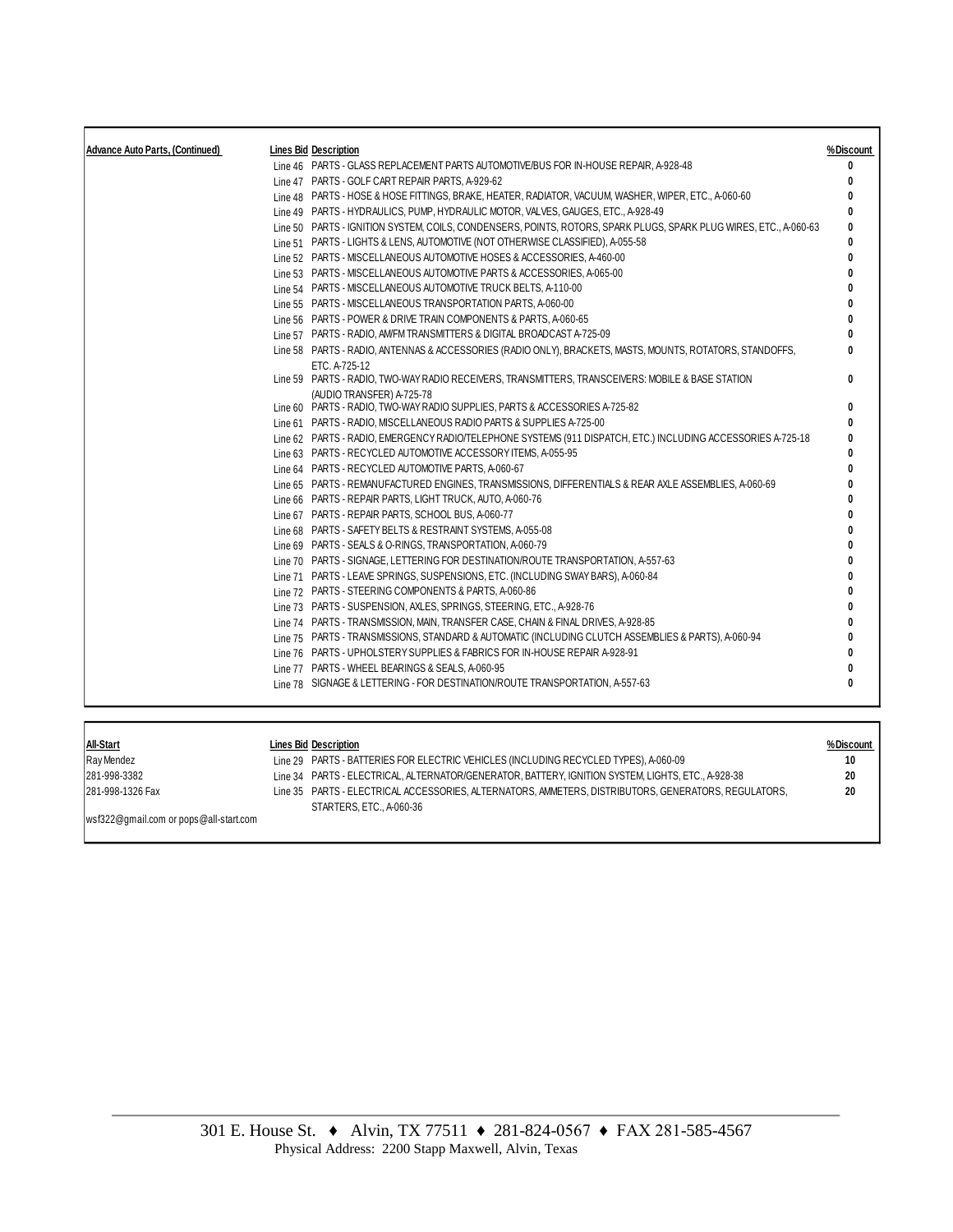| <b>Alvin Equipment Company</b> | <b>Lines Bid Description</b>                                                                               | % Discount |
|--------------------------------|------------------------------------------------------------------------------------------------------------|------------|
| Lloyd Hancock                  | Line 5 AUTOMOTIVE & BUS BODY PARTS - REPLACEMENT CUSHIONS, SEATS & SEAT COVERS, BUS & AUTOMOTIVE, A-055-24 | 10         |
| 281-331-3177                   | Line 6 AUTOMOTIVE & BUS BODY PARTS - SCHOOL BUS BODIES, A-065-17                                           | 10         |
| 281-585-4012 Fax               | Line 28 PARTS - AIR CONDITIONERS & PARTS, TRANSPORTATION, A-055-04                                         | 10         |
| lloyd@alvinequipment.com       | Line 31 PARTS - BRAKES, REPAIRS & REPLACEMENT (NOT ELECTRIC CONTROLLER) A-060-21                           | 10         |
|                                | Line 33 PARTS - COOLING SYSTEM, RADIATORS, COMPLETE & CORES, THERMOSTATS, WATER PUMPS, ETC., A-060-35      | 10         |
|                                | Line 34 PARTS - ELECTRICAL, ALTERNATOR/GENERATOR, BATTERY, IGNITION SYSTEM, LIGHTS, ETC., A-928-38         | 10         |
|                                | Line 35 PARTS - ELECTRICAL ACCESSORIES, ALTERNATORS, AMMETERS, DISTRIBUTORS, GENERATORS, REGULATORS,       | 10         |
|                                | STARTERS, ETC., A-060-36                                                                                   |            |
|                                | Line 36 PARTS - ELECTRICAL CHASSIS - GAUGES, A-055-31                                                      | 10         |
|                                | Line 37 PARTS - ELECTRICAL PARTS (NOT IGNITION) (NOT OTHERWISE CLASSIFIED) - TRANSPORTATION, A-060-37      | 10         |
|                                | Line 39 PARTS - ENGINE CONTROLS (ELECTRONIC) SENSORS, COMPUTER, ETC., A-060-62                             | 10         |
|                                | Line 40 PARTS - ENGINE PARTS, A-060-39                                                                     | 10         |
|                                | Line 43 PARTS - FILTERS, AIR, FUEL, OIL, POWER STEERING, TRANSMISSION, WATER & PCV VALVES, A-060-42        | 10         |
|                                | Line 44 PARTS - FRONT END ALIGNMENT PARTS & ACCESSORIES, A-060-46                                          | 10         |
|                                | Line 45 PARTS - FUEL SYSTEM, CARBURETORS & KITS, FUEL PUMPS, TANKS & CAPS, ETC., A-060-47                  | 10         |
|                                | Line 55 PARTS - MISCELLANEOUS TRANSPORTATION PARTS, A-060-00                                               | 10         |
|                                | Line 56 PARTS - POWER & DRIVE TRAIN COMPONENTS & PARTS, A-060-65                                           | 10         |
|                                | Line 65 PARTS - REMANUFACTURED ENGINES, TRANSMISSIONS, DIFFERENTIALS & REAR AXLE ASSEMBLIES, A-060-69      | 10         |
|                                | PARTS - REPAIR PARTS, SCHOOL BUS, A-060-77<br>Line 67                                                      | 10         |
|                                | Line 69 PARTS - SEALS & O-RINGS, TRANSPORTATION, A-060-79                                                  | 10         |
|                                | PARTS - LEAVE SPRINGS, SUSPENSIONS, ETC. (INCLUDING SWAY BARS), A-060-84<br>Line 71                        | 10         |
|                                | Line 72 PARTS - STEERING COMPONENTS & PARTS, A-060-86                                                      | 10         |
|                                | Line 73 PARTS - SUSPENSION, AXLES, SPRINGS, STEERING, ETC., A-928-76                                       | 10         |
|                                | Line 75 PARTS - TRANSMISSIONS, STANDARD & AUTOMATIC (INCLUDING CLUTCH ASSEMBLIES & PARTS), A-060-94        | 10         |
|                                | Line 77 PARTS - WHEEL BEARINGS & SEALS, A-060-95                                                           | 10         |
|                                |                                                                                                            |            |

**Alvin Glass Lines Bid Description % Discount** Viki Cole Line 46 PARTS - GLASS REPLACEMENT PARTS AUTOMOTIVE/BUS FOR IN-HOUSE REPAIR, A-928-48 **1 0**

281-331-9330 281-388-1492 Fax viki@alvinglass.com

**AmeriGas Wholesale Lines Bid Description % Discount** 800-448-4888 281-251-0364 Fax jamie.bakondy@amerigas.com

Jamie L. Bakondy Line 79 AUTOMOTIVE/BUS FUELS - PROPANE/HD-5, A-405-03 **0.14 + OPIS**

**Auto Jet Muffler Corp Lines Bid Description % Discount**

515-224-0727 Fax jbrown@auto-jet.com

Jason Brown Line 53 PARTS - MISCELLANEOUS AUTOMOTIVE PARTS & ACCESSORIES, A-065-00 **0** 800-247-5391 Line 67 PARTS - REPAIR PARTS, SCHOOL BUS, A-060-77 **0**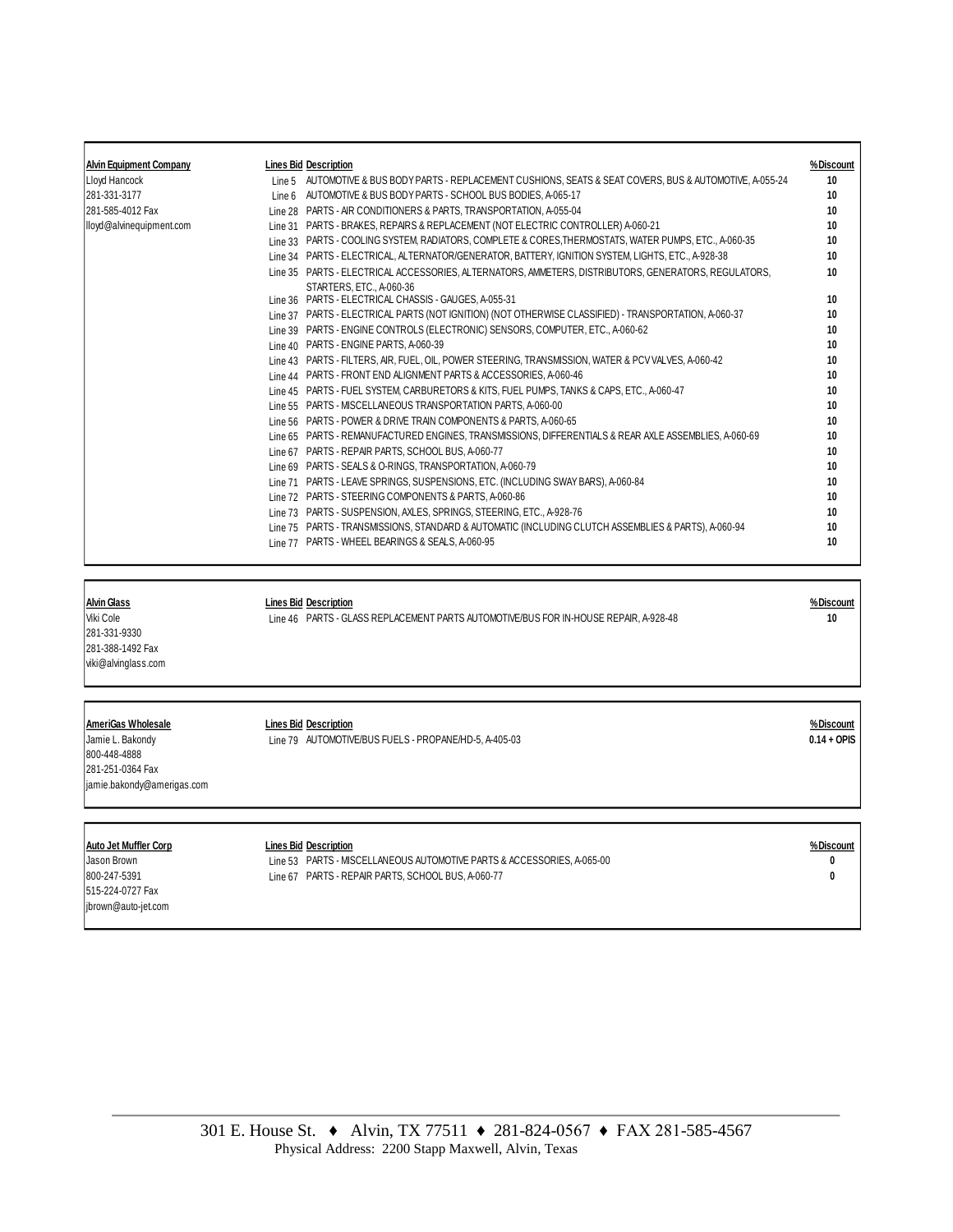| <b>Autonation Chevrolet Gulf Freeway</b><br><b>Lines Bid Description</b><br>%Discount<br>Dou McDaniel<br>25<br>Line 1 AUTOMOTIVE & BUS BODY PARTS - LIGHT TRUCK & AUTO BODIES, A-065-18<br>281-929-3220<br>25<br>Line 2 AUTOMOTIVE & BUS BODY PARTS - PICKUP TRUCK BODIES, A-065-69<br>281-929-3238 Fax<br>Line 30 PARTS - BOLTS, AUTOMOTIVE, A-060-08<br>25<br>mcdanield@autonation.com<br>Line 31 PARTS - BRAKES, REPAIRS & REPLACEMENT (NOT ELECTRIC CONTROLLER) A-060-21<br>25<br>Line 33 PARTS - COOLING SYSTEM, RADIATORS, COMPLETE & CORES, THERMOSTATS, WATER PUMPS, ETC., A-060-35<br>25<br>Line 34 PARTS - ELECTRICAL, ALTERNATOR/GENERATOR, BATTERY, IGNITION SYSTEM, LIGHTS, ETC., A-928-38<br>25<br>Line 35 PARTS - ELECTRICAL ACCESSORIES, ALTERNATORS, AMMETERS, DISTRIBUTORS, GENERATORS, REGULATORS,<br>25<br>STARTERS, ETC., A-060-36<br>25<br>Line 36 PARTS - ELECTRICAL CHASSIS - GAUGES, A-055-31<br>Line 37 PARTS - ELECTRICAL PARTS (NOT IGNITION) (NOT OTHERWISE CLASSIFIED) - TRANSPORTATION, A-060-37<br>25<br>Line 39 PARTS - ENGINE CONTROLS (ELECTRONIC) SENSORS, COMPUTER, ETC., A-060-62<br>25<br>Line 40 PARTS - ENGINE PARTS, A-060-39<br>25<br>Line 41 PARTS - ENGINES, DIESEL (AUTOMOTIVE) & REPLACEMENT PARTS, A-060-38<br>25<br>Line 42 PARTS - ENGINES, GASOLINE, COMPLETE, SHORT BLOCK, & PARTS, A-060-40<br>10<br>Line 43 PARTS - FILTERS, AIR, FUEL, OIL, POWER STEERING, TRANSMISSION, WATER & PCV VALVES, A-060-42<br>25<br>25<br>Line 44 PARTS - FRONT END ALIGNMENT PARTS & ACCESSORIES, A-060-46<br>25<br>Line 45 PARTS - FUEL SYSTEM, CARBURETORS & KITS, FUEL PUMPS, TANKS & CAPS, ETC., A-060-47<br>Line 48 PARTS - HOSE & HOSE FITTINGS, BRAKE, HEATER, RADIATOR, VACUUM, WASHER, WIPER, ETC., A-060-60<br>25<br>Line 49 PARTS - HYDRAULICS, PUMP, HYDRAULIC MOTOR, VALVES, GAUGES, ETC., A-928-49<br>25<br>Line 50 PARTS - IGNITION SYSTEM, COILS, CONDENSERS, POINTS, ROTORS, SPARK PLUGS, SPARK PLUG WIRES, ETC., A-060-63<br>25<br>Line 51 PARTS - LIGHTS & LENS, AUTOMOTIVE (NOT OTHERWISE CLASSIFIED), A-055-58<br>25<br>25<br>Line 52 PARTS - MISCELLANEOUS AUTOMOTIVE HOSES & ACCESSORIES, A-460-00<br>25<br>Line 53 PARTS - MISCELLANEOUS AUTOMOTIVE PARTS & ACCESSORIES, A-065-00<br>25<br>Line 54 PARTS - MISCELLANEOUS AUTOMOTIVE TRUCK BELTS, A-110-00 |
|-----------------------------------------------------------------------------------------------------------------------------------------------------------------------------------------------------------------------------------------------------------------------------------------------------------------------------------------------------------------------------------------------------------------------------------------------------------------------------------------------------------------------------------------------------------------------------------------------------------------------------------------------------------------------------------------------------------------------------------------------------------------------------------------------------------------------------------------------------------------------------------------------------------------------------------------------------------------------------------------------------------------------------------------------------------------------------------------------------------------------------------------------------------------------------------------------------------------------------------------------------------------------------------------------------------------------------------------------------------------------------------------------------------------------------------------------------------------------------------------------------------------------------------------------------------------------------------------------------------------------------------------------------------------------------------------------------------------------------------------------------------------------------------------------------------------------------------------------------------------------------------------------------------------------------------------------------------------------------------------------------------------------------------------------------------------------------------------------------------------------------------------------------------------------------------------------------------------------------------------------------------------------------------------------------------------------|
|                                                                                                                                                                                                                                                                                                                                                                                                                                                                                                                                                                                                                                                                                                                                                                                                                                                                                                                                                                                                                                                                                                                                                                                                                                                                                                                                                                                                                                                                                                                                                                                                                                                                                                                                                                                                                                                                                                                                                                                                                                                                                                                                                                                                                                                                                                                       |
|                                                                                                                                                                                                                                                                                                                                                                                                                                                                                                                                                                                                                                                                                                                                                                                                                                                                                                                                                                                                                                                                                                                                                                                                                                                                                                                                                                                                                                                                                                                                                                                                                                                                                                                                                                                                                                                                                                                                                                                                                                                                                                                                                                                                                                                                                                                       |
|                                                                                                                                                                                                                                                                                                                                                                                                                                                                                                                                                                                                                                                                                                                                                                                                                                                                                                                                                                                                                                                                                                                                                                                                                                                                                                                                                                                                                                                                                                                                                                                                                                                                                                                                                                                                                                                                                                                                                                                                                                                                                                                                                                                                                                                                                                                       |
|                                                                                                                                                                                                                                                                                                                                                                                                                                                                                                                                                                                                                                                                                                                                                                                                                                                                                                                                                                                                                                                                                                                                                                                                                                                                                                                                                                                                                                                                                                                                                                                                                                                                                                                                                                                                                                                                                                                                                                                                                                                                                                                                                                                                                                                                                                                       |
|                                                                                                                                                                                                                                                                                                                                                                                                                                                                                                                                                                                                                                                                                                                                                                                                                                                                                                                                                                                                                                                                                                                                                                                                                                                                                                                                                                                                                                                                                                                                                                                                                                                                                                                                                                                                                                                                                                                                                                                                                                                                                                                                                                                                                                                                                                                       |
|                                                                                                                                                                                                                                                                                                                                                                                                                                                                                                                                                                                                                                                                                                                                                                                                                                                                                                                                                                                                                                                                                                                                                                                                                                                                                                                                                                                                                                                                                                                                                                                                                                                                                                                                                                                                                                                                                                                                                                                                                                                                                                                                                                                                                                                                                                                       |
|                                                                                                                                                                                                                                                                                                                                                                                                                                                                                                                                                                                                                                                                                                                                                                                                                                                                                                                                                                                                                                                                                                                                                                                                                                                                                                                                                                                                                                                                                                                                                                                                                                                                                                                                                                                                                                                                                                                                                                                                                                                                                                                                                                                                                                                                                                                       |
|                                                                                                                                                                                                                                                                                                                                                                                                                                                                                                                                                                                                                                                                                                                                                                                                                                                                                                                                                                                                                                                                                                                                                                                                                                                                                                                                                                                                                                                                                                                                                                                                                                                                                                                                                                                                                                                                                                                                                                                                                                                                                                                                                                                                                                                                                                                       |
|                                                                                                                                                                                                                                                                                                                                                                                                                                                                                                                                                                                                                                                                                                                                                                                                                                                                                                                                                                                                                                                                                                                                                                                                                                                                                                                                                                                                                                                                                                                                                                                                                                                                                                                                                                                                                                                                                                                                                                                                                                                                                                                                                                                                                                                                                                                       |
|                                                                                                                                                                                                                                                                                                                                                                                                                                                                                                                                                                                                                                                                                                                                                                                                                                                                                                                                                                                                                                                                                                                                                                                                                                                                                                                                                                                                                                                                                                                                                                                                                                                                                                                                                                                                                                                                                                                                                                                                                                                                                                                                                                                                                                                                                                                       |
|                                                                                                                                                                                                                                                                                                                                                                                                                                                                                                                                                                                                                                                                                                                                                                                                                                                                                                                                                                                                                                                                                                                                                                                                                                                                                                                                                                                                                                                                                                                                                                                                                                                                                                                                                                                                                                                                                                                                                                                                                                                                                                                                                                                                                                                                                                                       |
|                                                                                                                                                                                                                                                                                                                                                                                                                                                                                                                                                                                                                                                                                                                                                                                                                                                                                                                                                                                                                                                                                                                                                                                                                                                                                                                                                                                                                                                                                                                                                                                                                                                                                                                                                                                                                                                                                                                                                                                                                                                                                                                                                                                                                                                                                                                       |
|                                                                                                                                                                                                                                                                                                                                                                                                                                                                                                                                                                                                                                                                                                                                                                                                                                                                                                                                                                                                                                                                                                                                                                                                                                                                                                                                                                                                                                                                                                                                                                                                                                                                                                                                                                                                                                                                                                                                                                                                                                                                                                                                                                                                                                                                                                                       |
|                                                                                                                                                                                                                                                                                                                                                                                                                                                                                                                                                                                                                                                                                                                                                                                                                                                                                                                                                                                                                                                                                                                                                                                                                                                                                                                                                                                                                                                                                                                                                                                                                                                                                                                                                                                                                                                                                                                                                                                                                                                                                                                                                                                                                                                                                                                       |
|                                                                                                                                                                                                                                                                                                                                                                                                                                                                                                                                                                                                                                                                                                                                                                                                                                                                                                                                                                                                                                                                                                                                                                                                                                                                                                                                                                                                                                                                                                                                                                                                                                                                                                                                                                                                                                                                                                                                                                                                                                                                                                                                                                                                                                                                                                                       |
|                                                                                                                                                                                                                                                                                                                                                                                                                                                                                                                                                                                                                                                                                                                                                                                                                                                                                                                                                                                                                                                                                                                                                                                                                                                                                                                                                                                                                                                                                                                                                                                                                                                                                                                                                                                                                                                                                                                                                                                                                                                                                                                                                                                                                                                                                                                       |
|                                                                                                                                                                                                                                                                                                                                                                                                                                                                                                                                                                                                                                                                                                                                                                                                                                                                                                                                                                                                                                                                                                                                                                                                                                                                                                                                                                                                                                                                                                                                                                                                                                                                                                                                                                                                                                                                                                                                                                                                                                                                                                                                                                                                                                                                                                                       |
|                                                                                                                                                                                                                                                                                                                                                                                                                                                                                                                                                                                                                                                                                                                                                                                                                                                                                                                                                                                                                                                                                                                                                                                                                                                                                                                                                                                                                                                                                                                                                                                                                                                                                                                                                                                                                                                                                                                                                                                                                                                                                                                                                                                                                                                                                                                       |
|                                                                                                                                                                                                                                                                                                                                                                                                                                                                                                                                                                                                                                                                                                                                                                                                                                                                                                                                                                                                                                                                                                                                                                                                                                                                                                                                                                                                                                                                                                                                                                                                                                                                                                                                                                                                                                                                                                                                                                                                                                                                                                                                                                                                                                                                                                                       |
|                                                                                                                                                                                                                                                                                                                                                                                                                                                                                                                                                                                                                                                                                                                                                                                                                                                                                                                                                                                                                                                                                                                                                                                                                                                                                                                                                                                                                                                                                                                                                                                                                                                                                                                                                                                                                                                                                                                                                                                                                                                                                                                                                                                                                                                                                                                       |
|                                                                                                                                                                                                                                                                                                                                                                                                                                                                                                                                                                                                                                                                                                                                                                                                                                                                                                                                                                                                                                                                                                                                                                                                                                                                                                                                                                                                                                                                                                                                                                                                                                                                                                                                                                                                                                                                                                                                                                                                                                                                                                                                                                                                                                                                                                                       |
|                                                                                                                                                                                                                                                                                                                                                                                                                                                                                                                                                                                                                                                                                                                                                                                                                                                                                                                                                                                                                                                                                                                                                                                                                                                                                                                                                                                                                                                                                                                                                                                                                                                                                                                                                                                                                                                                                                                                                                                                                                                                                                                                                                                                                                                                                                                       |
|                                                                                                                                                                                                                                                                                                                                                                                                                                                                                                                                                                                                                                                                                                                                                                                                                                                                                                                                                                                                                                                                                                                                                                                                                                                                                                                                                                                                                                                                                                                                                                                                                                                                                                                                                                                                                                                                                                                                                                                                                                                                                                                                                                                                                                                                                                                       |
|                                                                                                                                                                                                                                                                                                                                                                                                                                                                                                                                                                                                                                                                                                                                                                                                                                                                                                                                                                                                                                                                                                                                                                                                                                                                                                                                                                                                                                                                                                                                                                                                                                                                                                                                                                                                                                                                                                                                                                                                                                                                                                                                                                                                                                                                                                                       |
| 25<br>Line 56 PARTS - POWER & DRIVE TRAIN COMPONENTS & PARTS, A-060-65                                                                                                                                                                                                                                                                                                                                                                                                                                                                                                                                                                                                                                                                                                                                                                                                                                                                                                                                                                                                                                                                                                                                                                                                                                                                                                                                                                                                                                                                                                                                                                                                                                                                                                                                                                                                                                                                                                                                                                                                                                                                                                                                                                                                                                                |
| 25<br>Line 66 PARTS - REPAIR PARTS, LIGHT TRUCK, AUTO, A-060-76                                                                                                                                                                                                                                                                                                                                                                                                                                                                                                                                                                                                                                                                                                                                                                                                                                                                                                                                                                                                                                                                                                                                                                                                                                                                                                                                                                                                                                                                                                                                                                                                                                                                                                                                                                                                                                                                                                                                                                                                                                                                                                                                                                                                                                                       |
| Line 69 PARTS - SEALS & O-RINGS, TRANSPORTATION, A-060-79<br>25                                                                                                                                                                                                                                                                                                                                                                                                                                                                                                                                                                                                                                                                                                                                                                                                                                                                                                                                                                                                                                                                                                                                                                                                                                                                                                                                                                                                                                                                                                                                                                                                                                                                                                                                                                                                                                                                                                                                                                                                                                                                                                                                                                                                                                                       |
| Line 71 PARTS - LEAVE SPRINGS, SUSPENSIONS, ETC. (INCLUDING SWAY BARS), A-060-84<br>25                                                                                                                                                                                                                                                                                                                                                                                                                                                                                                                                                                                                                                                                                                                                                                                                                                                                                                                                                                                                                                                                                                                                                                                                                                                                                                                                                                                                                                                                                                                                                                                                                                                                                                                                                                                                                                                                                                                                                                                                                                                                                                                                                                                                                                |
| Line 72 PARTS - STEERING COMPONENTS & PARTS, A-060-86<br>25                                                                                                                                                                                                                                                                                                                                                                                                                                                                                                                                                                                                                                                                                                                                                                                                                                                                                                                                                                                                                                                                                                                                                                                                                                                                                                                                                                                                                                                                                                                                                                                                                                                                                                                                                                                                                                                                                                                                                                                                                                                                                                                                                                                                                                                           |
| 25<br>Line 73 PARTS - SUSPENSION, AXLES, SPRINGS, STEERING, ETC., A-928-76                                                                                                                                                                                                                                                                                                                                                                                                                                                                                                                                                                                                                                                                                                                                                                                                                                                                                                                                                                                                                                                                                                                                                                                                                                                                                                                                                                                                                                                                                                                                                                                                                                                                                                                                                                                                                                                                                                                                                                                                                                                                                                                                                                                                                                            |
| Line 74 PARTS - TRANSMISSION, MAIN, TRANSFER CASE, CHAIN & FINAL DRIVES, A-928-85<br>25                                                                                                                                                                                                                                                                                                                                                                                                                                                                                                                                                                                                                                                                                                                                                                                                                                                                                                                                                                                                                                                                                                                                                                                                                                                                                                                                                                                                                                                                                                                                                                                                                                                                                                                                                                                                                                                                                                                                                                                                                                                                                                                                                                                                                               |
| Line 75 PARTS - TRANSMISSIONS, STANDARD & AUTOMATIC (INCLUDING CLUTCH ASSEMBLIES & PARTS), A-060-94<br>10-25                                                                                                                                                                                                                                                                                                                                                                                                                                                                                                                                                                                                                                                                                                                                                                                                                                                                                                                                                                                                                                                                                                                                                                                                                                                                                                                                                                                                                                                                                                                                                                                                                                                                                                                                                                                                                                                                                                                                                                                                                                                                                                                                                                                                          |
| 1 ine 77 PARTS - WHEEL BEARINGS & SEALS, A-060-95<br>25                                                                                                                                                                                                                                                                                                                                                                                                                                                                                                                                                                                                                                                                                                                                                                                                                                                                                                                                                                                                                                                                                                                                                                                                                                                                                                                                                                                                                                                                                                                                                                                                                                                                                                                                                                                                                                                                                                                                                                                                                                                                                                                                                                                                                                                               |

281-331-2035 281-331-6000 Fax cindy\_r@beaed.com

**Beaed LP Lines Bid Description % Discount**  Line 78 SIGNAGE & LETTERING - FOR DESTINATION/ROUTE TRANSPORTATION, A-557-63

**Bearcom Operating, LLC Lines Bid Description % Discount** Line 58 PARTS - RADIO, ANTENNAS & ACCESSORIES (RADIO ONLY), BRACKETS, MASTS, MOUNTS, ROTATORS, STANDOFFS, ETC. A-725-12 **1 5** 713-545-8231 Line 59 PARTS - RADIO, TWO-WAY RADIO RECEIVERS, TRANSMITTERS, TRANSCEIVERS: MOBILE & BASE STATION (AUDIO TRANSFER) A-725-78 **1 5** None Line 60 PARTS - RADIO, TWO-WAY RADIO SUPPLIES, PARTS & ACCESSORIES A-725-82 jeff.moser@bearcom.com Line 61 PARTS - RADIO, MISCELLANEOUS RADIO PARTS & SUPPLIES A-725-00 **1 5** Line 62 PARTS - RADIO, EMERGENCY RADIO/TELEPHONE SYSTEMS (911 DISPATCH, ETC.) INCLUDING ACCESSORIES A-725-18 **1 5**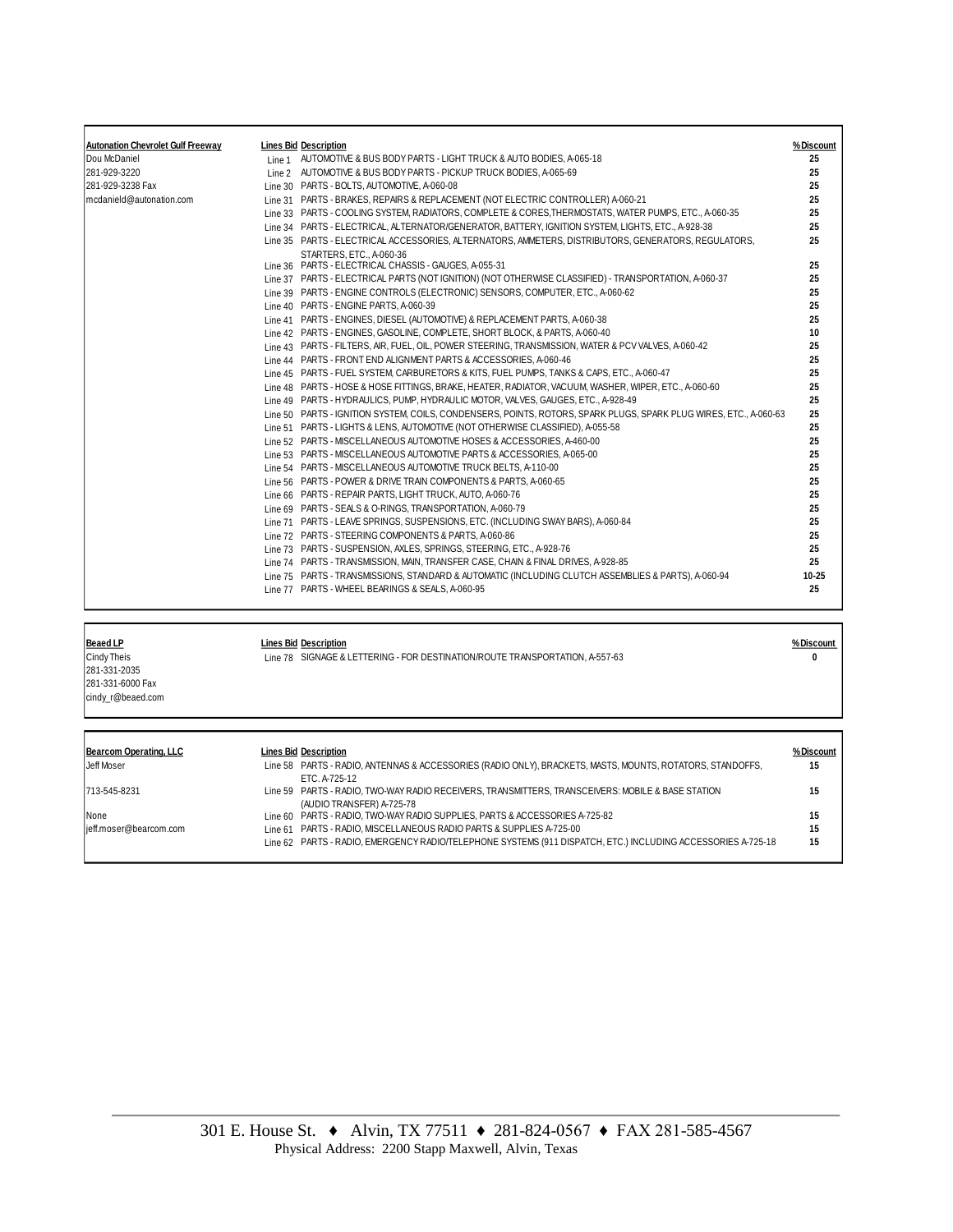| <b>Blender Direct</b><br><b>Carey Clark</b><br>281-497-5700 or (Cell) 713-584-9227<br>832-634-1000 Fax<br>carey@blenderdirectoil.com | <b>Lines Bid Description</b><br>Line 23 AUTOMOTIVE LUBRICANTS - MISCELLANEOUS AUTOMOTIVE GREASES & LUBRICANTS, A-405-24<br>Line 24 AUTOMOTIVE LUBRICANTS - OIL, AUTOMOTIVE ENGINE, A-405-39<br>Line 25 AUTOMOTIVE LUBRICANTS - OIL, AUTOMOTIVE TRANSMISSION, A-405-36<br>Line 26 AUTOMOTIVE LUBRICANTS - OIL, LUBRICATING, DIFFERENTIAL & GEAR LUBRICANT, A-405-57<br>Line 27 AUTOMOTIVE LUBRICANTS - SYNTHETIC PETROLEUM PRODUCTS, A-405-90                                                                                                                                                                                                                                                                                                                                                                                                                                                                                                                                                                                                                                                                                                                                                                                                                                                                                                                                                                                                                                                                                                                                                                                 | % Discount<br>10<br>10<br>10<br>10<br>10                                                                              |
|--------------------------------------------------------------------------------------------------------------------------------------|------------------------------------------------------------------------------------------------------------------------------------------------------------------------------------------------------------------------------------------------------------------------------------------------------------------------------------------------------------------------------------------------------------------------------------------------------------------------------------------------------------------------------------------------------------------------------------------------------------------------------------------------------------------------------------------------------------------------------------------------------------------------------------------------------------------------------------------------------------------------------------------------------------------------------------------------------------------------------------------------------------------------------------------------------------------------------------------------------------------------------------------------------------------------------------------------------------------------------------------------------------------------------------------------------------------------------------------------------------------------------------------------------------------------------------------------------------------------------------------------------------------------------------------------------------------------------------------------------------------------------|-----------------------------------------------------------------------------------------------------------------------|
| <b>BMC Supply</b><br>Ronald J. Keels<br>281-585-8075<br>281-585-8075 Fax<br>bmcsupply@yahoo.com                                      | <b>Lines Bid Description</b><br>Line 31 PARTS - BRAKES, REPAIRS & REPLACEMENT (NOT ELECTRIC CONTROLLER) A-060-21<br>Line 32 PARTS - BRUSHES & CLEANING COMPOUNDS, AUTOMOTIVE CLEANING, A-075-10<br>Line 33 PARTS - COOLING SYSTEM, RADIATORS, COMPLETE & CORES, THERMOSTATS, WATER PUMPS, ETC., A-060-35<br>Line 38 PARTS - EMERGENCY KITS FOR VEHICLES INCLUDING FIRST AID KIT, TOOLS, ETC., A-055-27                                                                                                                                                                                                                                                                                                                                                                                                                                                                                                                                                                                                                                                                                                                                                                                                                                                                                                                                                                                                                                                                                                                                                                                                                       | % Discount<br>0<br>0<br>0<br>Û                                                                                        |
| Buck's Wheel & Equipment Co.<br>Darren Brawner<br>817-332-1228<br>817-332-1817 Fax<br>darren@buckswheel.com                          | <b>Lines Bid Description</b><br>Line 1 AUTOMOTIVE & BUS BODY PARTS - LIGHT TRUCK & AUTO BODIES, A-065-18<br>Line 2 AUTOMOTIVE & BUS BODY PARTS - PICKUP TRUCK BODIES, A-065-69<br>Line 3 AUTOMOTIVE & BUS BODY PARTS - POWERLIFT TAILGATE, AUTOMOTIVE, A-065-68<br>Line 5 AUTOMOTIVE & BUS BODY PARTS - REPLACEMENT CUSHIONS, SEATS & SEAT COVERS, BUS & AUTOMOTIVE, A-055-24<br>Line 6 AUTOMOTIVE & BUS BODY PARTS - SCHOOL BUS BODIES, A-065-17<br>Line 10 AUTOMOTIVE & BUS BODY PARTS - WHEELCHAIR LIFT & ACCESSORIES, VEHICLE-MOUNTED, A-055-90<br>Line 17 AUTOMOTIVE EQUIPMENT & TOOLS - JACKS, SAFETY STANDS, PORTABLE CRANES & PARTS FOR AUTOMOBILES,<br>TRAILERS. TRUCKS & TRANSMISSIONS, A-075-41<br>Line 18 AUTOMOTIVE EQUIPMENT & TOOLS - LIFTS & HOISTS, FLOOR TYPE, ELECTRIC, HYDRAULIC OR PNEUMATIC, A075-44<br>Line 28 PARTS - AIR CONDITIONERS & PARTS, TRANSPORTATION, A-055-04<br>Line 37 PARTS - ELECTRICAL PARTS (NOT IGNITION) (NOT OTHERWISE CLASSIFIED) - TRANSPORTATION, A-060-37<br>Line 38 PARTS - EMERGENCY KITS FOR VEHICLES INCLUDING FIRST AID KIT, TOOLS, ETC., A-055-27<br>Line 51 PARTS - LIGHTS & LENS, AUTOMOTIVE (NOT OTHERWISE CLASSIFIED), A-055-58<br>Line 53 PARTS - MISCELLANEOUS AUTOMOTIVE PARTS & ACCESSORIES, A-065-00<br>Line 55 PARTS - MISCELLANEOUS TRANSPORTATION PARTS, A-060-00<br>Line 67 PARTS - REPAIR PARTS, SCHOOL BUS, A-060-77<br>Line 68 PARTS - SAFETY BELTS & RESTRAINT SYSTEMS, A-055-08<br>Line 70 PARTS - SIGNAGE, LETTERING FOR DESTINATION/ROUTE TRANSPORTATION, A-557-63<br>Line 78 SIGNAGE & LETTERING - FOR DESTINATION/ROUTE TRANSPORTATION, A-557-63 | %Discount<br>15<br>15<br>15<br>15<br>15<br>15<br>15<br>15<br>15<br>15<br>15<br>15<br>15<br>15<br>15<br>15<br>15<br>15 |

| <b>Bus Pros</b>     | <b>Lines Bid Description</b>                                                                               | % Discount |
|---------------------|------------------------------------------------------------------------------------------------------------|------------|
| 972-241-6674        | Line 5 AUTOMOTIVE & BUS BODY PARTS - REPLACEMENT CUSHIONS, SEATS & SEAT COVERS, BUS & AUTOMOTIVE, A-055-24 | 50         |
| 972-243-1136 Fax    | Line 10 AUTOMOTIVE & BUS BODY PARTS - WHEELCHAIR LIFT & ACCESSORIES, VEHICLE-MOUNTED, A-055-90             | 50         |
| mingo@manexcorp.com | Line 28 PARTS - AIR CONDITIONERS & PARTS, TRANSPORTATION, A-055-04                                         | 50         |
|                     | Line 38 PARTS - EMERGENCY KITS FOR VEHICLES INCLUDING FIRST AID KIT, TOOLS, ETC., A-055-27                 | 50         |
|                     | Line 51 PARTS - LIGHTS & LENS, AUTOMOTIVE (NOT OTHERWISE CLASSIFIED), A-055-58                             | 50         |
|                     | Line 55 PARTS - MISCELLANEOUS TRANSPORTATION PARTS, A-060-00                                               | 50         |
|                     | Line 67 PARTS - REPAIR PARTS, SCHOOL BUS, A-060-77                                                         | 50         |
|                     | Line 68 PARTS - SAFETY BELTS & RESTRAINT SYSTEMS, A-055-08                                                 | 50         |
|                     | Line 70 PARTS - SIGNAGE, LETTERING FOR DESTINATION/ROUTE TRANSPORTATION, A-557-63                          | 50         |
|                     |                                                                                                            |            |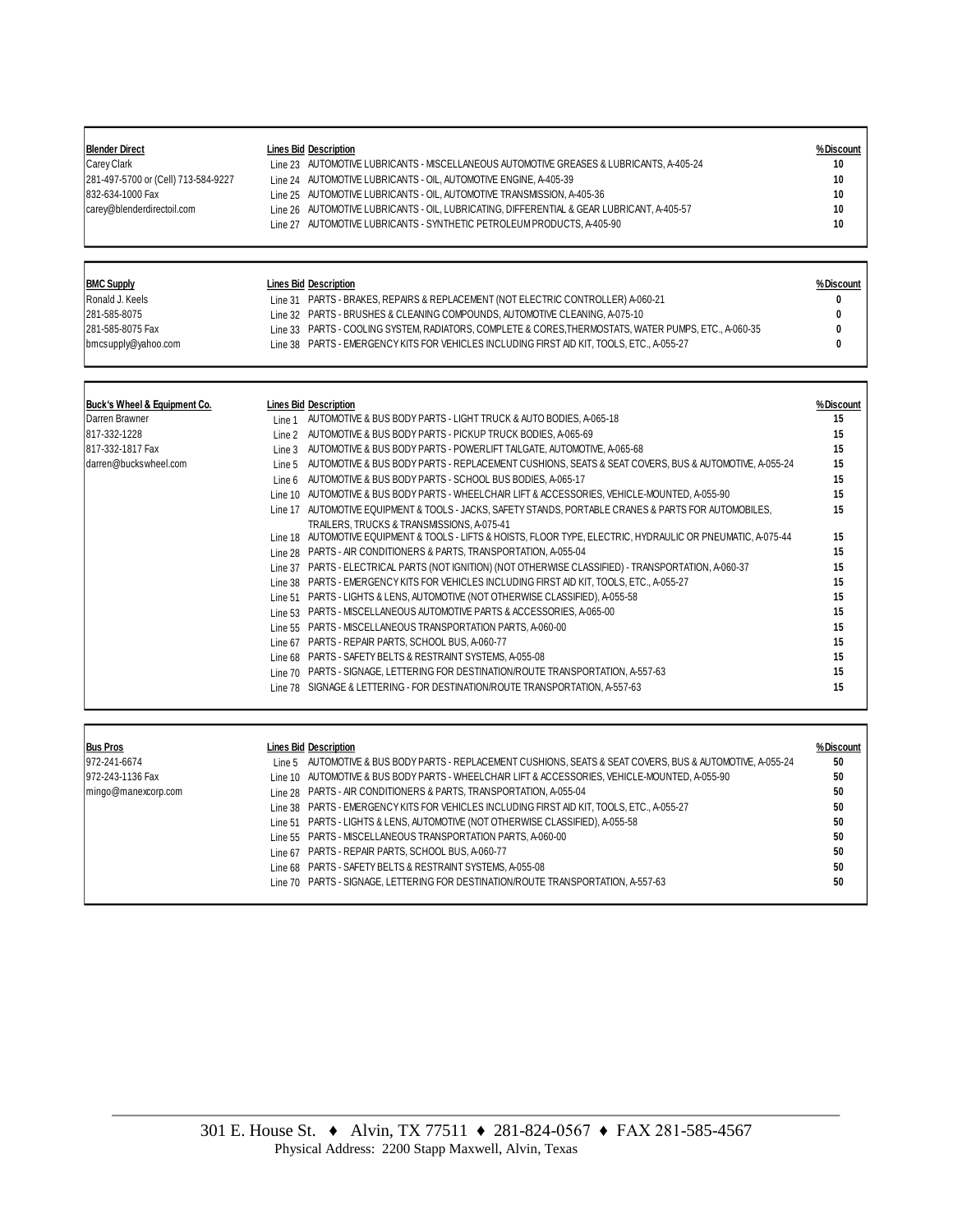| <b>Central States Bus Sales, Inc.</b> | <b>Lines Bid Description</b>                                                                                                                              | % Discount   |
|---------------------------------------|-----------------------------------------------------------------------------------------------------------------------------------------------------------|--------------|
| James Cargile                         | Line 1 AUTOMOTIVE & BUS BODY PARTS - LIGHT TRUCK & AUTO BODIES, A-065-18                                                                                  | 0            |
| 501-955-2577                          | Line 2 AUTOMOTIVE & BUS BODY PARTS - PICKUP TRUCK BODIES, A-065-69                                                                                        | 0            |
| 501-945-2772 Fax                      | Line 3 AUTOMOTIVE & BUS BODY PARTS - POWERLIFT TAILGATE, AUTOMOTIVE, A-065-68                                                                             | 0            |
| jcargile@centralstatesbus.com         | Line 4 AUTOMOTIVE & BUS BODY PARTS - REFRIGERATED BODIES, AUTOMOTIVE, A-065-70                                                                            | 0            |
|                                       | Line 5 AUTOMOTIVE & BUS BODY PARTS - REPLACEMENT CUSHIONS, SEATS & SEAT COVERS, BUS & AUTOMOTIVE, A-055-24                                                | 0            |
|                                       | Line 6 AUTOMOTIVE & BUS BODY PARTS - SCHOOL BUS BODIES, A-065-17                                                                                          | 0            |
|                                       | Line 7 AUTOMOTIVE & BUS BODY PARTS - TOOL COMPARTMENT BOXES (FOR TRUCKS), A-065-85                                                                        | 0            |
|                                       | Line 8 AUTOMOTIVE & BUS BODY PARTS - TRAILER BODIES & PARTS, A-065-88                                                                                     | 0            |
|                                       | Line 9 AUTOMOTIVE & BUS BODY PARTS - TRUCK BED LINERS, A-065-87                                                                                           | 0            |
|                                       | Line 10 AUTOMOTIVE & BUS BODY PARTS - WHEELCHAIR LIFT & ACCESSORIES, VEHICLE-MOUNTED, A-055-90                                                            | 0            |
|                                       | Line 12 AUTOMOTIVE EQUIPMENT & TOOLS - BATTERY CHARGERS & TESTERS, AUTOMOTIVE, A-075-06                                                                   | 0            |
|                                       | Line 14 AUTOMOTIVE EQUIPMENT & TOOLS - CLEANING & WASHING EQUIPMENT, STEAM, COLD & HOT WATER PRESSURE & JET                                               | 0            |
|                                       | TYPES, PORTABLE & STATIONARY, A-075-19                                                                                                                    |              |
|                                       | Line 15 AUTOMOTIVE EQUIPMENT & TOOLS - DIAGNOSTIC INSTRUMENT SYSTEM FOR VEHICLE EMISSION TESTING, A-075-24                                                | 0            |
|                                       | Line 16 AUTOMOTIVE EQUIPMENT & TOOLS - FLUSH & FILL EQUIPMENT & TOOLS (FOR AUTOMATIC TRANSMISSIONS, COOLING                                               | 0            |
|                                       | SYSTEMS, POWER STEERING), A-075-29                                                                                                                        |              |
|                                       | Line 17 AUTOMOTIVE EQUIPMENT & TOOLS - JACKS, SAFETY STANDS, PORTABLE CRANES & PARTS FOR AUTOMOBILES,                                                     | $\mathbf{0}$ |
|                                       | TRAILERS. TRUCKS & TRANSMISSIONS. A-075-41                                                                                                                |              |
|                                       | Line 18 AUTOMOTIVE EQUIPMENT & TOOLS - LIFTS & HOISTS, FLOOR TYPE, ELECTRIC, HYDRAULIC OR PNEUMATIC, A-075-44                                             | 0            |
|                                       | Line 19 AUTOMOTIVE EQUIPMENT & TOOLS - LUBRICATION EQUIPMENT, GUNS, HOSES, FITTINGS, LUBRICATORS, OIL PUMPS,                                              | $\mathbf{0}$ |
|                                       | ETC. (INCLUDING OIL FILTERS). A-075-46<br>Line 20 AUTOMOTIVE EQUIPMENT & TOOLS - PARTS WASHING EQUIPMENT INCLUDING AIR AGITATED & PUMP AGITATED, A-075-49 | 0            |
|                                       |                                                                                                                                                           | $\mathbf{0}$ |
|                                       | Line 21 AUTOMOTIVE EQUIPMENT & TOOLS - RECLAMATION EQUIPMENT, AUTOMOTIVE (INCLUDING REFRIGERANT RECOVERY),                                                |              |
|                                       | A-075-55<br>Line 28 PARTS - AIR CONDITIONERS & PARTS, TRANSPORTATION, A-055-04                                                                            | 0            |
|                                       | Line 31 PARTS - BRAKES, REPAIRS & REPLACEMENT (NOT ELECTRIC CONTROLLER) A-060-21                                                                          | 0            |
|                                       | Line 32 PARTS - BRUSHES & CLEANING COMPOUNDS, AUTOMOTIVE CLEANING, A-075-10                                                                               | 0            |
|                                       | Line 33 PARTS - COOLING SYSTEM, RADIATORS, COMPLETE & CORES, THERMOSTATS, WATER PUMPS, ETC., A-060-35                                                     | 0            |
|                                       | Line 34 PARTS - ELECTRICAL, ALTERNATOR/GENERATOR, BATTERY, IGNITION SYSTEM, LIGHTS, ETC., A-928-38                                                        | 0            |
|                                       | Line 35 PARTS - ELECTRICAL ACCESSORIES, ALTERNATORS, AMMETERS, DISTRIBUTORS, GENERATORS, REGULATORS,                                                      | 0            |
|                                       | STARTERS, ETC., A-060-36                                                                                                                                  |              |
|                                       | Line 36 PARTS - ELECTRICAL CHASSIS - GAUGES, A-055-31                                                                                                     | 0            |
|                                       | Line 37 PARTS - ELECTRICAL PARTS (NOT IGNITION) (NOT OTHERWISE CLASSIFIED) - TRANSPORTATION, A-060-37                                                     | 0            |
|                                       | Line 38 PARTS - EMERGENCY KITS FOR VEHICLES INCLUDING FIRST AID KIT, TOOLS, ETC., A-055-27                                                                | 0            |
|                                       | Line 39 PARTS - ENGINE CONTROLS (ELECTRONIC) SENSORS, COMPUTER, ETC., A-060-62                                                                            | 0            |
|                                       | Line 40 PARTS - ENGINE PARTS, A-060-39                                                                                                                    | 0            |
|                                       | Line 41 PARTS - ENGINES, DIESEL (AUTOMOTIVE) & REPLACEMENT PARTS, A-060-38                                                                                | 0            |
|                                       | Line 42 PARTS - ENGINES, GASOLINE, COMPLETE, SHORT BLOCK, & PARTS, A-060-40                                                                               | 0            |
|                                       | Line 43 PARTS - FILTERS, AIR, FUEL, OIL, POWER STEERING, TRANSMISSION, WATER & PCV VALVES, A-060-42                                                       | 0            |
|                                       | Line 44 PARTS - FRONT END ALIGNMENT PARTS & ACCESSORIES, A-060-46                                                                                         | 0            |
|                                       | Line 45 PARTS - FUEL SYSTEM, CARBURETORS & KITS, FUEL PUMPS, TANKS & CAPS, ETC., A-060-47                                                                 | 0            |
|                                       | Line 46 PARTS - GLASS REPLACEMENT PARTS AUTOMOTIVE/BUS FOR IN-HOUSE REPAIR, A-928-48                                                                      | 0            |
|                                       | Line 48 PARTS - HOSE & HOSE FITTINGS, BRAKE, HEATER, RADIATOR, VACUUM, WASHER, WIPER, ETC., A-060-60                                                      | 0            |
|                                       | Line 49 PARTS - HYDRAULICS, PUMP, HYDRAULIC MOTOR, VALVES, GAUGES, ETC., A-928-49                                                                         | 0            |
|                                       | Line 50 PARTS - IGNITION SYSTEM, COILS, CONDENSERS, POINTS, ROTORS, SPARK PLUGS, SPARK PLUG WIRES, ETC., A-060-63                                         | 0            |
|                                       | Line 51 PARTS - LIGHTS & LENS, AUTOMOTIVE (NOT OTHERWISE CLASSIFIED), A-055-58                                                                            | $\pmb{0}$    |
|                                       | Line 52 PARTS - MISCELLANEOUS AUTOMOTIVE HOSES & ACCESSORIES, A-460-00                                                                                    | 0            |
|                                       | Line 53 PARTS - MISCELLANEOUS AUTOMOTIVE PARTS & ACCESSORIES, A-065-00                                                                                    | 0            |
|                                       | Line 54 PARTS - MISCELLANEOUS AUTOMOTIVE TRUCK BELTS, A-110-00                                                                                            | 0            |
|                                       | Line 55 PARTS - MISCELLANEOUS TRANSPORTATION PARTS, A-060-00                                                                                              | 0            |
|                                       | Line 56 PARTS - POWER & DRIVE TRAIN COMPONENTS & PARTS, A-060-65                                                                                          | 0            |
|                                       | Line 57 PARTS - RADIO, AM/FM TRANSMITTERS & DIGITAL BROADCAST A-725-09                                                                                    | 0            |
|                                       |                                                                                                                                                           |              |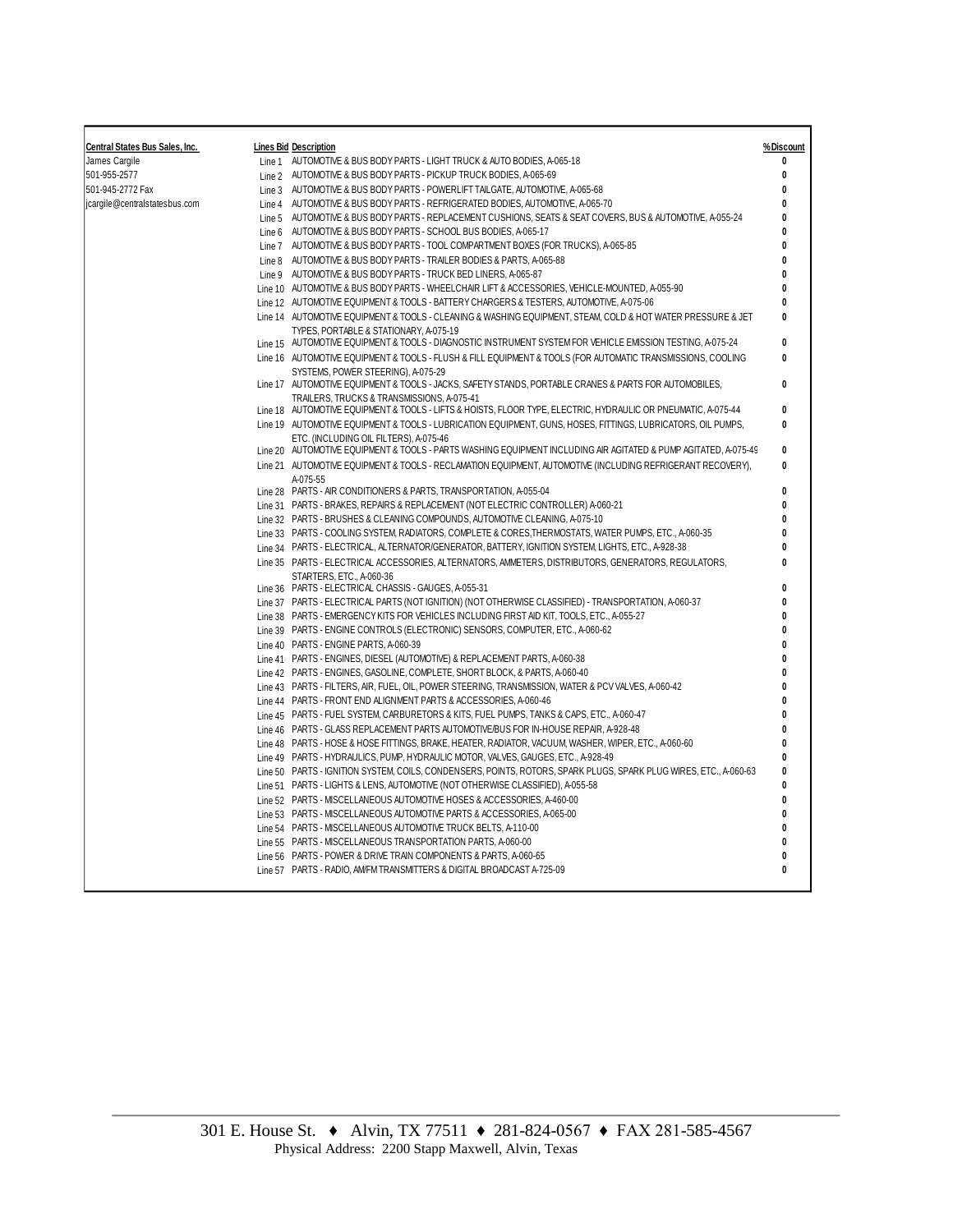| Central States Bus Sales, Inc., (Continued) | <b>Lines Bid Description</b> |                                                                                                                | % Discount |
|---------------------------------------------|------------------------------|----------------------------------------------------------------------------------------------------------------|------------|
|                                             |                              | Line 58 PARTS - RADIO, ANTENNAS & ACCESSORIES (RADIO ONLY), BRACKETS, MASTS, MOUNTS, ROTATORS, STANDOFFS, ETC. | 0          |
|                                             | A-725-12                     |                                                                                                                |            |
|                                             |                              | Line 61 PARTS - RADIO, MISCELLANEOUS RADIO PARTS & SUPPLIES A-725-00                                           |            |
|                                             |                              | Line 63 PARTS - RECYCLED AUTOMOTIVE ACCESSORY ITEMS, A-055-95                                                  |            |
|                                             |                              | Line 64 PARTS - RECYCLED AUTOMOTIVE PARTS, A-060-67                                                            |            |
|                                             |                              | Line 65 PARTS - REMANUFACTURED ENGINES, TRANSMISSIONS, DIFFERENTIALS & REAR AXLE ASSEMBLIES, A-060-69          |            |
|                                             |                              | Line 66 PARTS - REPAIR PARTS, LIGHT TRUCK, AUTO, A-060-76                                                      |            |
|                                             |                              | Line 67 PARTS - REPAIR PARTS, SCHOOL BUS, A-060-77                                                             |            |
|                                             |                              | Line 68 PARTS - SAFETY BELTS & RESTRAINT SYSTEMS, A-055-08                                                     |            |
|                                             |                              | Line 69 PARTS - SEALS & O-RINGS, TRANSPORTATION, A-060-79                                                      |            |
|                                             |                              | Line 70 PARTS - SIGNAGE, LETTERING FOR DESTINATION/ROUTE TRANSPORTATION, A-557-63                              |            |
|                                             |                              | Line 71 PARTS - LEAVE SPRINGS, SUSPENSIONS, ETC. (INCLUDING SWAY BARS), A-060-84                               |            |
|                                             |                              | Line 72 PARTS - STEERING COMPONENTS & PARTS, A-060-86                                                          |            |
|                                             |                              | Line 73 PARTS - SUSPENSION, AXLES, SPRINGS, STEERING, ETC., A-928-76                                           |            |
|                                             |                              | Line 74 PARTS - TRANSMISSION, MAIN, TRANSFER CASE, CHAIN & FINAL DRIVES, A-928-85                              |            |
|                                             |                              | Line 75 PARTS - TRANSMISSIONS, STANDARD & AUTOMATIC (INCLUDING CLUTCH ASSEMBLIES & PARTS), A-060-94            |            |
|                                             |                              | Line 76 PARTS - UPHOLSTERY SUPPLIES & FABRICS FOR IN-HOUSE REPAIR A-928-91                                     |            |
|                                             |                              | Line 77 PARTS - WHEEL BEARINGS & SEALS, A-060-95                                                               |            |
|                                             |                              | Line 78 SIGNAGE & LETTERING - FOR DESTINATION/ROUTE TRANSPORTATION, A-557-63                                   |            |
|                                             |                              |                                                                                                                |            |

| <b>Chalks Truck Parts</b> | <b>Lines Bid Description</b>                                                                                   | % Discount |
|---------------------------|----------------------------------------------------------------------------------------------------------------|------------|
| Denny Haase               | Line 1 AUTOMOTIVE & BUS BODY PARTS - LIGHT TRUCK & AUTO BODIES, A-065-18                                       | 50         |
| 800-231-5061              | Line 3 AUTOMOTIVE & BUS BODY PARTS - POWERLIFT TAILGATE, AUTOMOTIVE, A-065-68                                  | 50         |
| 713-672-2665 Fax          | Line 4 AUTOMOTIVE & BUS BODY PARTS - REFRIGERATED BODIES, AUTOMOTIVE, A-065-70                                 | 50         |
| dhaase@chalks.com         | Line 5 AUTOMOTIVE & BUS BODY PARTS - REPLACEMENT CUSHIONS, SEATS & SEAT COVERS, BUS & AUTOMOTIVE, A-055-24     | 50         |
|                           | Line 6 AUTOMOTIVE & BUS BODY PARTS - SCHOOL BUS BODIES, A-065-17                                               | 50         |
|                           | Line 10 AUTOMOTIVE & BUS BODY PARTS - WHEELCHAIR LIFT & ACCESSORIES, VEHICLE-MOUNTED, A-055-90                 | 50         |
|                           | Line 28 PARTS - AIR CONDITIONERS & PARTS, TRANSPORTATION, A-055-04                                             | 50         |
|                           | Line 31 PARTS - BRAKES, REPAIRS & REPLACEMENT (NOT ELECTRIC CONTROLLER) A-060-21                               | 50         |
|                           | Line 33 PARTS - COOLING SYSTEM, RADIATORS, COMPLETE & CORES.THERMOSTATS, WATER PUMPS, ETC., A-060-35           | 50         |
|                           | Line 34 PARTS - ELECTRICAL, ALTERNATOR/GENERATOR, BATTERY, IGNITION SYSTEM, LIGHTS, ETC., A-928-38             | 50         |
|                           | Line 35 PARTS - ELECTRICAL ACCESSORIES, ALTERNATORS, AMMETERS, DISTRIBUTORS, GENERATORS, REGULATORS,           | 50         |
|                           | STARTERS, ETC., A-060-36                                                                                       |            |
|                           | Line 36 PARTS - ELECTRICAL CHASSIS - GAUGES, A-055-31                                                          | 50         |
|                           | Line 37 PARTS - ELECTRICAL PARTS (NOT IGNITION) (NOT OTHERWISE CLASSIFIED) - TRANSPORTATION, A-060-37          | 50         |
|                           | Line 38 PARTS - EMERGENCY KITS FOR VEHICLES INCLUDING FIRST AID KIT, TOOLS, ETC., A-055-27                     | 50         |
|                           | Line 39 PARTS - ENGINE CONTROLS (ELECTRONIC) SENSORS, COMPUTER, ETC., A-060-62                                 | 50         |
|                           | Line 40 PARTS - ENGINE PARTS, A-060-39                                                                         | 50         |
|                           | Line 41 PARTS - ENGINES, DIESEL (AUTOMOTIVE) & REPLACEMENT PARTS, A-060-38                                     | 50         |
|                           | Line 42 PARTS - ENGINES, GASOLINE, COMPLETE, SHORT BLOCK, & PARTS, A-060-40                                    | 50         |
|                           | Line 45 PARTS - FUEL SYSTEM, CARBURETORS & KITS, FUEL PUMPS, TANKS & CAPS, ETC., A-060-47                      | 50         |
|                           | Line 46 PARTS - GLASS REPLACEMENT PARTS AUTOMOTIVE/BUS FOR IN-HOUSE REPAIR, A-928-48                           | 50         |
|                           | Line 48 PARTS - HOSE & HOSE FITTINGS, BRAKE, HEATER, RADIATOR, VACUUM, WASHER, WIPER, ETC., A-060-60           | 50         |
|                           | Line 54 PARTS - MISCELLANEOUS AUTOMOTIVE TRUCK BELTS, A-110-00                                                 | 50         |
|                           | Line 55 PARTS - MISCELLANEOUS TRANSPORTATION PARTS, A-060-00                                                   | 50         |
|                           | Line 56 PARTS - POWER & DRIVE TRAIN COMPONENTS & PARTS, A-060-65                                               | 50         |
|                           | Line 57 PARTS - RADIO, AM/FM TRANSMITTERS & DIGITAL BROADCAST A-725-09                                         | 50         |
|                           | Line 58 PARTS - RADIO, ANTENNAS & ACCESSORIES (RADIO ONLY), BRACKETS, MASTS, MOUNTS, ROTATORS, STANDOFFS, ETC. | 50         |
|                           | A-725-12                                                                                                       |            |
|                           | Line 61 PARTS - RADIO, MISCELLANEOUS RADIO PARTS & SUPPLIES A-725-00                                           | 50         |
|                           | Line 65 PARTS - REMANUFACTURED ENGINES, TRANSMISSIONS, DIFFERENTIALS & REAR AXLE ASSEMBLIES, A-060-69          | 50         |

| <b>Chalks Truck Parts. (Continued)</b> | <b>Lines Bid Description</b>                                                                        | % Discount |
|----------------------------------------|-----------------------------------------------------------------------------------------------------|------------|
|                                        | Line 67 PARTS - REPAIR PARTS, SCHOOL BUS, A-060-77                                                  | 50         |
|                                        | Line 68 PARTS - SAFETY BELTS & RESTRAINT SYSTEMS, A-055-08                                          | 50         |
|                                        | Line 69 PARTS - SEALS & O-RINGS, TRANSPORTATION, A-060-79                                           | 50         |
|                                        | Line 70 PARTS - SIGNAGE, LETTERING FOR DESTINATION/ROUTE TRANSPORTATION, A-557-63                   | 50         |
|                                        | Line 71 PARTS - LEAVE SPRINGS, SUSPENSIONS, ETC. (INCLUDING SWAY BARS), A-060-84                    | 50         |
|                                        | Line 72 PARTS - STEERING COMPONENTS & PARTS, A-060-86                                               | 50         |
|                                        | Line 73 PARTS - SUSPENSION, AXLES, SPRINGS, STEERING, ETC., A-928-76                                | 50         |
|                                        | Line 74 PARTS - TRANSMISSION, MAIN, TRANSFER CASE, CHAIN & FINAL DRIVES, A-928-85                   | 50         |
|                                        | Line 75 PARTS - TRANSMISSIONS, STANDARD & AUTOMATIC (INCLUDING CLUTCH ASSEMBLIES & PARTS), A-060-94 | 50         |
|                                        | Line 76 PARTS - UPHOLSTERY SUPPLIES & FABRICS FOR IN-HOUSE REPAIR A-928-91                          | 50         |
|                                        | Line 77 PARTS - WHEEL BEARINGS & SEALS, A-060-95                                                    | 50         |
|                                        | Line 78 SIGNAGE & LETTERING - FOR DESTINATION/ROUTE TRANSPORTATION, A-557-63                        | 50         |
|                                        |                                                                                                     |            |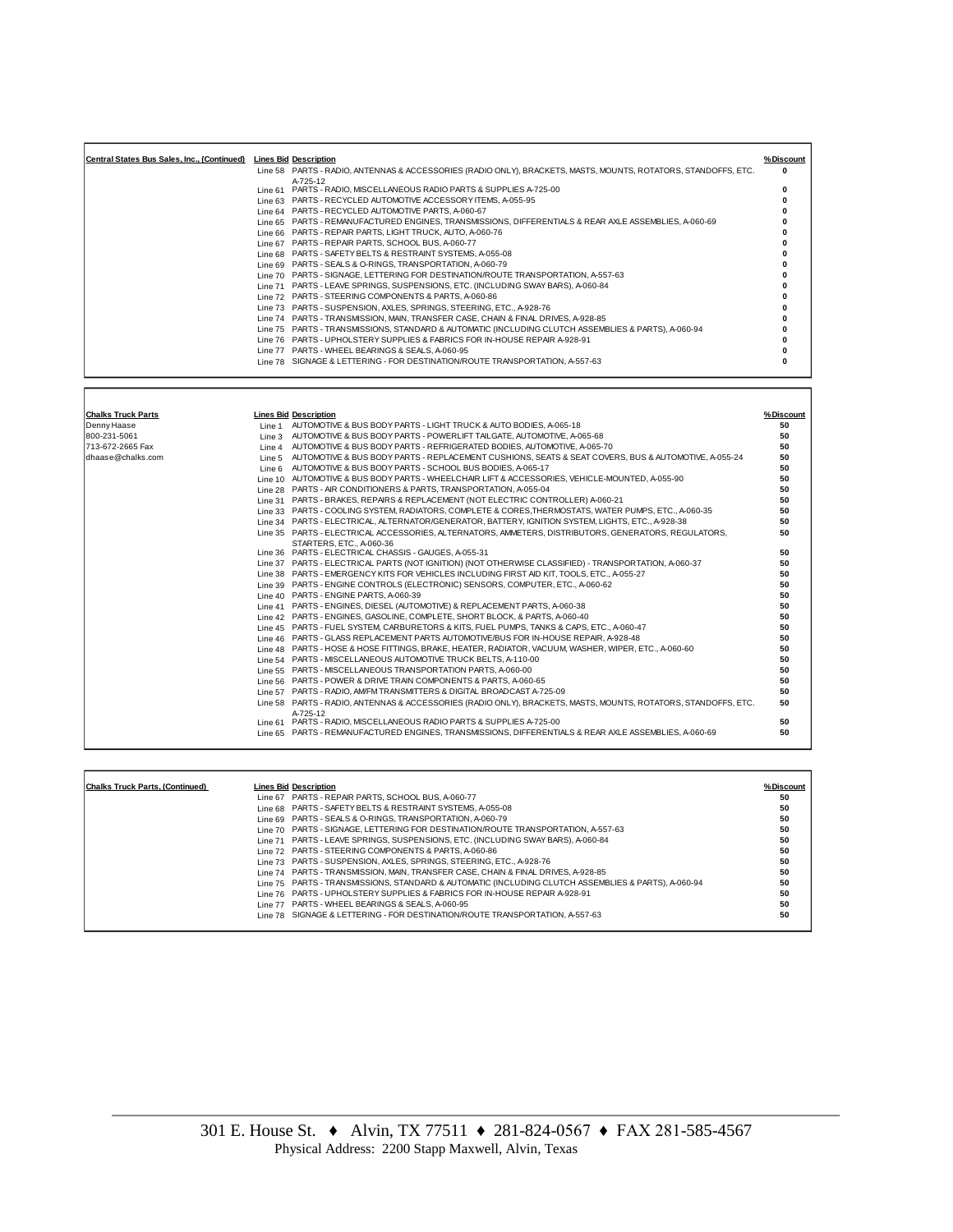| Champion Fastener & Industrial Supply, Inc. Lines Bid Description |                                                                                                                                                           | % Discount |
|-------------------------------------------------------------------|-----------------------------------------------------------------------------------------------------------------------------------------------------------|------------|
| Naomi Herrera                                                     | Line 1 AUTOMOTIVE & BUS BODY PARTS - LIGHT TRUCK & AUTO BODIES, A-065-18                                                                                  | 40         |
| 832-857-1675                                                      | Line 2 AUTOMOTIVE & BUS BODY PARTS - PICKUP TRUCK BODIES, A-065-69                                                                                        | 40         |
| 281-469-2948 Fax                                                  | Line 3 AUTOMOTIVE & BUS BODY PARTS - POWERLIFT TAILGATE, AUTOMOTIVE, A-065-68                                                                             | 40         |
| Naomi@champfast.net                                               | Line 4 AUTOMOTIVE & BUS BODY PARTS - REFRIGERATED BODIES, AUTOMOTIVE, A-065-70                                                                            | 40         |
|                                                                   | Line 5 AUTOMOTIVE & BUS BODY PARTS - REPLACEMENT CUSHIONS, SEATS & SEAT COVERS, BUS & AUTOMOTIVE, A-055-24                                                | 40         |
|                                                                   | Line 6 AUTOMOTIVE & BUS BODY PARTS - SCHOOL BUS BODIES, A-065-17                                                                                          | 40         |
|                                                                   | Line 7 AUTOMOTIVE & BUS BODY PARTS - TOOL COMPARTMENT BOXES (FOR TRUCKS), A-065-85                                                                        | 40         |
|                                                                   | Line 8 AUTOMOTIVE & BUS BODY PARTS - TRAILER BODIES & PARTS, A-065-88                                                                                     | 40         |
|                                                                   | Line 9 AUTOMOTIVE & BUS BODY PARTS - TRUCK BED LINERS, A-065-87                                                                                           | 40         |
|                                                                   | Line 10 AUTOMOTIVE & BUS BODY PARTS - WHEELCHAIR LIFT & ACCESSORIES, VEHICLE-MOUNTED, A-055-90                                                            | 40         |
|                                                                   | Line 11 AUTOMOTIVE EQUIPMENT & TOOLS - AIR POWERED SHOP TOOLS. REGULATORS & PARTS, A-075-01                                                               | 40         |
|                                                                   | Line 12 AUTOMOTIVE EQUIPMENT & TOOLS - BATTERY CHARGERS & TESTERS, AUTOMOTIVE, A-075-06                                                                   | 40         |
|                                                                   | Line 13 AUTOMOTIVE EQUIPMENT & TOOLS - BRAKE BENCH STANDS, A-075-08                                                                                       | 40         |
|                                                                   | Line 14 AUTOMOTIVE EQUIPMENT & TOOLS - CLEANING & WASHING EQUIPMENT, STEAM, COLD & HOT WATER PRESSURE & JET                                               | 40         |
|                                                                   | TYPES. PORTABLE & STATIONARY, A-075-19                                                                                                                    |            |
|                                                                   | Line 15 AUTOMOTIVE EQUIPMENT & TOOLS - DIAGNOSTIC INSTRUMENT SYSTEM FOR VEHICLE EMISSION TESTING, A-075-24                                                | 40         |
|                                                                   | Line 16 AUTOMOTIVE EQUIPMENT & TOOLS - FLUSH & FILL EQUIPMENT & TOOLS (FOR AUTOMATIC TRANSMISSIONS, COOLING                                               | 40         |
|                                                                   | SYSTEMS, POWER STEERING), A-075-29                                                                                                                        |            |
|                                                                   | Line 17 AUTOMOTIVE EQUIPMENT & TOOLS - JACKS, SAFETY STANDS, PORTABLE CRANES & PARTS FOR AUTOMOBILES,                                                     | 40         |
|                                                                   | TRAILERS. TRUCKS & TRANSMISSIONS, A-075-41                                                                                                                |            |
|                                                                   | Line 18 AUTOMOTIVE EQUIPMENT & TOOLS - LIFTS & HOISTS, FLOOR TYPE, ELECTRIC, HYDRAULIC OR PNEUMATIC, A-075-44                                             | 40         |
|                                                                   | Line 19 AUTOMOTIVE EQUIPMENT & TOOLS - LUBRICATION EQUIPMENT, GUNS, HOSES, FITTINGS, LUBRICATORS, OIL PUMPS,                                              | 40         |
|                                                                   | ETC. (INCLUDING OIL FILTERS), A-075-46<br>Line 20 AUTOMOTIVE EQUIPMENT & TOOLS - PARTS WASHING EQUIPMENT INCLUDING AIR AGITATED & PUMP AGITATED, A-075-49 | 40         |
|                                                                   |                                                                                                                                                           |            |
|                                                                   | Line 21 AUTOMOTIVE EQUIPMENT & TOOLS - RECLAMATION EQUIPMENT, AUTOMOTIVE (INCLUDING REFRIGERANT RECOVERY),                                                | 40         |
|                                                                   | A-075-55<br>Line 22 AUTOMOTIVE EQUIPMENT & TOOLS - TRANSPORTATION SMALL POWERED & NON-POWERED HAND TOOLS (DRILLS,                                         | 40         |
|                                                                   | WRENCHES, FILES, ETC.), A-445-01                                                                                                                          |            |
|                                                                   | Line 23 AUTOMOTIVE LUBRICANTS - MISCELLANEOUS AUTOMOTIVE GREASES & LUBRICANTS, A-405-24                                                                   | 40         |
|                                                                   | Line 24 AUTOMOTIVE LUBRICANTS - OIL, AUTOMOTIVE ENGINE, A-405-39                                                                                          | 40         |
|                                                                   | Line 25 AUTOMOTIVE LUBRICANTS - OIL, AUTOMOTIVE TRANSMISSION, A-405-36                                                                                    | 40         |
|                                                                   | Line 26 AUTOMOTIVE LUBRICANTS - OIL, LUBRICATING, DIFFERENTIAL & GEAR LUBRICANT, A-405-57                                                                 | 40         |
|                                                                   | Line 28 PARTS - AIR CONDITIONERS & PARTS, TRANSPORTATION, A-055-04                                                                                        | 40         |
|                                                                   | Line 29 PARTS - BATTERIES FOR ELECTRIC VEHICLES (INCLUDING RECYCLED TYPES), A-060-09                                                                      | 40         |
|                                                                   | Line 30 PARTS - BOLTS, AUTOMOTIVE, A-060-08                                                                                                               | 40         |
|                                                                   | Line 31 PARTS - BRAKES, REPAIRS & REPLACEMENT (NOT ELECTRIC CONTROLLER) A-060-21                                                                          | 40         |
|                                                                   |                                                                                                                                                           |            |

| Champion Fastener & Industrial Supply, Inc. Lines Bid Description<br>(Continued) | Line 32 PARTS - BRUSHES & CLEANING COMPOUNDS, AUTOMOTIVE CLEANING, A-075-10                                       | 40 |
|----------------------------------------------------------------------------------|-------------------------------------------------------------------------------------------------------------------|----|
|                                                                                  | Line 35 PARTS - ELECTRICAL ACCESSORIES, ALTERNATORS, AMMETERS, DISTRIBUTORS, GENERATORS, REGULATORS,              | 40 |
|                                                                                  | STARTERS, ETC., A-060-36                                                                                          |    |
|                                                                                  | Line 36 PARTS - ELECTRICAL CHASSIS - GAUGES, A-055-31                                                             | 40 |
|                                                                                  | Line 37 PARTS - ELECTRICAL PARTS (NOT IGNITION) (NOT OTHERWISE CLASSIFIED) - TRANSPORTATION, A-060-37             | 40 |
|                                                                                  | Line 38 PARTS - EMERGENCY KITS FOR VEHICLES INCLUDING FIRST AID KIT. TOOLS, ETC., A-055-27                        | 40 |
|                                                                                  | Line 43 PARTS - FILTERS, AIR, FUEL, OIL, POWER STEERING, TRANSMISSION, WATER & PCV VALVES, A-060-42               | 40 |
|                                                                                  | Line 47 PARTS - GOLF CART REPAIR PARTS, A-929-62                                                                  | 40 |
|                                                                                  | Line 48 PARTS - HOSE & HOSE FITTINGS, BRAKE, HEATER, RADIATOR, VACUUM, WASHER, WIPER, ETC., A-060-60              | 40 |
|                                                                                  | Line 49 PARTS - HYDRAULICS, PUMP, HYDRAULIC MOTOR, VALVES, GAUGES, ETC., A-928-49                                 | 40 |
|                                                                                  | Line 50 PARTS - IGNITION SYSTEM, COILS, CONDENSERS, POINTS, ROTORS, SPARK PLUGS, SPARK PLUG WIRES, ETC., A-060-63 | 40 |
|                                                                                  | Line 51 PARTS - LIGHTS & LENS, AUTOMOTIVE (NOT OTHERWISE CLASSIFIED), A-055-58                                    | 40 |
|                                                                                  | Line 52 PARTS - MISCELLANEOUS AUTOMOTIVE HOSES & ACCESSORIES, A-460-00                                            | 40 |
|                                                                                  | Line 53 PARTS - MISCELLANEOUS AUTOMOTIVE PARTS & ACCESSORIES, A-065-00                                            | 40 |
|                                                                                  | Line 54 PARTS - MISCELLANEOUS AUTOMOTIVE TRUCK BELTS, A-110-00                                                    | 40 |
|                                                                                  | Line 55 PARTS - MISCELLANEOUS TRANSPORTATION PARTS, A-060-00                                                      | 40 |
|                                                                                  | Line 61 PARTS - RADIO, MISCELLANEOUS RADIO PARTS & SUPPLIES A-725-00                                              | 40 |
|                                                                                  | Line 62 PARTS - RADIO, EMERGENCY RADIO/TELEPHONE SYSTEMS (911 DISPATCH, ETC.) INCLUDING ACCESSORIES A-725-18      | 40 |
|                                                                                  | Line 63 PARTS - RECYCLED AUTOMOTIVE ACCESSORY ITEMS, A-055-95                                                     | 40 |
|                                                                                  | Line 64 PARTS - RECYCLED AUTOMOTIVE PARTS, A-060-67                                                               | 40 |
|                                                                                  | Line 65 PARTS - REMANUFACTURED ENGINES, TRANSMISSIONS, DIFFERENTIALS & REAR AXLE ASSEMBLIES, A-060-69             | 40 |
|                                                                                  | Line 66 PARTS - REPAIR PARTS, LIGHT TRUCK, AUTO, A-060-76                                                         | 40 |
|                                                                                  | Line 67 PARTS - REPAIR PARTS, SCHOOL BUS, A-060-77                                                                | 40 |
|                                                                                  | Line 68 PARTS - SAFETY BELTS & RESTRAINT SYSTEMS, A-055-08                                                        | 40 |
|                                                                                  | Line 69 PARTS - SEALS & O-RINGS, TRANSPORTATION, A-060-79                                                         | 40 |
|                                                                                  | Line 70 PARTS - SIGNAGE, LETTERING FOR DESTINATION/ROUTE TRANSPORTATION, A-557-63                                 | 40 |
|                                                                                  | Line 71 PARTS - LEAVE SPRINGS, SUSPENSIONS, ETC. (INCLUDING SWAY BARS), A-060-84                                  | 40 |
|                                                                                  | Line 72 PARTS - STEERING COMPONENTS & PARTS, A-060-86                                                             | 40 |
|                                                                                  | Line 73 PARTS - SUSPENSION, AXLES, SPRINGS, STEERING, ETC., A-928-76                                              | 40 |
|                                                                                  | Line 74 PARTS - TRANSMISSION, MAIN, TRANSFER CASE, CHAIN & FINAL DRIVES, A-928-85                                 | 40 |
|                                                                                  | Line 75 PARTS - TRANSMISSIONS, STANDARD & AUTOMATIC (INCLUDING CLUTCH ASSEMBLIES & PARTS), A-060-94               | 40 |
|                                                                                  | Line 76 PARTS - UPHOLSTERY SUPPLIES & FABRICS FOR IN-HOUSE REPAIR A-928-91                                        | 40 |
|                                                                                  | Line 77 PARTS - WHEEL BEARINGS & SEALS, A-060-95                                                                  | 40 |
|                                                                                  | Line 78 SIGNAGE & LETTERING - FOR DESTINATION/ROUTE TRANSPORTATION, A-557-63                                      | 40 |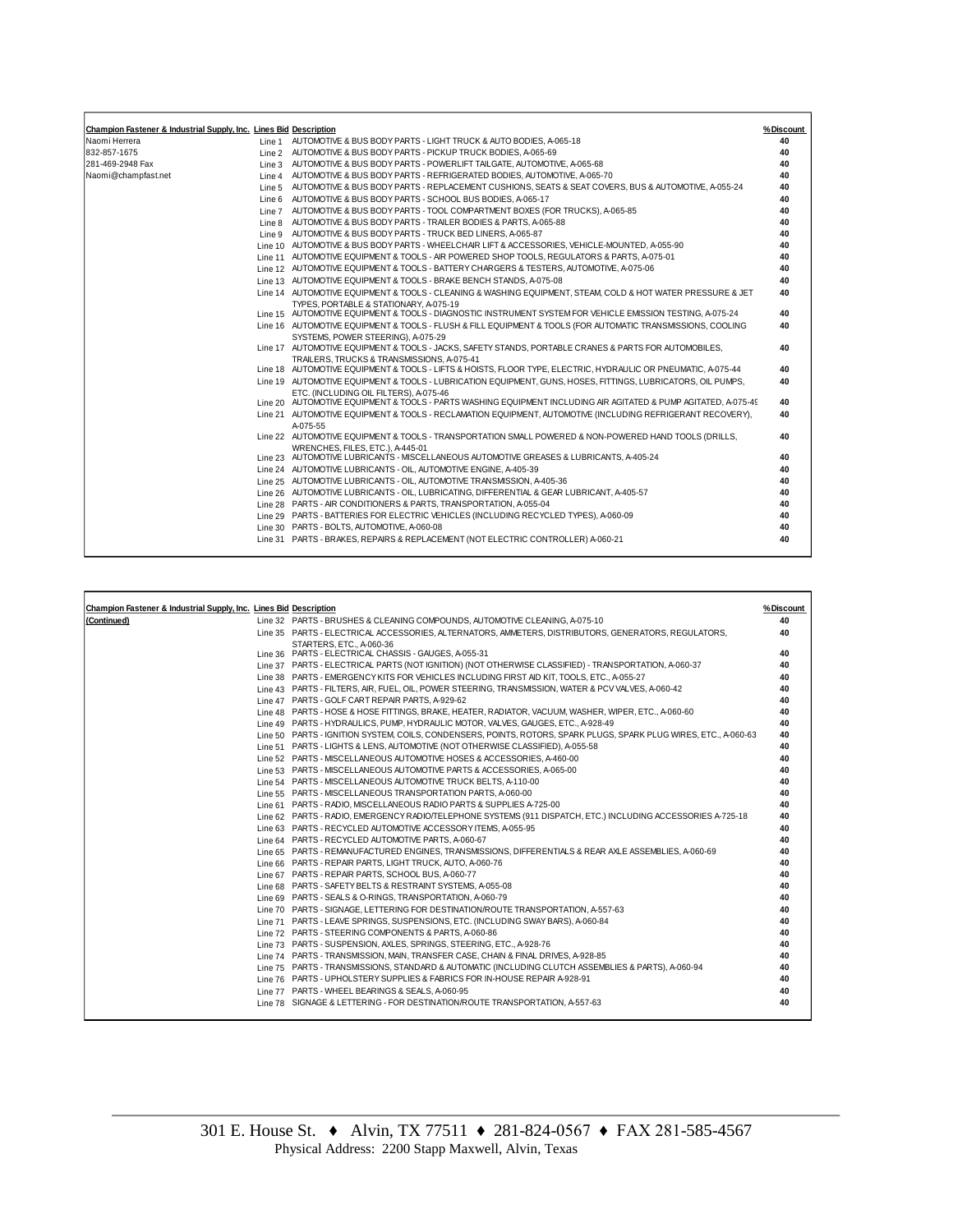| Delegard Tool of Texas, Inc. | <b>Lines Bid Description</b>                                                                                       | %Discount |
|------------------------------|--------------------------------------------------------------------------------------------------------------------|-----------|
| Sue Black                    | Line 12 AUTOMOTIVE EQUIPMENT & TOOLS - BATTERY CHARGERS & TESTERS, AUTOMOTIVE, A-075-06                            | 25        |
| 713-401-3640                 | Line 13 AUTOMOTIVE EQUIPMENT & TOOLS - BRAKE BENCH STANDS, A-075-08                                                | 25        |
| 713-688-4398 Fax             | Line 14 AUTOMOTIVE EQUIPMENT & TOOLS - CLEANING & WASHING EQUIPMENT. STEAM, COLD & HOT WATER PRESSURE & JET        | 25        |
|                              | TYPES, PORTABLE & STATIONARY, A-075-19                                                                             |           |
| sq@delegardtool.com          | Line 15 AUTOMOTIVE EQUIPMENT & TOOLS - DIAGNOSTIC INSTRUMENT SYSTEM FOR VEHICLE EMISSION TESTING, A-075-24         | 25        |
|                              | Line 16 AUTOMOTIVE EQUIPMENT & TOOLS - FLUSH & FILL EQUIPMENT & TOOLS (FOR AUTOMATIC TRANSMISSIONS, COOLING        | 25        |
|                              | SYSTEMS, POWER STEERING), A-075-29                                                                                 |           |
|                              | Line 17 AUTOMOTIVE EQUIPMENT & TOOLS - JACKS, SAFETY STANDS, PORTABLE CRANES & PARTS FOR AUTOMOBILES,              | 25        |
|                              | TRAILERS. TRUCKS & TRANSMISSIONS. A-075-41                                                                         |           |
|                              | AUTOMOTIVE EQUIPMENT & TOOLS - LIFTS & HOISTS, FLOOR TYPE, ELECTRIC, HYDRAULIC OR PNEUMATIC, A-075-44<br>Line 18   | 25        |
|                              | Line 19 AUTOMOTIVE EQUIPMENT & TOOLS - LUBRICATION EQUIPMENT, GUNS, HOSES, FITTINGS, LUBRICATORS, OIL PUMPS,       | 25        |
|                              | ETC. (INCLUDING OIL FILTERS), A-075-46                                                                             |           |
|                              | AUTOMOTIVE EQUIPMENT & TOOLS - PARTS WASHING EQUIPMENT INCLUDING AIR AGITATED & PUMP AGITATED. A-075-49<br>line 20 | 25        |
|                              |                                                                                                                    |           |

| Delegard Tool of Texas. Inc (Continued) |         | <b>Lines Bid Description</b>                                                                               | % Discount |
|-----------------------------------------|---------|------------------------------------------------------------------------------------------------------------|------------|
|                                         |         | Line 21 AUTOMOTIVE EQUIPMENT & TOOLS - RECLAMATION EQUIPMENT, AUTOMOTIVE (INCLUDING REFRIGERANT RECOVERY), | 25         |
|                                         |         | A-075-55                                                                                                   |            |
|                                         |         | Line 22 AUTOMOTIVE EQUIPMENT & TOOLS - TRANSPORTATION SMALL POWERED & NON-POWERED HAND TOOLS (DRILLS,      | 25         |
|                                         |         | WRENCHES, FILES, ETC.), A-445-01                                                                           |            |
|                                         |         | Line 34 PARTS - ELECTRICAL, ALTERNATOR/GENERATOR, BATTERY, IGNITION SYSTEM, LIGHTS, ETC., A-928-38         | 25         |
|                                         |         | Line 35 PARTS - ELECTRICAL ACCESSORIES, ALTERNATORS, AMMETERS, DISTRIBUTORS, GENERATORS, REGULATORS,       | 25         |
|                                         |         | STARTERS, ETC., A-060-36                                                                                   |            |
|                                         | Line 37 | PARTS - ELECTRICAL PARTS (NOT IGNITION) (NOT OTHERWISE CLASSIFIED) - TRANSPORTATION, A-060-37              | 25         |
|                                         |         | Line 38 PARTS - EMERGENCY KITS FOR VEHICLES INCLUDING FIRST AID KIT, TOOLS, ETC., A-055-27                 | 25         |
|                                         |         | Line 48 PARTS - HOSE & HOSE FITTINGS, BRAKE, HEATER, RADIATOR, VACUUM, WASHER, WIPER, ETC., A-060-60       | 25         |
|                                         | Line 49 | PARTS - HYDRAULICS, PUMP, HYDRAULIC MOTOR, VALVES, GAUGES, ETC., A-928-49                                  | 25         |
|                                         | Line 52 | PARTS - MISCELLANEOUS AUTOMOTIVE HOSES & ACCESSORIES, A-460-00                                             | 25         |
|                                         | Line 53 | PARTS - MISCELLANEOUS AUTOMOTIVE PARTS & ACCESSORIES, A-065-00                                             | 25         |
|                                         |         | Line 76 PARTS - UPHOLSTERY SUPPLIES & FABRICS FOR IN-HOUSE REPAIR A-928-91                                 | 25         |
|                                         |         |                                                                                                            |            |

| <b>Global Industrial</b>       |         | <b>Lines Bid Description</b>                                                                                                                          | % Discount |
|--------------------------------|---------|-------------------------------------------------------------------------------------------------------------------------------------------------------|------------|
| Daniel Himelick                | Line 7  | AUTOMOTIVE & BUS BODY PARTS - TOOL COMPARTMENT BOXES (FOR TRUCKS), A-065-85                                                                           | $0 - 10$   |
| 678-969-6676                   | Line 11 | AUTOMOTIVE EQUIPMENT & TOOLS - AIR POWERED SHOP TOOLS. REGULATORS & PARTS, A-075-01                                                                   | $0 - 15$   |
| 678-969-6834 Fax               |         | Line 14 AUTOMOTIVE EQUIPMENT & TOOLS - CLEANING & WASHING EQUIPMENT, STEAM, COLD & HOT WATER PRESSURE & JET<br>TYPES, PORTABLE & STATIONARY, A-075-19 | $\bf{0}$   |
| dhimelick@globalindustrial.com |         | Line 17 AUTOMOTIVE EQUIPMENT & TOOLS - JACKS, SAFETY STANDS, PORTABLE CRANES & PARTS FOR AUTOMOBILES,<br>TRAILERS. TRUCKS & TRANSMISSIONS, A-075-41   | $0 - 15$   |
|                                |         | Line 18 AUTOMOTIVE EQUIPMENT & TOOLS - LIFTS & HOISTS, FLOOR TYPE, ELECTRIC, HYDRAULIC OR PNEUMATIC, A-075-44                                         | $0 - 15$   |
|                                |         | Line 49 PARTS - HYDRAULICS, PUMP, HYDRAULIC MOTOR, VALVES, GAUGES, ETC., A-928-49                                                                     | $0 - 10$   |
|                                |         | Line 59 PARTS - RADIO, TWO-WAY RADIO RECEIVERS, TRANSMITTERS, TRANSCEIVERS; MOBILE & BASE STATION (AUDIO<br>TRANSFER) A-725-78                        | 0          |
|                                |         | Line 60 PARTS - RADIO, TWO-WAY RADIO SUPPLIES, PARTS & ACCESSORIES A-725-82                                                                           | 0          |
|                                | Line 61 | PARTS - RADIO, MISCELLANEOUS RADIO PARTS & SUPPLIES A-725-00                                                                                          | $\bf{0}$   |
|                                |         | Line 70 PARTS - SIGNAGE, LETTERING FOR DESTINATION/ROUTE TRANSPORTATION, A-557-63                                                                     | $0 - 15$   |

713-946-2727 713-946-2772 Fax clarke@gulfcoastradiators.com

**Gulf Coast Radiator Lines Bid Description % Discount**  Clarke DuBose Line 33 PARTS - COOLING SYSTEM, RADIATORS, COMPLETE & CORES,THERMOSTATS, WATER PUMPS, ETC., A-060-35 **0**

<u>Heavy Duty Bus Parts, Inc.</u> <u>Lines Bid Description</u><br>Molly Jannett Line 1 AUTOMOTIVE & BUS BODY PARTS - LIGHT TRUCK & AUTO BODIES, A-065-18<br>800-505-2300 Line 5 AUTOMOTIVE & BUS BODY PARTS - REPL 936-344-9963 Fax Line 6 AUTOMOTIVE & BUS BODY PARTS - SCHOOL BUS BODIES, A-065-17<br>
The 6 AUTOMOTIVE & BUS BODY PARTS - SCHOOL BUS BODIES, A-065-17<br>
Line 53 PARTS - LIGHTS & LENS, AUTOMOTIVE (NOT OTHERWISE CLASSIFIED), A-05 molly@directbus.com Line 38 PARTS - EMERGENCY KITS FOR VEHICLES INCLUDING FIRST AID KIT, TOOLS, ETC., A-055-27 **4 0** Line 51 PARTS - LIGHTS & LENS, AUTOMOTIVE (NOT OTHERWISE CLASSIFIED), A-055-58 **4 0** Line 53 PARTS - MISCELLANEOUS AUTOMOTIVE PARTS & ACCESSORIES, A-065-00 **4 0** Line 55 PARTS - MISCELLANEOUS TRANSPORTATION PARTS, A-060-00 **4 0** Line 67 PARTS - REPAIR PARTS, SCHOOL BUS, A-060-77 Line 68 PARTS - SAFETY BELTS & RESTRAINT SYSTEMS, A-055-08 **4 0**

| Hillyard, Inc.      | <b>Lines Bid Description</b>                                                                                | %Discount |
|---------------------|-------------------------------------------------------------------------------------------------------------|-----------|
| Kim Woods           | Line 14 AUTOMOTIVE EQUIPMENT & TOOLS - CLEANING & WASHING EQUIPMENT, STEAM, COLD & HOT WATER PRESSURE & JET | 22        |
|                     | TYPES. PORTABLE & STATIONARY, A-075-19                                                                      |           |
| 832-646-0383        | Line 32 PARTS - BRUSHES & CLEANING COMPOUNDS, AUTOMOTIVE CLEANING, A-075-10                                 | 22        |
| 713-934-8962 Fax    | Line 38 PARTS - EMERGENCY KITS FOR VEHICLES INCLUDING FIRST AID KIT, TOOLS, ETC., A-055-27                  | 22        |
| kwoods@hillvard.com |                                                                                                             |           |
|                     |                                                                                                             |           |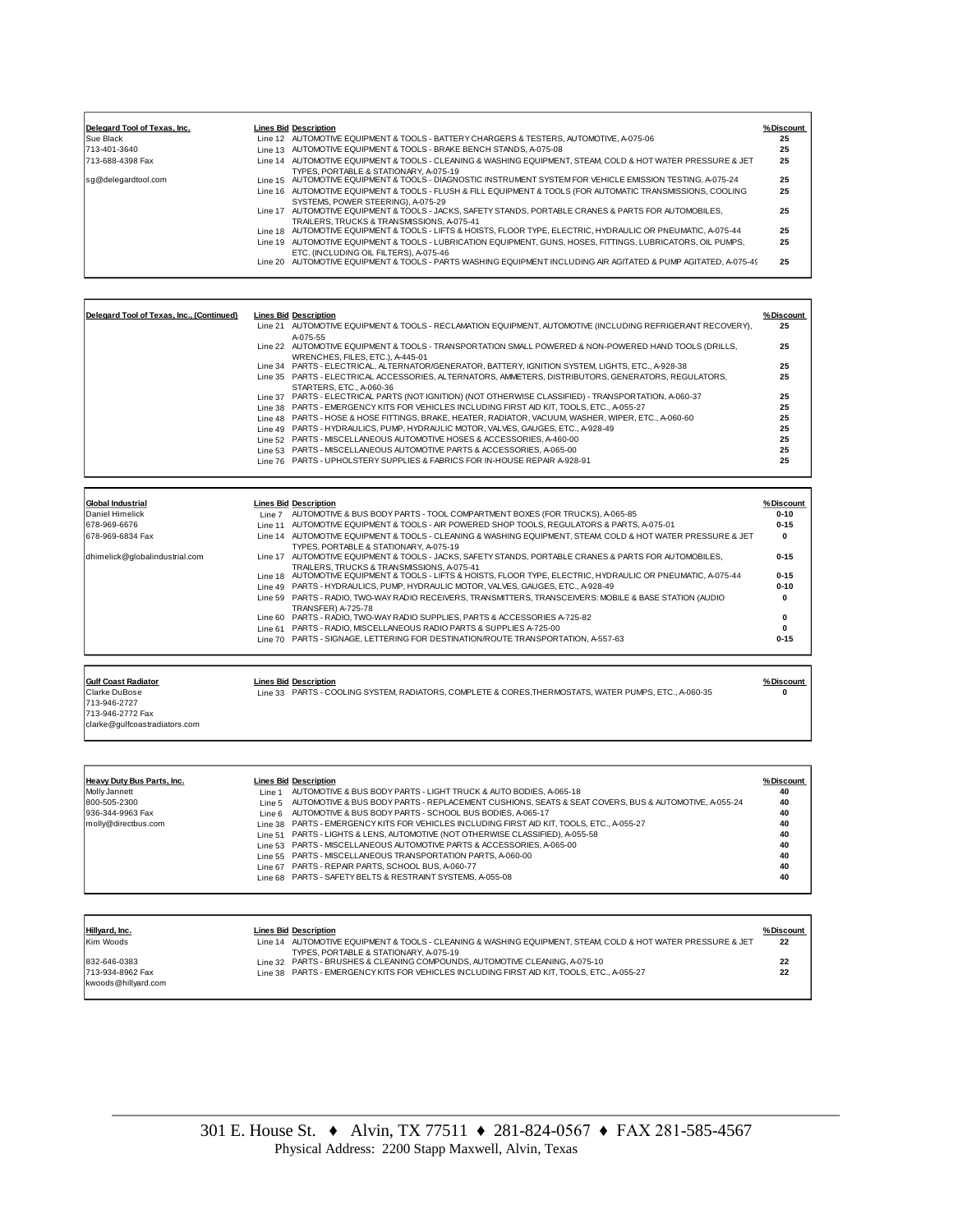| <b>Houston Radiator Co.</b><br>Evan Lington<br>713-644-3367<br>713-644-4038 Fax<br>houstonradiator@copper.net | <b>Lines Bid Description</b><br>1 ine 33 PARTS - COOLING SYSTEM, RADIATORS, COMPLETE & CORES, THERMOSTATS, WATER PUMPS, ETC., A-060-35<br>Line 48 PARTS - HOSE & HOSE FITTINGS, BRAKE, HEATER, RADIATOR, VACUUM, WASHER, WIPER, ETC., A-060-60 | %Discount |
|---------------------------------------------------------------------------------------------------------------|------------------------------------------------------------------------------------------------------------------------------------------------------------------------------------------------------------------------------------------------|-----------|
| <b>International Trucks of Houston</b>                                                                        | <b>Lines Bid Description</b>                                                                                                                                                                                                                   | %Discount |
| Eddie Kaminski                                                                                                | 1 ine 1 AUTOMOTIVE & BUS BODY PARTS - LIGHT TRUCK & AUTO BODIES, A-065-18                                                                                                                                                                      |           |
| 713-674-3444                                                                                                  | Line 12 AUTOMOTIVE EQUIPMENT & TOOLS - BATTERY CHARGERS & TESTERS, AUTOMOTIVE, A-075-06                                                                                                                                                        |           |
| 713-674-3557 Fax                                                                                              | 1 ine 23 AUTOMOTIVE LUBRICANTS - MISCELLANEOUS AUTOMOTIVE GREASES & LUBRICANTS, A-405-24                                                                                                                                                       |           |
| ekaminski@kyrishtrucks.com                                                                                    | Line 24 AUTOMOTIVE LUBRICANTS - OIL, AUTOMOTIVE ENGINE, A-405-39                                                                                                                                                                               |           |
|                                                                                                               | 1 ine 25 AUTOMOTIVE LUBRICANTS - OIL, AUTOMOTIVE TRANSMISSION, A-405-36                                                                                                                                                                        |           |
|                                                                                                               | 1 ine 26 AUTOMOTIVE LUBRICANTS - OIL, LUBRICATING, DIFFERENTIAL & GEAR LUBRICANT, A-405-57                                                                                                                                                     |           |
|                                                                                                               | Line 27 AUTOMOTIVE LUBRICANTS - SYNTHETIC PETROLEUM PRODUCTS, A-405-90                                                                                                                                                                         |           |
|                                                                                                               | 1 ine 28 PARTS - AIR CONDITIONERS & PARTS, TRANSPORTATION, A-055-04                                                                                                                                                                            |           |
|                                                                                                               | Line 29 PARTS - BATTERIES FOR ELECTRIC VEHICLES (INCLUDING RECYCLED TYPES), A-060-09                                                                                                                                                           |           |
|                                                                                                               | Line 31 PARTS - BRAKES, REPAIRS & REPLACEMENT (NOT ELECTRIC CONTROLLER) A-060-21                                                                                                                                                               |           |
|                                                                                                               | 1 ine 33 PARTS - COOLING SYSTEM, RADIATORS, COMPLETE & CORES, THERMOSTATS, WATER PUMPS, ETC., A-060-35                                                                                                                                         |           |
|                                                                                                               | Line 34 PARTS - ELECTRICAL, ALTERNATOR/GENERATOR, BATTERY, IGNITION SYSTEM, LIGHTS, ETC., A-928-38                                                                                                                                             |           |
|                                                                                                               | 1 ine 37 PARTS - ELECTRICAL PARTS (NOT IGNITION) (NOT OTHERWISE CLASSIFIED) - TRANSPORTATION, A-060-37                                                                                                                                         |           |
|                                                                                                               | Line 38 PARTS - EMERGENCY KITS FOR VEHICLES INCLUDING FIRST AID KIT, TOOLS, ETC., A-055-27                                                                                                                                                     |           |
|                                                                                                               | Line 39 PARTS - ENGINE CONTROLS (ELECTRONIC) SENSORS, COMPUTER, ETC., A-060-62                                                                                                                                                                 |           |
|                                                                                                               | Line 40 PARTS - ENGINE PARTS, A-060-39                                                                                                                                                                                                         |           |
|                                                                                                               | Line 41 PARTS - ENGINES, DIESEL (AUTOMOTIVE) & REPLACEMENT PARTS, A-060-38                                                                                                                                                                     |           |
|                                                                                                               | Line 42 PARTS - ENGINES, GASOLINE, COMPLETE, SHORT BLOCK, & PARTS, A-060-40                                                                                                                                                                    |           |
|                                                                                                               | Line 43 PARTS - FILTERS, AIR, FUEL, OIL, POWER STEERING, TRANSMISSION, WATER & PCV VALVES, A-060-42                                                                                                                                            |           |
|                                                                                                               | 1 ine 45 PARTS - FUEL SYSTEM, CARBURETORS & KITS, FUEL PUMPS, TANKS & CAPS, ETC., A-060-47                                                                                                                                                     |           |

|          | Tine 45 PARTS - FUEL SYSTEM. CARBURETORS & KITS. FUEL PUMPS. TANKS & CAPS. ETC A-060-47                           |  |
|----------|-------------------------------------------------------------------------------------------------------------------|--|
|          | Line 46 PARTS - GLASS REPLACEMENT PARTS AUTOMOTIVE/BUS FOR IN-HOUSE REPAIR, A-928-48                              |  |
|          | Line 48 PARTS - HOSE & HOSE FITTINGS, BRAKE, HEATER, RADIATOR, VACUUM, WASHER, WIPER, ETC., A-060-60              |  |
|          | Line 50 PARTS - IGNITION SYSTEM, COILS, CONDENSERS, POINTS, ROTORS, SPARK PLUGS, SPARK PLUG WIRES, ETC., A-060-63 |  |
| Line 51  | PARTS - LIGHTS & LENS. AUTOMOTIVE (NOT OTHERWISE CLASSIFIED). A-055-58                                            |  |
|          | 1 ine 52 PARTS - MISCELLANEOUS AUTOMOTIVE HOSES & ACCESSORIES, A-460-00                                           |  |
|          | 1 ine 53 PARTS - MISCELLANEOUS AUTOMOTIVE PARTS & ACCESSORIES, A-065-00                                           |  |
|          | Line 54 PARTS - MISCELLANEOUS AUTOMOTIVE TRUCK BELTS, A-110-00                                                    |  |
|          | Line 55 PARTS - MISCELLANEOUS TRANSPORTATION PARTS, A-060-00                                                      |  |
|          | Line 56 PARTS - POWER & DRIVE TRAIN COMPONENTS & PARTS, A-060-65                                                  |  |
| Line 57  | PARTS - RADIO, AM/FM TRANSMITTERS & DIGITAL BROADCAST A-725-09                                                    |  |
|          | Line 58 PARTS - RADIO, ANTENNAS & ACCESSORIES (RADIO ONLY), BRACKETS, MASTS, MOUNTS, ROTATORS, STANDOFFS, ETC.    |  |
|          | A-725-12                                                                                                          |  |
| Line 60  | PARTS - RADIO, TWO-WAY RADIO SUPPLIES, PARTS & ACCESSORIES A-725-82                                               |  |
| Line 61  | PARTS - RADIO, MISCELLANEOUS RADIO PARTS & SUPPLIES A-725-00                                                      |  |
| l ine 65 | PARTS - REMANUFACTURED ENGINES, TRANSMISSIONS, DIFFERENTIALS & REAR AXLE ASSEMBLIES, A-060-69                     |  |
|          | Line 67 PARTS - REPAIR PARTS, SCHOOL BUS, A-060-77                                                                |  |

| <b>International Trucks of Houston</b> | <b>Lines Bid Description</b>                                                                        | %Discount |
|----------------------------------------|-----------------------------------------------------------------------------------------------------|-----------|
| (Continued)                            | Line 68 PARTS - SAFETY BELTS & RESTRAINT SYSTEMS, A-055-08                                          |           |
|                                        | Line 69 PARTS - SEALS & O-RINGS, TRANSPORTATION, A-060-79                                           |           |
|                                        | Line 71 PARTS - LEAVE SPRINGS, SUSPENSIONS, ETC. (INCLUDING SWAY BARS), A-060-84                    |           |
|                                        | Line 72 PARTS - STEERING COMPONENTS & PARTS, A-060-86                                               |           |
|                                        | Line 73 PARTS - SUSPENSION, AXLES, SPRINGS, STEERING, ETC., A-928-76                                |           |
|                                        | 1 ine 74 PARTS - TRANSMISSION, MAIN, TRANSFER CASE, CHAIN & FINAL DRIVES, A-928-85                  |           |
|                                        | Line 75 PARTS - TRANSMISSIONS, STANDARD & AUTOMATIC (INCLUDING CLUTCH ASSEMBLIES & PARTS), A-060-94 |           |
|                                        | Line 77 PARTS - WHEEL BEARINGS & SEALS, A-060-95                                                    |           |

**Lassetter-Lafour Equipment LP Lines Bid Description % Discount** Allen Lassetter Line 65 PARTS - REMANUFACTURED ENGINES, TRANSMISSIONS, DIFFERENTIALS & REAR AXLE ASSEMBLIES, A-060-69 **0**

281-457-5003 281-457-5866 Fax a.transmission@sbcglobal.net

| a.transmission@sbcqlobal.net |  |  |  |  |  |  |
|------------------------------|--|--|--|--|--|--|
|                              |  |  |  |  |  |  |
|                              |  |  |  |  |  |  |
|                              |  |  |  |  |  |  |

| <b>Longhorn Bus Sales</b>                |        | <b>Lines Bid Description</b>                                                                                      | %Discount |
|------------------------------------------|--------|-------------------------------------------------------------------------------------------------------------------|-----------|
| Brittany Runyan, Marty Mankinen          |        | Line 1 AUTOMOTIVE & BUS BODY PARTS - LIGHT TRUCK & AUTO BODIES, A-065-18                                          | 0         |
| 713-631-9306                             |        | Line 2 AUTOMOTIVE & BUS BODY PARTS - PICKUP TRUCK BODIES, A-065-69                                                | o         |
| 713-631-6965 Fax                         |        | Line 5 AUTOMOTIVE & BUS BODY PARTS - REPLACEMENT CUSHIONS, SEATS & SEAT COVERS, BUS & AUTOMOTIVE, A-055-24        | ŋ         |
| brunyan@lhb-tx.com, mmankinen@lhb-tx.cor | Line 6 | AUTOMOTIVE & BUS BODY PARTS - SCHOOL BUS BODIES, A-065-17                                                         | n         |
|                                          |        | Line 10 AUTOMOTIVE & BUS BODY PARTS - WHEELCHAIR LIFT & ACCESSORIES, VEHICLE-MOUNTED, A-055-90                    | $\Omega$  |
|                                          |        | Line 28 PARTS - AIR CONDITIONERS & PARTS, TRANSPORTATION, A-055-04                                                | 20        |
|                                          |        | Line 29 PARTS - BATTERIES FOR ELECTRIC VEHICLES (INCLUDING RECYCLED TYPES), A-060-09                              | n         |
|                                          |        | Line 31 PARTS - BRAKES, REPARS & REPLACEMENT (NOT ELECTRIC CONTROLLER) A-060-21                                   |           |
|                                          |        | Line 33 PARTS - COOLING SYSTEM, RADIATORS, COMPLETE & CORES, THERMOSTATS, WATER PUMPS, ETC., A-060-35             |           |
|                                          |        | Line 34 PARTS - ELECTRICAL, ALTERNATOR/GENERATOR, BATTERY, IGNITION SYSTEM, LIGHTS, ETC., A-928-38                |           |
|                                          |        | Line 35 PARTS - ELECTRICAL ACCESSORIES, ALTERNATORS, AMMETERS, DISTRIBUTORS, GENERATORS, REGULATORS,              |           |
|                                          |        | STARTERS, ETC., A-060-36                                                                                          |           |
|                                          |        | Line 36 PARTS - ELECTRICAL CHASSIS - GAUGES, A-055-31                                                             | 0         |
|                                          |        | Line 37 PARTS - ELECTRICAL PARTS (NOT IGNITION) (NOT OTHERWISE CLASSIFIED) - TRANSPORTATION, A-060-37             | ŋ         |
|                                          |        | Line 38 PARTS - EMERGENCY KITS FOR VEHICLES INCLUDING FIRST AID KIT, TOOLS, ETC., A-055-27                        |           |
|                                          |        | Line 39 PARTS - ENGINE CONTROLS (ELECTRONIC) SENSORS, COMPUTER, ETC., A-060-62                                    |           |
|                                          |        | Line 40 PARTS - ENGINE PARTS, A-060-39                                                                            |           |
|                                          |        | Line 41 PARTS - ENGINES, DIESEL (AUTOMOTIVE) & REPLACEMENT PARTS, A-060-38                                        |           |
|                                          |        | Line 42 PARTS - ENGINES, GASOLINE, COMPLETE, SHORT BLOCK, & PARTS, A-060-40                                       |           |
|                                          |        | Line 43 PARTS - FILTERS, AIR, FUEL, OIL, POWER STEERING, TRANSMISSION, WATER & PCV VALVES, A-060-42               |           |
|                                          |        | Line 44 PARTS - FRONT END ALIGNMENT PARTS & ACCESSORIES, A-060-46                                                 |           |
|                                          |        | Line 45 PARTS - FUEL SYSTEM, CARBURETORS & KITS, FUEL PUMPS, TANKS & CAPS, ETC., A-060-47                         |           |
|                                          |        | 1 ine 46 PARTS - GLASS REPLACEMENT PARTS AUTOMOTIVE/BUS FOR IN-HOUSE REPAIR, A-928-48                             |           |
|                                          |        | Line 48 PARTS - HOSE & HOSE FITTINGS, BRAKE, HEATER, RADIATOR, VACUUM, WASHER, WIPER, ETC., A-060-60              |           |
|                                          |        | Line 49 PARTS - HYDRAULICS, PUMP, HYDRAULIC MOTOR, VALVES, GAUGES, ETC., A-928-49                                 |           |
|                                          |        | Line 50 PARTS - IGNITION SYSTEM, COILS, CONDENSERS, POINTS, ROTORS, SPARK PLUGS, SPARK PLUG WIRES, ETC., A-060-63 | ŋ         |
|                                          |        | Line 51 PARTS - LIGHTS & LENS, AUTOMOTIVE (NOT OTHERWISE CLASSIFIED), A-055-58                                    |           |
|                                          |        | Line 52 PARTS - MISCELLANEOUS AUTOMOTIVE HOSES & ACCESSORIES, A-460-00                                            | ŋ         |
|                                          |        | Line 55 PARTS - MISCELLANEOUS TRANSPORTATION PARTS, A-060-00                                                      | ŋ         |
|                                          |        | Line 56 PARTS - POWER & DRIVE TRAIN COMPONENTS & PARTS, A-060-65                                                  | O         |
|                                          |        | Line 58 PARTS - RADIO, ANTENNAS & ACCESSORIES (RADIO ONLY), BRACKETS, MASTS, MOUNTS, ROTATORS, STANDOFFS, ETC.    | 0         |
|                                          |        | A-725-12                                                                                                          |           |
|                                          |        | Line 61 PARTS - RADIO, MISCELLANEOUS RADIO PARTS & SUPPLIES A-725-00                                              | $\Omega$  |
|                                          |        |                                                                                                                   |           |

| Longhorn Bus Sales, (Continued)<br><b>Lines Bid Description</b>                            | %Discount |
|--------------------------------------------------------------------------------------------|-----------|
| SprTS◆RENANUTATUFEXETGh5\$, TRASNB84N824=056As◆RENAXE284M58544567                          |           |
| Line 68 PARTS - SAFETY BELTS & RESTRAINT SYSTEMS, A-055-08                                 |           |
| LinPlaysicalTsAddress.o-2000 StarpportaxmelA.ogNavin.Texas                                 |           |
| Line 70 PARTS - SIGNAGE, LETTERING FOR DESTINATION/ROUTE TRANSPORTATION, A-557-63          |           |
| PARTS - LEAVE SPRINGS, SUSPENSIONS, ETC. (INCLUDING SWAY BARS), A-060-84<br><b>Line 71</b> |           |
| Line 72 PARTS - STEERING COMPONENTS & PARTS, A-060-86                                      |           |
| Line 73 PARTS - SUSPENSION, AXLES, SPRINGS, STEERING, ETC., A-928-76                       | 20        |
| Line 76 PARTS - UPHOLSTERY SUPPLIES & FABRICS FOR IN-HOUSE REPAIR A-928-91                 |           |
| Line 77 PARTS - WHEEL BEARINGS & SEALS, A-060-95                                           |           |
| Line 78 SIGNAGE & LETTERING - FOR DESTINATION/ROUTE TRANSPORTATION, A-557-63               |           |
|                                                                                            |           |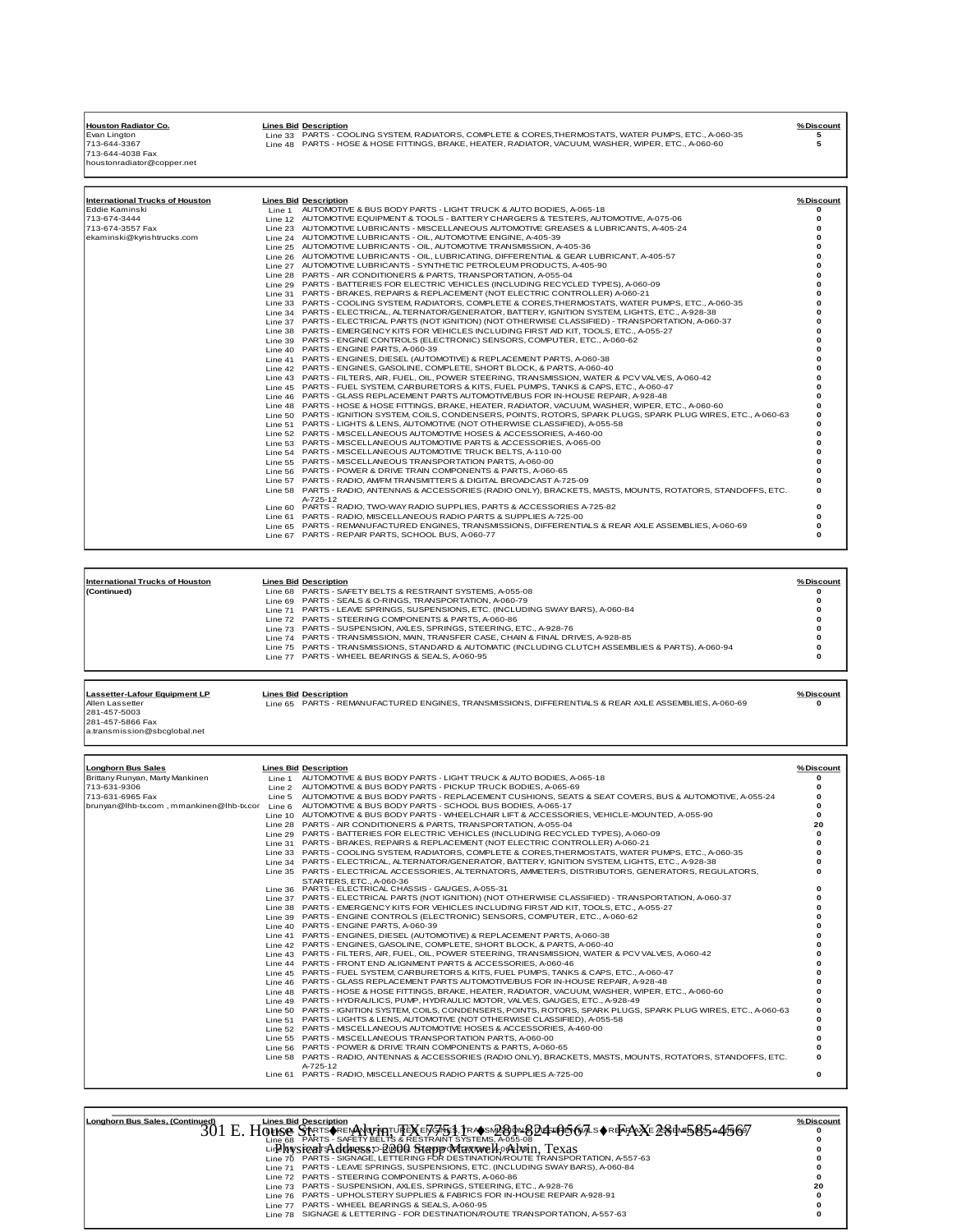| <b>MDL Enterprise. Inc.</b> | <b>Lines Bid Description</b>                                                                                                   | % Discount |
|-----------------------------|--------------------------------------------------------------------------------------------------------------------------------|------------|
| Dennis Lamm                 | Line 53 PARTS - MISCELLANEOUS AUTOMOTIVE PARTS & ACCESSORIES, A-065-00                                                         | 20         |
| 713-771-6350                | Line 55 PARTS - MISCELLANEOUS TRANSPORTATION PARTS, A-060-00                                                                   | 20         |
| 713-771-6380 Fax            | Line 59 PARTS - RADIO, TWO-WAY RADIO RECEIVERS, TRANSMITTERS, TRANSCEIVERS: MOBILE & BASE STATION<br>(AUDIO TRANSFER) A-725-78 | 20         |
| dlamm@mdlent.com            | Line 60 PARTS - RADIO, TWO-WAY RADIO SUPPLIES, PARTS & ACCESSORIES A-725-82                                                    | 20         |
|                             | Line 61 PARTS - RADIO, MISCELLANEOUS RADIO PARTS & SUPPLIES A-725-00                                                           | 20         |
| Midtex Oil. L.P.            | <b>Lines Bid Description</b>                                                                                                   | % Discount |
| Jane Tumlinson              | Line 24 AUTOMOTIVE LUBRICANTS - OIL, AUTOMOTIVE ENGINE, A-405-39                                                               | 0          |
| 832-306-6637                | Line 25 AUTOMOTIVE LUBRICANTS - OIL, AUTOMOTIVE TRANSMISSION, A-405-36                                                         |            |

| uus uuu uuu                         |         | LITE 2J AUTOMOTIVE EUDINIUM TU - UIE, AUTOMOTIVE TIVA (UMIUUIUI), A 400 00                                             |                 |
|-------------------------------------|---------|------------------------------------------------------------------------------------------------------------------------|-----------------|
| 936-756-1038 Fax                    |         | Line 26 AUTOMOTIVE LUBRICANTS - OIL, LUBRICATING, DIFFERENTIAL & GEAR LUBRICANT, A-405-57                              |                 |
| liane@midtexoil.com                 |         | Line 27 AUTOMOTIVE LUBRICANTS - SYNTHETIC PETROLEUM PRODUCTS, A-405-90                                                 |                 |
|                                     |         | Line 80 AUTOMOTIVE/BUS FUELS - Gasoline, A-405-15. *Unleaded, rated at 87.0 Octane or higher                           | $0.0175 + OPIS$ |
|                                     |         | Line 81 AUTOMOTIVE/BUS FUELS - Fuel Oil, Diesel, A-405-09. *ULS Diesel (Clear) Ultra Low Sulfur Diesel (15 ppm sulfur) | $0.0175 + OPIS$ |
|                                     |         |                                                                                                                        |                 |
| Northern Tool and Equipment Company |         | <b>Lines Bid Description</b>                                                                                           | % Discount      |
| Darrel Sharp                        |         | Line 1 AUTOMOTIVE & BUS BODY PARTS - LIGHT TRUCK & AUTO BODIES, A-065-18                                               |                 |
| 832-845-9864                        | Line 2  | AUTOMOTIVE & BUS BODY PARTS - PICKUP TRUCK BODIES, A-065-69                                                            |                 |
| 713-643-6193 Fax                    | Line 3  | AUTOMOTIVE & BUS BODY PARTS - POWERLIFT TAILGATE, AUTOMOTIVE, A-065-68                                                 |                 |
| darrel.sharp@northerntool.com       | Line 4  | AUTOMOTIVE & BUS BODY PARTS - REFRIGERATED BODIES, AUTOMOTIVE, A-065-70                                                |                 |
|                                     | Line 5  | AUTOMOTIVE & BUS BODY PARTS - REPLACEMENT CUSHIONS, SEATS & SEAT COVERS, BUS & AUTOMOTIVE, A-055-24                    |                 |
|                                     | Line 6  | AUTOMOTIVE & BUS BODY PARTS - SCHOOL BUS BODIES, A-065-17                                                              |                 |
|                                     | Line 7  | AUTOMOTIVE & BUS BODY PARTS - TOOL COMPARTMENT BOXES (FOR TRUCKS), A-065-85                                            |                 |
|                                     | Line 8  | AUTOMOTIVE & BUS BODY PARTS - TRAILER BODIES & PARTS, A-065-88                                                         |                 |
|                                     | Line 9  | AUTOMOTIVE & BUS BODY PARTS - TRUCK BED LINERS, A-065-87                                                               |                 |
|                                     | Line 10 | AUTOMOTIVE & BUS BODY PARTS - WHEELCHAIR LIFT & ACCESSORIES, VEHICLE-MOUNTED, A-055-90                                 |                 |
|                                     | Line 11 | AUTOMOTIVE EQUIPMENT & TOOLS - AIR POWERED SHOP TOOLS, REGULATORS & PARTS, A-075-01                                    |                 |
|                                     | Line 12 | AUTOMOTIVE EQUIPMENT & TOOLS - BATTERY CHARGERS & TESTERS, AUTOMOTIVE, A-075-06                                        |                 |
|                                     |         | Line 13 AUTOMOTIVE EQUIPMENT & TOOLS - BRAKE BENCH STANDS, A-075-08                                                    |                 |
|                                     |         | Line 14 AUTOMOTIVE EQUIPMENT & TOOLS - CLEANING & WASHING EQUIPMENT. STEAM, COLD & HOT WATER PRESSURE & JET            |                 |
|                                     |         | TYPES, PORTABLE & STATIONARY, A-075-19                                                                                 |                 |
|                                     |         | Line 15 AUTOMOTIVE EQUIPMENT & TOOLS - DIAGNOSTIC INSTRUMENT SYSTEM FOR VEHICLE EMISSION TESTING, A-075-24             | 0               |
|                                     |         | Line 16 AUTOMOTIVE EQUIPMENT & TOOLS - FLUSH & FILL EQUIPMENT & TOOLS (FOR AUTOMATIC TRANSMISSIONS, COOLING            | $\Omega$        |
|                                     |         | SYSTEMS, POWER STEERING), A-075-29                                                                                     |                 |
|                                     |         |                                                                                                                        |                 |

| Northern Tool and Equipment Company | <b>Lines Bid Description</b>                                                                                                                                                                           | % Discount  |
|-------------------------------------|--------------------------------------------------------------------------------------------------------------------------------------------------------------------------------------------------------|-------------|
| (Continued)                         | Line 17 AUTOMOTIVE EQUIPMENT & TOOLS - JACKS, SAFETY STANDS, PORTABLE CRANES & PARTS FOR AUTOMOBILES,                                                                                                  | 0           |
|                                     | TRAILERS. TRUCKS & TRANSMISSIONS. A-075-41                                                                                                                                                             |             |
|                                     | Line 18 AUTOMOTIVE EQUIPMENT & TOOLS - LIFTS & HOISTS, FLOOR TYPE, ELECTRIC, HYDRAULIC OR PNEUMATIC, A-075-44                                                                                          | 0           |
|                                     | Line 19 AUTOMOTIVE EQUIPMENT & TOOLS - LUBRICATION EQUIPMENT, GUNS, HOSES, FITTINGS, LUBRICATORS, OIL PUMPS,                                                                                           | 0           |
|                                     | ETC. (INCLUDING OIL FILTERS), A-075-46                                                                                                                                                                 |             |
|                                     | Line 20 AUTOMOTIVE EQUIPMENT & TOOLS - PARTS WASHING EQUIPMENT INCLUDING AIR AGITATED & PUMP AGITATED, A-075-49                                                                                        | $\mathbf 0$ |
|                                     | Line 21 AUTOMOTIVE EQUIPMENT & TOOLS - RECLAMATION EQUIPMENT, AUTOMOTIVE (INCLUDING REFRIGERANT RECOVERY),                                                                                             | 0           |
|                                     | A-075-55                                                                                                                                                                                               |             |
|                                     | Line 22 AUTOMOTIVE EQUIPMENT & TOOLS - TRANSPORTATION SMALL POWERED & NON-POWERED HAND TOOLS (DRILLS,                                                                                                  | $\mathbf 0$ |
|                                     | WRENCHES, FILES, ETC.), A-445-01                                                                                                                                                                       | 0           |
|                                     | Line 23 AUTOMOTIVE LUBRICANTS - MISCELLANEOUS AUTOMOTIVE GREASES & LUBRICANTS, A-405-24<br>Line 24 AUTOMOTIVE LUBRICANTS - OIL, AUTOMOTIVE ENGINE, A-405-39                                            | 0           |
|                                     | Line 25 AUTOMOTIVE LUBRICANTS - OIL, AUTOMOTIVE TRANSMISSION, A-405-36                                                                                                                                 | n           |
|                                     | Line 26 AUTOMOTIVE LUBRICANTS - OIL, LUBRICATING, DIFFERENTIAL & GEAR LUBRICANT, A-405-57                                                                                                              | U           |
|                                     | Line 27 AUTOMOTIVE LUBRICANTS - SYNTHETIC PETROLEUM PRODUCTS, A-405-90                                                                                                                                 | 0           |
|                                     | Line 28 PARTS - AIR CONDITIONERS & PARTS, TRANSPORTATION, A-055-04                                                                                                                                     | 0           |
|                                     | Line 29 PARTS - BATTERIES FOR ELECTRIC VEHICLES (INCLUDING RECYCLED TYPES), A-060-09                                                                                                                   | 0           |
|                                     | Line 30 PARTS - BOLTS, AUTOMOTIVE, A-060-08                                                                                                                                                            | n           |
|                                     | Line 31 PARTS - BRAKES, REPAIRS & REPLACEMENT (NOT ELECTRIC CONTROLLER) A-060-21                                                                                                                       | 0           |
|                                     | Line 32 PARTS - BRUSHES & CLEANING COMPOUNDS, AUTOMOTIVE CLEANING, A-075-10                                                                                                                            | 0           |
|                                     | Line 33 PARTS - COOLING SYSTEM, RADIATORS, COMPLETE & CORES, THERMOSTATS, WATER PUMPS, ETC., A-060-35                                                                                                  | n           |
|                                     | Line 34 PARTS - ELECTRICAL, ALTERNATOR/GENERATOR, BATTERY, IGNITION SYSTEM, LIGHTS, ETC., A-928-38                                                                                                     | 0           |
|                                     | Line 35 PARTS - ELECTRICAL ACCESSORIES, ALTERNATORS, AMMETERS, DISTRIBUTORS, GENERATORS, REGULATORS,                                                                                                   | 0           |
|                                     | STARTERS, ETC., A-060-36                                                                                                                                                                               |             |
|                                     | Line 36 PARTS - ELECTRICAL CHASSIS - GAUGES, A-055-31                                                                                                                                                  | 0           |
|                                     | Line 37 PARTS - ELECTRICAL PARTS (NOT IGNITION) (NOT OTHERWISE CLASSIFIED) - TRANSPORTATION, A-060-37                                                                                                  | 0           |
|                                     | Line 38 PARTS - EMERGENCY KITS FOR VEHICLES INCLUDING FIRST AID KIT, TOOLS, ETC., A-055-27                                                                                                             | n           |
|                                     | Line 39 PARTS - ENGINE CONTROLS (ELECTRONIC) SENSORS, COMPUTER, ETC., A-060-62                                                                                                                         | 0           |
|                                     | Line 40 PARTS - ENGINE PARTS, A-060-39                                                                                                                                                                 | n           |
|                                     | Line 41 PARTS - ENGINES, DIESEL (AUTOMOTIVE) & REPLACEMENT PARTS, A-060-38                                                                                                                             | n           |
|                                     | Line 42 PARTS - ENGINES, GASOLINE, COMPLETE, SHORT BLOCK, & PARTS, A-060-40                                                                                                                            | 0           |
|                                     | Line 43 PARTS - FILTERS, AIR, FUEL, OIL, POWER STEERING, TRANSMISSION, WATER & PCV VALVES, A-060-42                                                                                                    | 0           |
|                                     | Line 44 PARTS - FRONT END ALIGNMENT PARTS & ACCESSORIES, A-060-46                                                                                                                                      | 0           |
|                                     | Line 45 PARTS - FUEL SYSTEM, CARBURETORS & KITS, FUEL PUMPS, TANKS & CAPS, ETC., A-060-47                                                                                                              | 0<br>n      |
|                                     | Line 46 PARTS - GLASS REPLACEMENT PARTS AUTOMOTIVE/BUS FOR IN-HOUSE REPAIR, A-928-48                                                                                                                   | n           |
|                                     | Line 47 PARTS - GOLF CART REPAIR PARTS, A-929-62<br>Line 48 PARTS - HOSE & HOSE FITTINGS, BRAKE, HEATER, RADIATOR, VACUUM, WASHER, WIPER, ETC., A-060-60                                               | 0           |
|                                     |                                                                                                                                                                                                        | n           |
|                                     | Line 49 PARTS - HYDRAULICS, PUMP, HYDRAULIC MOTOR, VALVES, GAUGES, ETC., A-928-49<br>Line 50 PARTS - IGNITION SYSTEM, COILS, CONDENSERS, POINTS, ROTORS, SPARK PLUGS, SPARK PLUG WIRES, ETC., A-060-63 | 0           |
|                                     | Line 51 PARTS - LIGHTS & LENS, AUTOMOTIVE (NOT OTHERWISE CLASSIFIED), A-055-58                                                                                                                         | n           |
|                                     | Line 52 PARTS - MISCELLANEOUS AUTOMOTIVE HOSES & ACCESSORIES, A-460-00                                                                                                                                 | U           |
|                                     | Line 53 PARTS - MISCELLANEOUS AUTOMOTIVE PARTS & ACCESSORIES, A-065-00                                                                                                                                 | U           |
|                                     | Line 54 PARTS - MISCELLANEOUS AUTOMOTIVE TRUCK BELTS, A-110-00                                                                                                                                         | U           |
|                                     | Line 55 PARTS - MISCELLANEOUS TRANSPORTATION PARTS, A-060-00                                                                                                                                           | 0           |
|                                     | Line 56 PARTS - POWER & DRIVE TRAIN COMPONENTS & PARTS, A-060-65                                                                                                                                       | 0           |
|                                     | Line 57 PARTS - RADIO, AM/FM TRANSMITTERS & DIGITAL BROADCAST A-725-09                                                                                                                                 | 0           |
|                                     | Line 58 PARTS - RADIO, ANTENNAS & ACCESSORIES (RADIO ONLY), BRACKETS, MASTS, MOUNTS, ROTATORS, STANDOFFS, ETC.                                                                                         | 0           |
|                                     | A-725-12                                                                                                                                                                                               |             |
|                                     | Line 59 PARTS - RADIO, TWO-WAY RADIO RECEIVERS, TRANSMITTERS, TRANSCEIVERS: MOBILE & BASE STATION                                                                                                      | 0           |
|                                     | (AUDIO TRANSFER) A-725-78                                                                                                                                                                              |             |
|                                     | Line 60 PARTS - RADIO, TWO-WAY RADIO SUPPLIES, PARTS & ACCESSORIES A-725-82                                                                                                                            | 0           |
|                                     | Line 61 PARTS - RADIO, MISCELLANEOUS RADIO PARTS & SUPPLIES A-725-00                                                                                                                                   | 0           |
|                                     | Line 62 PARTS - RADIO, EMERGENCY RADIO/TELEPHONE SYSTEMS (911 DISPATCH, ETC.) INCLUDING ACCESSORIES A-725-18                                                                                           | 0           |
|                                     | Line 63 PARTS - RECYCLED AUTOMOTIVE ACCESSORY ITEMS, A-055-95                                                                                                                                          | 0           |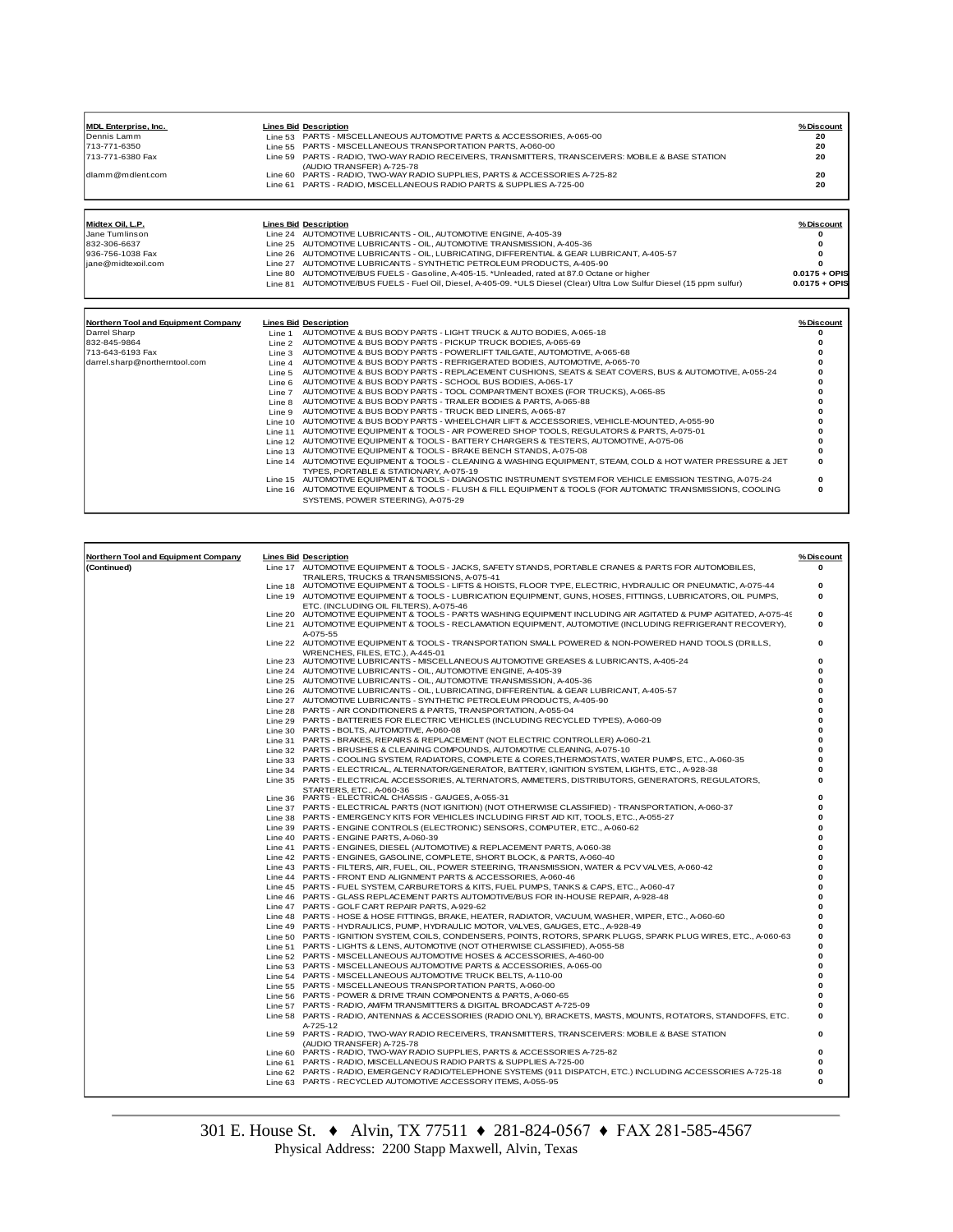| Northern Tool and Equipment Company<br>(Continued)                                                      | <b>Lines Bid Description</b><br>Line 64 PARTS - RECYCLED AUTOMOTIVE PARTS, A-060-67<br>Line 66 PARTS - REPAIR PARTS, LIGHT TRUCK, AUTO, A-060-76<br>Line 67 PARTS - REPAIR PARTS, SCHOOL BUS, A-060-77<br>Line 68 PARTS - SAFETY BELTS & RESTRAINT SYSTEMS, A-055-08<br>Line 69 PARTS - SEALS & O-RINGS, TRANSPORTATION, A-060-79<br>Line 70 PARTS - SIGNAGE, LETTERING FOR DESTINATION/ROUTE TRANSPORTATION, A-557-63<br>Line 71 PARTS - LEAVE SPRINGS, SUSPENSIONS, ETC. (INCLUDING SWAY BARS), A-060-84<br>Line 72 PARTS - STEERING COMPONENTS & PARTS, A-060-86<br>Line 73 PARTS - SUSPENSION, AXLES, SPRINGS, STEERING, ETC., A-928-76<br>Line 74 PARTS - TRANSMISSION, MAIN, TRANSFER CASE, CHAIN & FINAL DRIVES, A-928-85<br>Line 75 PARTS - TRANSMISSIONS, STANDARD & AUTOMATIC (INCLUDING CLUTCH ASSEMBLIES & PARTS), A-060-94<br>Line 76 PARTS - UPHOLSTERY SUPPLIES & FABRICS FOR IN-HOUSE REPAIR A-928-91<br>Line 77 PARTS - WHEEL BEARINGS & SEALS, A-060-95<br>Line 78 SIGNAGE & LETTERING - FOR DESTINATION/ROUTE TRANSPORTATION, A-557-63 | % Discount<br>ŋ<br>0<br>0<br>0<br>0<br>O<br>0<br>O<br>$\mathbf{0}$<br>ŋ<br>0<br>O<br>0<br>0 |
|---------------------------------------------------------------------------------------------------------|-----------------------------------------------------------------------------------------------------------------------------------------------------------------------------------------------------------------------------------------------------------------------------------------------------------------------------------------------------------------------------------------------------------------------------------------------------------------------------------------------------------------------------------------------------------------------------------------------------------------------------------------------------------------------------------------------------------------------------------------------------------------------------------------------------------------------------------------------------------------------------------------------------------------------------------------------------------------------------------------------------------------------------------------------------------|---------------------------------------------------------------------------------------------|
| Northwest Propane Gas Co.<br>Jay Wood<br>972-247-6121<br>972-241-2555 Fax<br>jwood@northwestpropane.com | <b>Lines Bid Description</b><br>Line 79 AUTOMOTIVE/BUS FUELS - PROPANE/HD-5, A-405-03                                                                                                                                                                                                                                                                                                                                                                                                                                                                                                                                                                                                                                                                                                                                                                                                                                                                                                                                                                     | % Discount<br>$0.1895 + OPIS$                                                               |
|                                                                                                         |                                                                                                                                                                                                                                                                                                                                                                                                                                                                                                                                                                                                                                                                                                                                                                                                                                                                                                                                                                                                                                                           |                                                                                             |
|                                                                                                         |                                                                                                                                                                                                                                                                                                                                                                                                                                                                                                                                                                                                                                                                                                                                                                                                                                                                                                                                                                                                                                                           |                                                                                             |
| <b>Ogburn's Truck Parts</b>                                                                             | <b>Lines Bid Description</b>                                                                                                                                                                                                                                                                                                                                                                                                                                                                                                                                                                                                                                                                                                                                                                                                                                                                                                                                                                                                                              | % Discount                                                                                  |
| <b>Gilbert Perez</b>                                                                                    | Line 11 AUTOMOTIVE EQUIPMENT & TOOLS - AIR POWERED SHOP TOOLS, REGULATORS & PARTS, A-075-01                                                                                                                                                                                                                                                                                                                                                                                                                                                                                                                                                                                                                                                                                                                                                                                                                                                                                                                                                               | 10-20                                                                                       |
| 281-992-9696                                                                                            | Line 12 AUTOMOTIVE EQUIPMENT & TOOLS - BATTERY CHARGERS & TESTERS, AUTOMOTIVE, A-075-06                                                                                                                                                                                                                                                                                                                                                                                                                                                                                                                                                                                                                                                                                                                                                                                                                                                                                                                                                                   | 10-20                                                                                       |
| 281-992-1466 Fax                                                                                        | Line 17 AUTOMOTIVE EQUIPMENT & TOOLS - JACKS, SAFETY STANDS, PORTABLE CRANES & PARTS FOR AUTOMOBILES,                                                                                                                                                                                                                                                                                                                                                                                                                                                                                                                                                                                                                                                                                                                                                                                                                                                                                                                                                     | 10-20                                                                                       |
| gilbert.perez@ogburns.com                                                                               | TRAILERS, TRUCKS & TRANSMISSIONS, A-075-41<br>Line 18 AUTOMOTIVE EQUIPMENT & TOOLS - LIFTS & HOISTS, FLOOR TYPE, ELECTRIC, HYDRAULIC OR PNEUMATIC, A-075-44                                                                                                                                                                                                                                                                                                                                                                                                                                                                                                                                                                                                                                                                                                                                                                                                                                                                                               | 10-20                                                                                       |
|                                                                                                         | Line 19 AUTOMOTIVE EQUIPMENT & TOOLS - LUBRICATION EQUIPMENT, GUNS, HOSES, FITTINGS, LUBRICATORS, OIL PUMPS,                                                                                                                                                                                                                                                                                                                                                                                                                                                                                                                                                                                                                                                                                                                                                                                                                                                                                                                                              | 10-20                                                                                       |
|                                                                                                         | ETC. (INCLUDING OIL FILTERS), A-075-46                                                                                                                                                                                                                                                                                                                                                                                                                                                                                                                                                                                                                                                                                                                                                                                                                                                                                                                                                                                                                    |                                                                                             |
|                                                                                                         | Line 21 AUTOMOTIVE EQUIPMENT & TOOLS - RECLAMATION EQUIPMENT, AUTOMOTIVE (INCLUDING REFRIGERANT RECOVERY),                                                                                                                                                                                                                                                                                                                                                                                                                                                                                                                                                                                                                                                                                                                                                                                                                                                                                                                                                | 10-20                                                                                       |
|                                                                                                         | A-075-55                                                                                                                                                                                                                                                                                                                                                                                                                                                                                                                                                                                                                                                                                                                                                                                                                                                                                                                                                                                                                                                  |                                                                                             |
|                                                                                                         | Line 28 PARTS - AIR CONDITIONERS & PARTS, TRANSPORTATION, A-055-04                                                                                                                                                                                                                                                                                                                                                                                                                                                                                                                                                                                                                                                                                                                                                                                                                                                                                                                                                                                        | 10-20                                                                                       |
|                                                                                                         | Line 31 PARTS - BRAKES, REPAIRS & REPLACEMENT (NOT ELECTRIC CONTROLLER) A-060-21                                                                                                                                                                                                                                                                                                                                                                                                                                                                                                                                                                                                                                                                                                                                                                                                                                                                                                                                                                          | 10-20                                                                                       |
|                                                                                                         | Line 34 PARTS - ELECTRICAL, ALTERNATOR/GENERATOR, BATTERY, IGNITION SYSTEM, LIGHTS, ETC., A-928-38                                                                                                                                                                                                                                                                                                                                                                                                                                                                                                                                                                                                                                                                                                                                                                                                                                                                                                                                                        | 10-20                                                                                       |
|                                                                                                         | Line 43 PARTS - FILTERS, AIR, FUEL, OIL, POWER STEERING, TRANSMISSION, WATER & PCV VALVES, A-060-42                                                                                                                                                                                                                                                                                                                                                                                                                                                                                                                                                                                                                                                                                                                                                                                                                                                                                                                                                       | 10-25                                                                                       |
|                                                                                                         | Line 54 PARTS - MISCELLANEOUS AUTOMOTIVE TRUCK BELTS, A-110-00                                                                                                                                                                                                                                                                                                                                                                                                                                                                                                                                                                                                                                                                                                                                                                                                                                                                                                                                                                                            | 10-20                                                                                       |
|                                                                                                         | Line 55 PARTS - MISCELLANEOUS TRANSPORTATION PARTS, A-060-00                                                                                                                                                                                                                                                                                                                                                                                                                                                                                                                                                                                                                                                                                                                                                                                                                                                                                                                                                                                              | 10-20                                                                                       |
|                                                                                                         | Line 67 PARTS - REPAIR PARTS, SCHOOL BUS, A-060-77                                                                                                                                                                                                                                                                                                                                                                                                                                                                                                                                                                                                                                                                                                                                                                                                                                                                                                                                                                                                        | 10-20                                                                                       |
|                                                                                                         | Line 69 PARTS - SEALS & O-RINGS, TRANSPORTATION, A-060-79                                                                                                                                                                                                                                                                                                                                                                                                                                                                                                                                                                                                                                                                                                                                                                                                                                                                                                                                                                                                 | 10-20                                                                                       |
|                                                                                                         | Line 71 PARTS - LEAVE SPRINGS, SUSPENSIONS, ETC. (INCLUDING SWAY BARS), A-060-84                                                                                                                                                                                                                                                                                                                                                                                                                                                                                                                                                                                                                                                                                                                                                                                                                                                                                                                                                                          | 10-20                                                                                       |
|                                                                                                         | Line 73 PARTS - SUSPENSION, AXLES, SPRINGS, STEERING, ETC., A-928-76                                                                                                                                                                                                                                                                                                                                                                                                                                                                                                                                                                                                                                                                                                                                                                                                                                                                                                                                                                                      | 10-20                                                                                       |
|                                                                                                         | Line 77 PARTS - WHEEL BEARINGS & SEALS, A-060-95                                                                                                                                                                                                                                                                                                                                                                                                                                                                                                                                                                                                                                                                                                                                                                                                                                                                                                                                                                                                          | 10-20                                                                                       |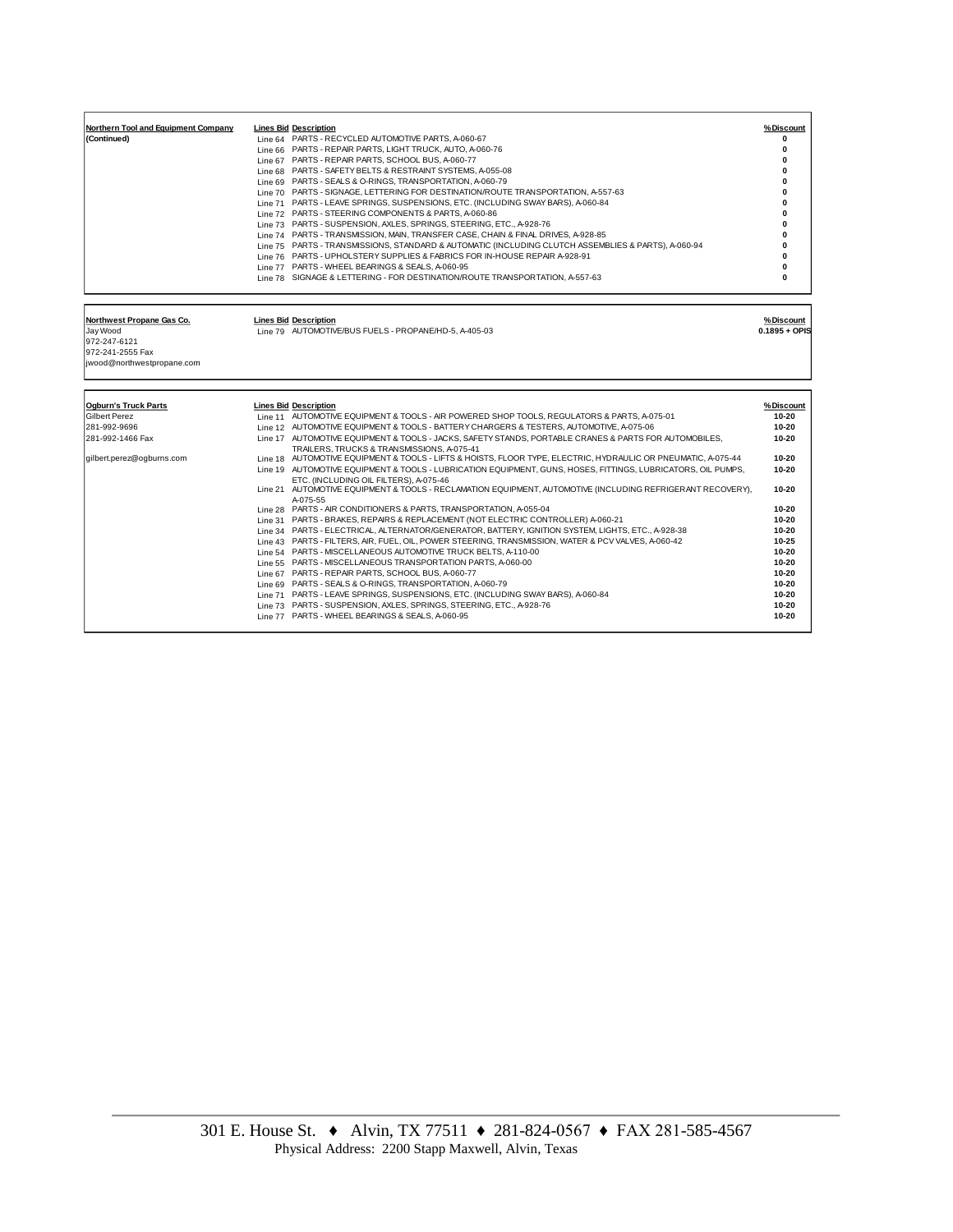| O'Reilly Auto Parts                     |                    | <b>Lines Bid Description</b>                                                                                                                                       | %Discount       |
|-----------------------------------------|--------------------|--------------------------------------------------------------------------------------------------------------------------------------------------------------------|-----------------|
| Vanessa Creech                          |                    | Line 7 AUTOMOTIVE & BUS BODY PARTS - TOOL COMPARTMENT BOXES (FOR TRUCKS), A-065-85                                                                                 | 41              |
| 417-829-5879                            | Line 9             | AUTOMOTIVE & BUS BODY PARTS - TRUCK BED LINERS, A-065-87                                                                                                           | 41              |
| 800-925-0899 Fax                        |                    | Line 11 AUTOMOTIVE EQUIPMENT & TOOLS - AIR POWERED SHOP TOOLS, REGULATORS & PARTS, A-075-01                                                                        | 41              |
| probids@oreillyauto.com                 |                    | Line 12 AUTOMOTIVE EQUIPMENT & TOOLS - BATTERY CHARGERS & TESTERS, AUTOMOTIVE, A-075-06                                                                            | 41              |
|                                         |                    | Line 13 AUTOMOTIVE EQUIPMENT & TOOLS - BRAKE BENCH STANDS, A-075-08                                                                                                | 41              |
|                                         |                    | Line 14 AUTOMOTIVE EQUIPMENT & TOOLS - CLEANING & WASHING EQUIPMENT, STEAM, COLD & HOT WATER PRESSURE & JET                                                        | 41              |
|                                         |                    | TYPES, PORTABLE & STATIONARY, A-075-19                                                                                                                             |                 |
|                                         | Line 15            | AUTOMOTIVE EQUIPMENT & TOOLS - DIAGNOSTIC INSTRUMENT SYSTEM FOR VEHICLE EMISSION TESTING, A-075-24                                                                 | 41<br>41        |
|                                         |                    | Line 16 AUTOMOTIVE EQUIPMENT & TOOLS - FLUSH & FILL EQUIPMENT & TOOLS (FOR AUTOMATIC TRANSMISSIONS, COOLING<br>SYSTEMS, POWER STEERING), A-075-29                  |                 |
|                                         |                    | Line 17 AUTOMOTIVE EQUIPMENT & TOOLS - JACKS, SAFETY STANDS, PORTABLE CRANES & PARTS FOR AUTOMOBILES,                                                              | 41              |
|                                         | Line 18            | TRAILERS, TRUCKS & TRANSMISSIONS, A-075-41<br>AUTOMOTIVE EQUIPMENT & TOOLS - LIFTS & HOISTS, FLOOR TYPE, ELECTRIC, HYDRAULIC OR PNEUMATIC, A-075-44                | 41              |
|                                         | Line 19            | AUTOMOTIVE EQUIPMENT & TOOLS - LUBRICATION EQUIPMENT, GUNS, HOSES, FITTINGS, LUBRICATORS, OIL PUMPS,                                                               | 41              |
|                                         | Line 20            | ETC. (INCLUDING OIL FILTERS), A-075-46<br>AUTOMOTIVE EQUIPMENT & TOOLS - PARTS WASHING EQUIPMENT INCLUDING AIR AGITATED & PUMP AGITATED, A-075-49                  | 41              |
|                                         | Line 21            | AUTOMOTIVE EQUIPMENT & TOOLS - RECLAMATION EQUIPMENT, AUTOMOTIVE (INCLUDING REFRIGERANT RECOVERY),                                                                 | 41              |
|                                         |                    | A-075-55                                                                                                                                                           |                 |
|                                         |                    | Line 22 AUTOMOTIVE EQUIPMENT & TOOLS - TRANSPORTATION SMALL POWERED & NON-POWERED HAND TOOLS (DRILLS,<br>WRENCHES, FILES, ETC.), A-445-01                          | 41              |
|                                         |                    | Line 23 AUTOMOTIVE LUBRICANTS - MISCELLANEOUS AUTOMOTIVE GREASES & LUBRICANTS, A-405-24                                                                            | 41              |
|                                         |                    | Line 24 AUTOMOTIVE LUBRICANTS - OIL, AUTOMOTIVE ENGINE, A-405-39                                                                                                   | 41              |
|                                         |                    | Line 25 AUTOMOTIVE LUBRICANTS - OIL, AUTOMOTIVE TRANSMISSION, A-405-36                                                                                             | 41              |
|                                         |                    | Line 26 AUTOMOTIVE LUBRICANTS - OIL, LUBRICATING, DIFFERENTIAL & GEAR LUBRICANT, A-405-57                                                                          | 41              |
|                                         |                    | Line 27 AUTOMOTIVE LUBRICANTS - SYNTHETIC PETROLEUM PRODUCTS, A-405-90                                                                                             | 41              |
|                                         |                    | Line 28 PARTS - AIR CONDITIONERS & PARTS, TRANSPORTATION, A-055-04                                                                                                 | 41              |
|                                         |                    | Line 29 PARTS - BATTERIES FOR ELECTRIC VEHICLES (INCLUDING RECYCLED TYPES), A-060-09                                                                               | 41              |
|                                         |                    | Line 30 PARTS - BOLTS, AUTOMOTIVE, A-060-08                                                                                                                        | 41              |
|                                         |                    | Line 31 PARTS - BRAKES, REPAIRS & REPLACEMENT (NOT ELECTRIC CONTROLLER) A-060-21                                                                                   | 41              |
|                                         |                    | Line 32 PARTS - BRUSHES & CLEANING COMPOUNDS, AUTOMOTIVE CLEANING, A-075-10                                                                                        | 41              |
|                                         |                    | Line 33 PARTS - COOLING SYSTEM, RADIATORS, COMPLETE & CORES, THERMOSTATS, WATER PUMPS, ETC., A-060-35                                                              | 41              |
|                                         |                    | Line 34 PARTS - ELECTRICAL, ALTERNATOR/GENERATOR, BATTERY, IGNITION SYSTEM, LIGHTS, ETC., A-928-38                                                                 | 41              |
|                                         | Line 35            | PARTS - ELECTRICAL ACCESSORIES, ALTERNATORS, AMMETERS, DISTRIBUTORS, GENERATORS, REGULATORS,<br>STARTERS, ETC., A-060-36                                           | 41              |
|                                         | Line 36            | PARTS - ELECTRICAL CHASSIS - GAUGES, A-055-31                                                                                                                      | 41              |
|                                         |                    | Line 37 PARTS - ELECTRICAL PARTS (NOT IGNITION) (NOT OTHERWISE CLASSIFIED) - TRANSPORTATION, A-060-37                                                              | 41              |
|                                         |                    | Line 38 PARTS - EMERGENCY KITS FOR VEHICLES INCLUDING FIRST AID KIT, TOOLS, ETC., A-055-27                                                                         | 41              |
|                                         | Line 39            | PARTS - ENGINE CONTROLS (ELECTRONIC) SENSORS, COMPUTER, ETC., A-060-62                                                                                             | 41              |
|                                         | Line 40            | PARTS - ENGINE PARTS, A-060-39                                                                                                                                     | 41              |
|                                         | Line 41            | PARTS - ENGINES, DIESEL (AUTOMOTIVE) & REPLACEMENT PARTS, A-060-38                                                                                                 | 41              |
|                                         | Line 42            | PARTS - ENGINES, GASOLINE, COMPLETE, SHORT BLOCK, & PARTS, A-060-40                                                                                                | 41              |
|                                         | Line 43            | PARTS - FILTERS, AIR, FUEL, OIL, POWER STEERING, TRANSMISSION, WATER & PCV VALVES, A-060-42                                                                        | 41              |
|                                         | Line 44            | PARTS - FRONT END ALIGNMENT PARTS & ACCESSORIES, A-060-46                                                                                                          | 41              |
|                                         | Line 45            | PARTS - FUEL SYSTEM, CARBURETORS & KITS, FUEL PUMPS, TANKS & CAPS, ETC., A-060-47<br>PARTS - GOLF CART REPAIR PARTS, A-929-62                                      | 41<br>41        |
|                                         | Line 47            | PARTS - HOSE & HOSE FITTINGS, BRAKE, HEATER, RADIATOR, VACUUM, WASHER, WIPER, ETC., A-060-60                                                                       | 41              |
|                                         | Line 48<br>Line 49 | PARTS - HYDRAULICS, PUMP, HYDRAULIC MOTOR, VALVES, GAUGES, ETC., A-928-49                                                                                          | 41              |
|                                         | Line 50            | PARTS - IGNITION SYSTEM, COILS, CONDENSERS, POINTS, ROTORS, SPARK PLUGS, SPARK PLUG WIRES, ETC., A-060-63                                                          | 41              |
|                                         | Line 51            | PARTS - LIGHTS & LENS, AUTOMOTIVE (NOT OTHERWISE CLASSIFIED), A-055-58                                                                                             | 41              |
|                                         | Line 52            | PARTS - MISCELLANEOUS AUTOMOTIVE HOSES & ACCESSORIES, A-460-00                                                                                                     | 41              |
|                                         |                    |                                                                                                                                                                    |                 |
| <b>O'Reilly Auto Parts, (Continued)</b> |                    | <b>Lines Bid Description</b><br>Line 53 PARTS - MISCELLANEOUS AUTOMOTIVE PARTS & ACCESSORIES, A-065-00                                                             | %Discount<br>41 |
|                                         |                    | Line 54 PARTS - MISCELLANEOUS AUTOMOTIVE TRUCK BELTS, A-110-00                                                                                                     | 41              |
|                                         |                    | Line 55 PARTS - MISCELLANEOUS TRANSPORTATION PARTS, A-060-00                                                                                                       | 41              |
|                                         |                    | Line 56 PARTS - POWER & DRIVE TRAIN COMPONENTS & PARTS, A-060-65                                                                                                   | 41              |
|                                         |                    | Line 57 PARTS - RADIO, AWFM TRANSMITTERS & DIGITAL BROADCAST A-725-09                                                                                              | 41              |
|                                         |                    | Line 58 PARTS - RADIO, ANTENNAS & ACCESSORIES (RADIO ONLY), BRACKETS, MASTS, MOUNTS, ROTATORS, STANDOFFS, ETC.                                                     | 41              |
|                                         |                    | A-725-12                                                                                                                                                           |                 |
|                                         |                    | Line 61 PARTS - RADIO, MISCELLANEOUS RADIO PARTS & SUPPLIES A-725-00                                                                                               | 41<br>41        |
|                                         |                    | Line 65 PARTS - REMANUFACTURED ENGINES, TRANSMISSIONS, DIFFERENTIALS & REAR AXLE ASSEMBLIES, A-060-69<br>Line 66 PARTS - REPAIR PARTS, LIGHT TRUCK, AUTO, A-060-76 | 41              |
|                                         |                    | Line 67 PARTS - REPAIR PARTS, SCHOOL BUS, A-060-77                                                                                                                 | 41              |
|                                         |                    | Line 69 PARTS - SEALS & O-RINGS, TRANSPORTATION, A-060-79                                                                                                          | 41              |
|                                         |                    | Line 71 PARTS - LEAVE SPRINGS, SUSPENSIONS, ETC. (INCLUDING SWAY BARS), A-060-84                                                                                   | 41              |
|                                         |                    | Line 72 PARTS - STEERING COMPONENTS & PARTS, A-060-86                                                                                                              | 41              |
|                                         |                    | Line 73 PARTS - SUSPENSION, AXLES, SPRINGS, STEERING, ETC., A-928-76                                                                                               | 41              |
|                                         |                    | Line 74 PARTS - TRANSMISSION, MAIN, TRANSFER CASE, CHAIN & FINAL DRIVES, A-928-85                                                                                  | 41              |
|                                         |                    | Line 75 PARTS - TRANSMISSIONS, STANDARD & AUTOMATIC (INCLUDING CLUTCH ASSEMBLIES & PARTS), A-060-94                                                                | 41              |
|                                         |                    | Line 77 PARTS - WHEEL BEARINGS & SEALS, A-060-95                                                                                                                   | 41              |
|                                         |                    |                                                                                                                                                                    |                 |

**Pasadena Trailer and Truck Acc., Inc. Lines Bid Description % Discount** Sales Counter Line 8 AUTOMOTIVE & BUS BODY PARTS - TRAILER BODIES & PARTS, A-065-88 **0** 281-487-4085 281-487-7709 Fax None

> 301 E. House St. ♦ Alvin, TX 77511 ♦ 281-824-0567 ♦ FAX 281-585-4567 Physical Address: 2200 Stapp Maxwell, Alvin, Texas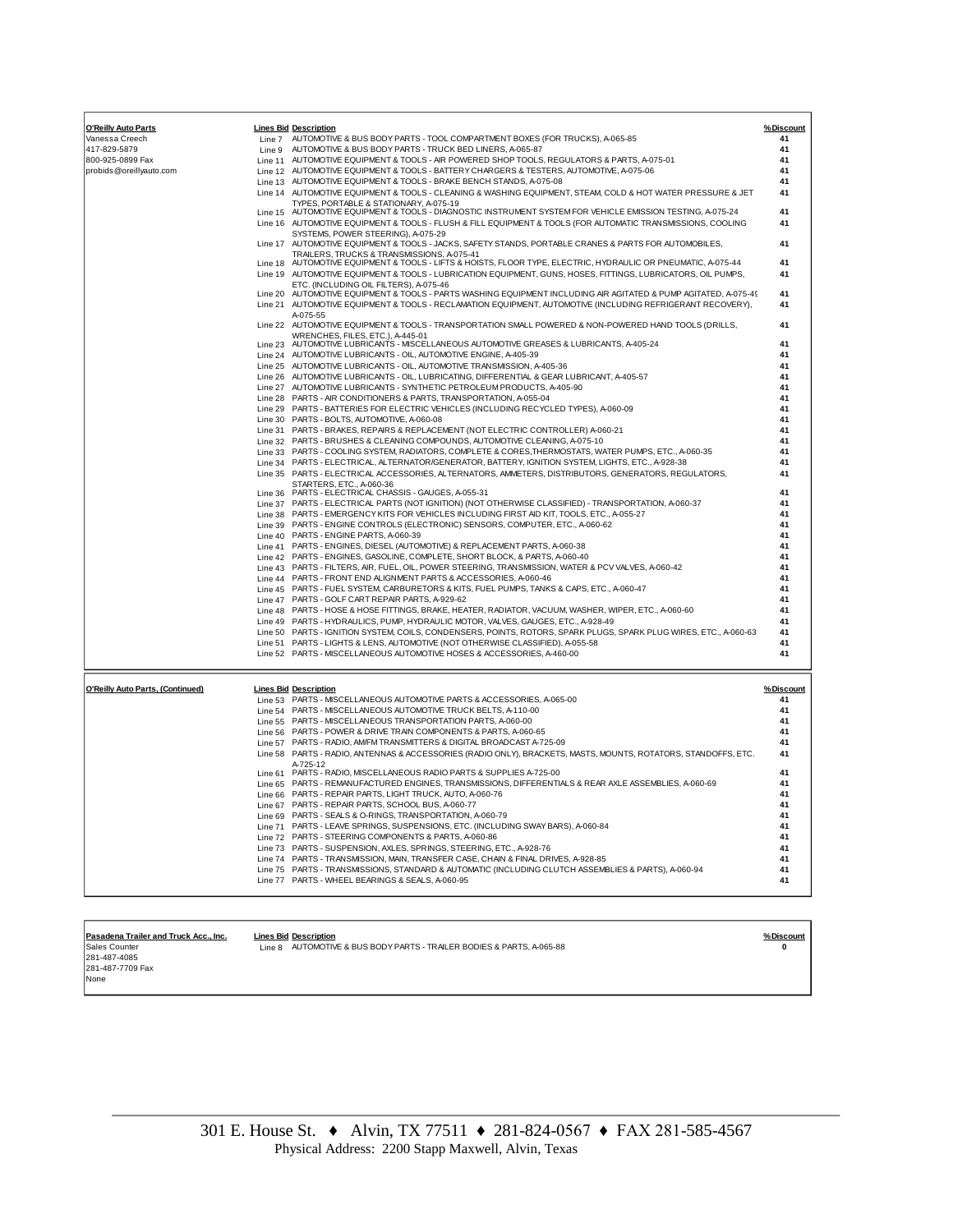Randy Coker<br>281-485-8871 281-485-3716 Fax rcoker@pearlandalternator.com

Pearland Alternator Company, Inc. <u>Lines Bid</u> Description<br>Randy Coker Line 34 PARTS - ELECTRICAL, ALTERNATOR/GENERATOR, BATTERY, IGNITION SYSTEM, LIGHTS, ETC., A-928-38 **0** 

260-203-3820 Fax gnewton@petroleumtraders.com

**Petroleum Traders Corporation Lines Bid Description % Discount** Customer Service Line 80 AUTOMOTIVE/BUS FUELS - Gasoline, A-405-15. \*Unleaded, rated at 87.0 Octane or higher **-\$0.0003** 800-348-3705 Option 4 Line 81 AUTOMOTIVE/BUS FUELS - Fuel Oil, Diesel, A-405-09. \*ULS Diesel (Clear) Ultra Low Sulfur Diesel (15 ppm sulfur) **0.0034 + OPIS**

| Pro-Fast Fastener & Supply Co., Inc. | <b>Lines Bid Description</b>                                                                                                      | % Discount |
|--------------------------------------|-----------------------------------------------------------------------------------------------------------------------------------|------------|
| Mike Mulholland                      | Line 19 AUTOMOTIVE EQUIPMENT & TOOLS - LUBRICATION EQUIPMENT, GUNS, HOSES, FITTINGS, LUBRICATORS, OIL PUMPS,                      | 10         |
| 281-331-2777                         | ETC. (INCLUDING OIL FILTERS), A-075-46<br>Line 23 AUTOMOTIVE LUBRICANTS - MISCELLANEOUS AUTOMOTIVE GREASES & LUBRICANTS, A-405-24 | 10         |
| 281-331-2884 Fax                     | Line 27 AUTOMOTIVE LUBRICANTS - SYNTHETIC PETROLEUM PRODUCTS, A-405-90                                                            | 10         |
| profastfasteners@hotmail.com         | Line 30 PARTS - BOLTS, AUTOMOTIVE, A-060-08                                                                                       | 10         |
|                                      | Line 48 PARTS - HOSE & HOSE FITTINGS, BRAKE, HEATER, RADIATOR, VACUUM, WASHER, WIPER, ETC., A-060-60                              | 10         |
|                                      | Line 52 PARTS - MISCELLANEOUS AUTOMOTIVE HOSES & ACCESSORIES, A-460-00                                                            | 10         |
|                                      | Line 53 PARTS - MISCELLANEOUS AUTOMOTIVE PARTS & ACCESSORIES, A-065-00                                                            | 10         |
|                                      | Line 55 PARTS - MISCELLANEOUS TRANSPORTATION PARTS, A-060-00                                                                      | 10         |
|                                      |                                                                                                                                   |            |

| <b>Ram Products, LTD</b> |         | <b>Lines Bid Description</b>                                                                                 | % Discount |
|--------------------------|---------|--------------------------------------------------------------------------------------------------------------|------------|
| <b>Chris Matthews</b>    | Line 1  | AUTOMOTIVE & BUS BODY PARTS - LIGHT TRUCK & AUTO BODIES, A-065-18                                            | $31 - 61$  |
| 281-935-5822             | Line 3  | AUTOMOTIVE & BUS BODY PARTS - POWERLIFT TAILGATE. AUTOMOTIVE. A-065-68                                       | $31 - 61$  |
| 817-616-5130 Fax         | Line 5  | AUTOMOTIVE & BUS BODY PARTS - REPLACEMENT CUSHIONS, SEATS & SEAT COVERS, BUS & AUTOMOTIVE, A-055-24          | $31 - 61$  |
| chris@ramproducts.com    | Line 6  | AUTOMOTIVE & BUS BODY PARTS - SCHOOL BUS BODIES, A-065-17                                                    | $31 - 61$  |
|                          | Line 8  | AUTOMOTIVE & BUS BODY PARTS - TRAILER BODIES & PARTS, A-065-88                                               | $31 - 61$  |
|                          | Line 11 | AUTOMOTIVE EQUIPMENT & TOOLS - AIR POWERED SHOP TOOLS. REGULATORS & PARTS, A-075-01                          | $31 - 61$  |
|                          | Line 12 | AUTOMOTIVE EQUIPMENT & TOOLS - BATTERY CHARGERS & TESTERS. AUTOMOTIVE. A-075-06                              | $31 - 61$  |
|                          | Line 17 | AUTOMOTIVE EQUIPMENT & TOOLS - JACKS, SAFETY STANDS, PORTABLE CRANES & PARTS FOR AUTOMOBILES.                | $31 - 61$  |
|                          |         | TRAILERS. TRUCKS & TRANSMISSIONS, A-075-41                                                                   |            |
|                          |         | Line 19 AUTOMOTIVE EQUIPMENT & TOOLS - LUBRICATION EQUIPMENT, GUNS, HOSES, FITTINGS, LUBRICATORS, OIL PUMPS, | $31 - 61$  |
|                          |         | ETC. (INCLUDING OIL FILTERS), A-075-46                                                                       |            |
|                          |         | Line 21 AUTOMOTIVE EQUIPMENT & TOOLS - RECLAMATION EQUIPMENT, AUTOMOTIVE (INCLUDING REFRIGERANT RECOVERY),   | $31 - 61$  |
|                          |         | A-075-55                                                                                                     |            |
|                          |         | Line 22 AUTOMOTIVE EQUIPMENT & TOOLS - TRANSPORTATION SMALL POWERED & NON-POWERED HAND TOOLS (DRILLS,        | $31 - 61$  |
|                          |         | WRENCHES, FILES, ETC.), A-445-01                                                                             |            |

| <b>Ram Products, LTD</b> | <b>Lines Bid Description</b>                                                                                      | % Discount |
|--------------------------|-------------------------------------------------------------------------------------------------------------------|------------|
|                          | Line 23 AUTOMOTIVE LUBRICANTS - MISCELLANEOUS AUTOMOTIVE GREASES & LUBRICANTS, A-405-24                           | $31 - 61$  |
|                          | Line 24 AUTOMOTIVE LUBRICANTS - OIL, AUTOMOTIVE ENGINE, A-405-39                                                  | $31 - 61$  |
|                          | Line 25 AUTOMOTIVE LUBRICANTS - OIL, AUTOMOTIVE TRANSMISSION, A-405-36                                            | $31 - 61$  |
|                          | Line 26 AUTOMOTIVE LUBRICANTS - OIL, LUBRICATING, DIFFERENTIAL & GEAR LUBRICANT, A-405-57                         | $31 - 61$  |
|                          | Line 28 PARTS - AIR CONDITIONERS & PARTS, TRANSPORTATION, A-055-04                                                | $31 - 61$  |
|                          | Line 30 PARTS - BOLTS, AUTOMOTIVE, A-060-08                                                                       | $31 - 61$  |
|                          | Line 32 PARTS - BRUSHES & CLEANING COMPOUNDS, AUTOMOTIVE CLEANING, A-075-10                                       | $31 - 61$  |
|                          | Line 33 PARTS - COOLING SYSTEM, RADIATORS, COMPLETE & CORES, THERMOSTATS, WATER PUMPS, ETC., A-060-35             | $31 - 61$  |
|                          | Line 34 PARTS - ELECTRICAL, ALTERNATOR/GENERATOR, BATTERY, IGNITION SYSTEM, LIGHTS, ETC., A-928-38                | $31 - 61$  |
|                          | Line 35 PARTS - ELECTRICAL ACCESSORIES, ALTERNATORS, AMMETERS, DISTRIBUTORS, GENERATORS, REGULATORS,              | $31 - 61$  |
|                          | STARTERS, ETC., A-060-36                                                                                          |            |
|                          | Line 37 PARTS - ELECTRICAL PARTS (NOT IGNITION) (NOT OTHERWISE CLASSIFIED) - TRANSPORTATION, A-060-37             | $31 - 61$  |
|                          | Line 38 PARTS - EMERGENCY KITS FOR VEHICLES INCLUDING FIRST AID KIT, TOOLS, ETC., A-055-27                        | $31 - 61$  |
|                          | Line 39 PARTS - ENGINE CONTROLS (ELECTRONIC) SENSORS, COMPUTER, ETC., A-060-62                                    | $31 - 61$  |
|                          | Line 40 PARTS - ENGINE PARTS, A-060-39                                                                            | $31 - 61$  |
|                          | Line 41 PARTS - ENGINES, DIESEL (AUTOMOTIVE) & REPLACEMENT PARTS, A-060-38                                        | $31 - 61$  |
|                          | Line 42 PARTS - ENGINES, GASOLINE, COMPLETE, SHORT BLOCK, & PARTS, A-060-40                                       | $31 - 61$  |
|                          | Line 43 PARTS - FILTERS, AIR, FUEL, OIL, POWER STEERING, TRANSMISSION, WATER & PCV VALVES, A-060-42               | $31 - 61$  |
|                          | Line 44 PARTS - FRONT END ALIGNMENT PARTS & ACCESSORIES, A-060-46                                                 | $31 - 61$  |
|                          | Line 46 PARTS - GLASS REPLACEMENT PARTS AUTOMOTIVE/BUS FOR IN-HOUSE REPAIR, A-928-48                              | $31 - 61$  |
|                          | Line 47 PARTS - GOLF CART REPAIR PARTS, A-929-62                                                                  | $31 - 61$  |
|                          | Line 48 PARTS - HOSE & HOSE FITTINGS, BRAKE, HEATER, RADIATOR, VACUUM, WASHER, WIPER, ETC., A-060-60              | $31 - 61$  |
|                          | Line 49 PARTS - HYDRAULICS, PUMP, HYDRAULIC MOTOR, VALVES, GAUGES, ETC., A-928-49                                 | $31 - 61$  |
|                          | Line 50 PARTS - IGNITION SYSTEM, COILS, CONDENSERS, POINTS, ROTORS, SPARK PLUGS, SPARK PLUG WIRES, ETC., A-060-63 | $31 - 61$  |
|                          | Line 51 PARTS - LIGHTS & LENS, AUTOMOTIVE (NOT OTHERWISE CLASSIFIED), A-055-58                                    | $31 - 61$  |
|                          | Line 52 PARTS - MISCELLANEOUS AUTOMOTIVE HOSES & ACCESSORIES, A-460-00                                            | $31 - 61$  |
|                          | Line 53 PARTS - MISCELLANEOUS AUTOMOTIVE PARTS & ACCESSORIES, A-065-00                                            | $31 - 61$  |
|                          | Line 54 PARTS - MISCELLANEOUS AUTOMOTIVE TRUCK BELTS, A-110-00                                                    | $31 - 61$  |
|                          | Line 55 PARTS - MISCELLANEOUS TRANSPORTATION PARTS, A-060-00                                                      | $31 - 61$  |
|                          | Line 56 PARTS - POWER & DRIVE TRAIN COMPONENTS & PARTS, A-060-65                                                  | $31 - 61$  |
|                          | Line 66 PARTS - REPAIR PARTS, LIGHT TRUCK, AUTO, A-060-76                                                         | $31 - 61$  |
|                          | Line 67 PARTS - REPAIR PARTS, SCHOOL BUS, A-060-77                                                                | $31 - 61$  |
|                          | Line 69 PARTS - SEALS & O-RINGS, TRANSPORTATION, A-060-79                                                         | $31 - 61$  |
|                          |                                                                                                                   |            |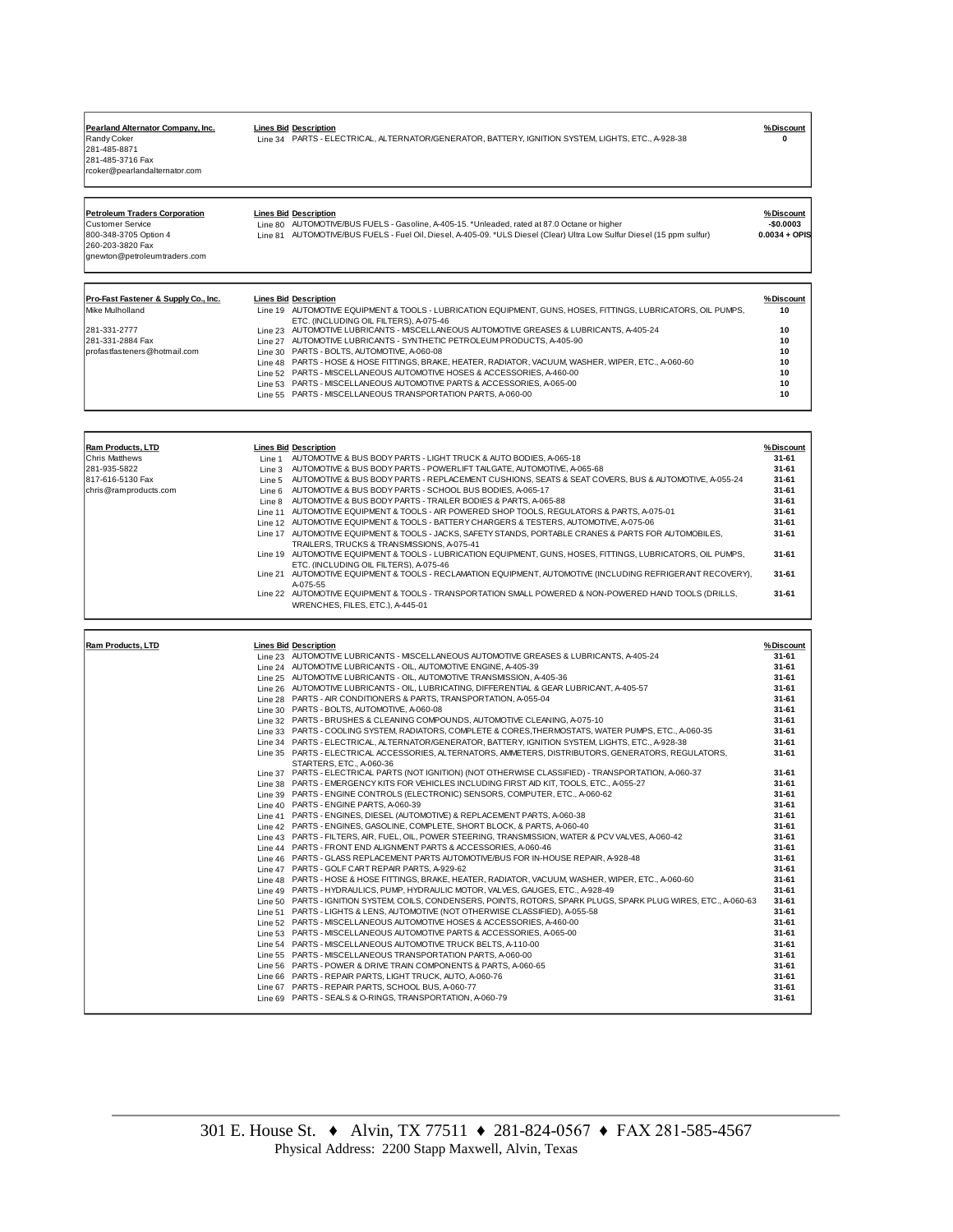| Reladyne<br>Crayton Nelson<br>713-826-2602<br>281-305-0242 Fax<br>crayton.nelson@reladyne.com<br>Reliable Transmission Service-Texas, LLC Lines Bid Description<br><b>Mike Stewart</b><br>713-742-9633 | <b>Lines Bid Description</b><br>Line 23 AUTOMOTIVE LUBRICANTS - MISCELLANEOUS AUTOMOTIVE GREASES & LUBRICANTS, A-405-24<br>Line 24 AUTOMOTIVE LUBRICANTS - OIL, AUTOMOTIVE ENGINE, A-405-39<br>Line 25 AUTOMOTIVE LUBRICANTS - OIL, AUTOMOTIVE TRANSMISSION, A-405-36<br>Line 26 AUTOMOTIVE LUBRICANTS - OIL, LUBRICATING, DIFFERENTIAL & GEAR LUBRICANT, A-405-57<br>Line 27 AUTOMOTIVE LUBRICANTS - SYNTHETIC PETROLEUM PRODUCTS, A-405-90<br>Line 80 AUTOMOTIVE/BUS FUELS - Gasoline, A-405-15. *Unleaded, rated at 87.0 Octane or higher<br>Line 81 AUTOMOTIVE/BUS FUELS - Fuel Oil, Diesel, A-405-09. *ULS Diesel (Clear) Ultra Low Sulfur Diesel (15 ppm sulfur)<br>Line 43 PARTS - FILTERS, AIR, FUEL, OIL, POWER STEERING, TRANSMISSION, WATER & PCV VALVES, A-060-42<br>Line 65 PARTS - REMANUFACTURED ENGINES, TRANSMISSIONS, DIFFERENTIALS & REAR AXLE ASSEMBLIES, A-060-69 | %Discount<br>20<br>20<br>20<br>20<br>20<br>$0.1797 + OPIS$<br>$0.0497 + OPIS$<br>%Discount<br>5<br>20 |
|--------------------------------------------------------------------------------------------------------------------------------------------------------------------------------------------------------|----------------------------------------------------------------------------------------------------------------------------------------------------------------------------------------------------------------------------------------------------------------------------------------------------------------------------------------------------------------------------------------------------------------------------------------------------------------------------------------------------------------------------------------------------------------------------------------------------------------------------------------------------------------------------------------------------------------------------------------------------------------------------------------------------------------------------------------------------------------------------------------|-------------------------------------------------------------------------------------------------------|
| 832-598-2185 Fax<br>mikes@rtsallison.com                                                                                                                                                               | Line 75 PARTS - TRANSMISSIONS, STANDARD & AUTOMATIC (INCLUDING CLUTCH ASSEMBLIES & PARTS), A-060-94                                                                                                                                                                                                                                                                                                                                                                                                                                                                                                                                                                                                                                                                                                                                                                                    | 5                                                                                                     |
|                                                                                                                                                                                                        |                                                                                                                                                                                                                                                                                                                                                                                                                                                                                                                                                                                                                                                                                                                                                                                                                                                                                        |                                                                                                       |
| <b>Rush Bus Center</b>                                                                                                                                                                                 | <b>Lines Bid Description</b>                                                                                                                                                                                                                                                                                                                                                                                                                                                                                                                                                                                                                                                                                                                                                                                                                                                           | %Discount                                                                                             |
| <b>Customer Service</b>                                                                                                                                                                                | Line 5 AUTOMOTIVE & BUS BODY PARTS - REPLACEMENT CUSHIONS, SEATS & SEAT COVERS, BUS & AUTOMOTIVE, A-055-24                                                                                                                                                                                                                                                                                                                                                                                                                                                                                                                                                                                                                                                                                                                                                                             | $0 - 57$                                                                                              |
| 855-578-7428                                                                                                                                                                                           | Line 6 AUTOMOTIVE & BUS BODY PARTS - SCHOOL BUS BODIES, A-065-17                                                                                                                                                                                                                                                                                                                                                                                                                                                                                                                                                                                                                                                                                                                                                                                                                       | $0 - 57$<br>$0 - 57$                                                                                  |
| 281-272-1521 Fax                                                                                                                                                                                       | Line 10 AUTOMOTIVE & BUS BODY PARTS - WHEELCHAIR LIFT & ACCESSORIES, VEHICLE-MOUNTED, A-055-90<br>Line 11 AUTOMOTIVE EQUIPMENT & TOOLS - AIR POWERED SHOP TOOLS, REGULATORS & PARTS, A-075-01                                                                                                                                                                                                                                                                                                                                                                                                                                                                                                                                                                                                                                                                                          | $0 - 57$                                                                                              |
| houstonbusparts@rushenterprises.com                                                                                                                                                                    | Line 12 AUTOMOTIVE EQUIPMENT & TOOLS - BATTERY CHARGERS & TESTERS, AUTOMOTIVE, A-075-06                                                                                                                                                                                                                                                                                                                                                                                                                                                                                                                                                                                                                                                                                                                                                                                                | $0 - 57$                                                                                              |
|                                                                                                                                                                                                        | Line 16 AUTOMOTIVE EQUIPMENT & TOOLS - FLUSH & FILL EQUIPMENT & TOOLS (FOR AUTOMATIC TRANSMISSIONS, COOLING                                                                                                                                                                                                                                                                                                                                                                                                                                                                                                                                                                                                                                                                                                                                                                            | $0 - 57$                                                                                              |
|                                                                                                                                                                                                        | SYSTEMS, POWER STEERING), A-075-29                                                                                                                                                                                                                                                                                                                                                                                                                                                                                                                                                                                                                                                                                                                                                                                                                                                     |                                                                                                       |
|                                                                                                                                                                                                        | Line 17 AUTOMOTIVE EQUIPMENT & TOOLS - JACKS, SAFETY STANDS, PORTABLE CRANES & PARTS FOR AUTOMOBILES,                                                                                                                                                                                                                                                                                                                                                                                                                                                                                                                                                                                                                                                                                                                                                                                  | $0 - 57$                                                                                              |
|                                                                                                                                                                                                        | TRAILERS, TRUCKS & TRANSMISSIONS, A-075-41<br>Line 19 AUTOMOTIVE EQUIPMENT & TOOLS - LUBRICATION EQUIPMENT, GUNS, HOSES, FITTINGS, LUBRICATORS, OIL PUMPS,                                                                                                                                                                                                                                                                                                                                                                                                                                                                                                                                                                                                                                                                                                                             | $0 - 57$                                                                                              |
|                                                                                                                                                                                                        | ETC. (INCLUDING OIL FILTERS), A-075-46<br>Line 20 AUTOMOTIVE EQUIPMENT & TOOLS - PARTS WASHING EQUIPMENT INCLUDING AIR AGITATED & PUMP AGITATED, A-075-49                                                                                                                                                                                                                                                                                                                                                                                                                                                                                                                                                                                                                                                                                                                              | $0 - 57$                                                                                              |
|                                                                                                                                                                                                        | Line 21 AUTOMOTIVE EQUIPMENT & TOOLS - RECLAMATION EQUIPMENT, AUTOMOTIVE (INCLUDING REFRIGERANT RECOVERY),                                                                                                                                                                                                                                                                                                                                                                                                                                                                                                                                                                                                                                                                                                                                                                             | $0 - 57$                                                                                              |
|                                                                                                                                                                                                        | A-075-55                                                                                                                                                                                                                                                                                                                                                                                                                                                                                                                                                                                                                                                                                                                                                                                                                                                                               |                                                                                                       |
|                                                                                                                                                                                                        | Line 22 AUTOMOTIVE EQUIPMENT & TOOLS - TRANSPORTATION SMALL POWERED & NON-POWERED HAND TOOLS (DRILLS,<br>WRENCHES, FILES, ETC.), A-445-01                                                                                                                                                                                                                                                                                                                                                                                                                                                                                                                                                                                                                                                                                                                                              | $0 - 57$                                                                                              |
|                                                                                                                                                                                                        | Line 28 PARTS - AIR CONDITIONERS & PARTS, TRANSPORTATION, A-055-04                                                                                                                                                                                                                                                                                                                                                                                                                                                                                                                                                                                                                                                                                                                                                                                                                     | $0 - 57$                                                                                              |
|                                                                                                                                                                                                        | Line 31 PARTS - BRAKES, REPAIRS & REPLACEMENT (NOT ELECTRIC CONTROLLER) A-060-21                                                                                                                                                                                                                                                                                                                                                                                                                                                                                                                                                                                                                                                                                                                                                                                                       | $0 - 57$                                                                                              |
|                                                                                                                                                                                                        | Line 33 PARTS - COOLING SYSTEM, RADIATORS, COMPLETE & CORES, THERMOSTATS, WATER PUMPS, ETC., A-060-35                                                                                                                                                                                                                                                                                                                                                                                                                                                                                                                                                                                                                                                                                                                                                                                  | $0 - 57$                                                                                              |
|                                                                                                                                                                                                        | Line 34 PARTS - ELECTRICAL, ALTERNATOR/GENERATOR, BATTERY, IGNITION SYSTEM, LIGHTS, ETC., A-928-38                                                                                                                                                                                                                                                                                                                                                                                                                                                                                                                                                                                                                                                                                                                                                                                     | $0 - 57$                                                                                              |
|                                                                                                                                                                                                        | Line 35 PARTS - ELECTRICAL ACCESSORIES, ALTERNATORS, AMMETERS, DISTRIBUTORS, GENERATORS, REGULATORS,<br>STARTERS, ETC., A-060-36                                                                                                                                                                                                                                                                                                                                                                                                                                                                                                                                                                                                                                                                                                                                                       | $0 - 57$                                                                                              |
|                                                                                                                                                                                                        | Line 36 PARTS - ELECTRICAL CHASSIS - GAUGES, A-055-31                                                                                                                                                                                                                                                                                                                                                                                                                                                                                                                                                                                                                                                                                                                                                                                                                                  | $0 - 57$<br>$0 - 57$                                                                                  |
|                                                                                                                                                                                                        | Line 37 PARTS - ELECTRICAL PARTS (NOT IGNITION) (NOT OTHERWISE CLASSIFIED) - TRANSPORTATION, A-060-37<br>Line 38 PARTS - EMERGENCY KITS FOR VEHICLES INCLUDING FIRST AID KIT, TOOLS, ETC., A-055-27                                                                                                                                                                                                                                                                                                                                                                                                                                                                                                                                                                                                                                                                                    | $0 - 57$                                                                                              |
|                                                                                                                                                                                                        | Line 39 PARTS - ENGINE CONTROLS (ELECTRONIC) SENSORS, COMPUTER, ETC., A-060-62                                                                                                                                                                                                                                                                                                                                                                                                                                                                                                                                                                                                                                                                                                                                                                                                         | $0 - 57$                                                                                              |
|                                                                                                                                                                                                        | Line 40 PARTS - ENGINE PARTS, A-060-39                                                                                                                                                                                                                                                                                                                                                                                                                                                                                                                                                                                                                                                                                                                                                                                                                                                 | $0 - 57$                                                                                              |
|                                                                                                                                                                                                        | Line 41 PARTS - ENGINES, DIESEL (AUTOMOTIVE) & REPLACEMENT PARTS, A-060-38                                                                                                                                                                                                                                                                                                                                                                                                                                                                                                                                                                                                                                                                                                                                                                                                             | $0 - 57$                                                                                              |
|                                                                                                                                                                                                        | Line 42 PARTS - ENGINES, GASOLINE, COMPLETE, SHORT BLOCK, & PARTS, A-060-40                                                                                                                                                                                                                                                                                                                                                                                                                                                                                                                                                                                                                                                                                                                                                                                                            | $0 - 57$                                                                                              |
|                                                                                                                                                                                                        | Line 43 PARTS - FILTERS, AIR, FUEL, OIL, POWER STEERING, TRANSMISSION, WATER & PCV VALVES, A-060-42                                                                                                                                                                                                                                                                                                                                                                                                                                                                                                                                                                                                                                                                                                                                                                                    | $0 - 57$                                                                                              |
|                                                                                                                                                                                                        | Line 44 PARTS - FRONT END ALIGNMENT PARTS & ACCESSORIES, A-060-46                                                                                                                                                                                                                                                                                                                                                                                                                                                                                                                                                                                                                                                                                                                                                                                                                      | $0 - 57$                                                                                              |
|                                                                                                                                                                                                        | Line 45 PARTS - FUEL SYSTEM, CARBURETORS & KITS, FUEL PUMPS, TANKS & CAPS, ETC., A-060-47                                                                                                                                                                                                                                                                                                                                                                                                                                                                                                                                                                                                                                                                                                                                                                                              | $0 - 57$                                                                                              |
|                                                                                                                                                                                                        | Line 46 PARTS - GLASS REPLACEMENT PARTS AUTOMOTIVE/BUS FOR IN-HOUSE REPAIR, A-928-48                                                                                                                                                                                                                                                                                                                                                                                                                                                                                                                                                                                                                                                                                                                                                                                                   | $0 - 57$                                                                                              |
|                                                                                                                                                                                                        | Line 48 PARTS - HOSE & HOSE FITTINGS, BRAKE, HEATER, RADIATOR, VACUUM, WASHER, WIPER, ETC., A-060-60                                                                                                                                                                                                                                                                                                                                                                                                                                                                                                                                                                                                                                                                                                                                                                                   | $0 - 57$                                                                                              |
|                                                                                                                                                                                                        | Line 49 PARTS - HYDRAULICS, PUMP, HYDRAULIC MOTOR, VALVES, GAUGES, ETC., A-928-49                                                                                                                                                                                                                                                                                                                                                                                                                                                                                                                                                                                                                                                                                                                                                                                                      | $0 - 57$                                                                                              |
|                                                                                                                                                                                                        | Line 50 PARTS - IGNITION SYSTEM, COILS, CONDENSERS, POINTS, ROTORS, SPARK PLUGS, SPARK PLUG WIRES, ETC., A-060-63                                                                                                                                                                                                                                                                                                                                                                                                                                                                                                                                                                                                                                                                                                                                                                      | $0 - 57$                                                                                              |
|                                                                                                                                                                                                        | Line 51 PARTS - LIGHTS & LENS, AUTOMOTIVE (NOT OTHERWISE CLASSIFIED), A-055-58                                                                                                                                                                                                                                                                                                                                                                                                                                                                                                                                                                                                                                                                                                                                                                                                         | $0 - 57$                                                                                              |

| Rush Bus Center, (Continued) | <b>Lines Bid Description</b>                                                                                   | %Discount |
|------------------------------|----------------------------------------------------------------------------------------------------------------|-----------|
|                              | Line 52 PARTS - MISCELLANEOUS AUTOMOTIVE HOSES & ACCESSORIES, A-460-00                                         | $0 - 57$  |
|                              | Line 53 PARTS - MISCELLANEOUS AUTOMOTIVE PARTS & ACCESSORIES, A-065-00                                         | $0 - 57$  |
| Line 54                      | PARTS - MISCELLANEOUS AUTOMOTIVE TRUCK BELTS, A-110-00                                                         | $0 - 57$  |
|                              | Line 55 PARTS - MISCELLANEOUS TRANSPORTATION PARTS, A-060-00                                                   | $0 - 57$  |
|                              | Line 56 PARTS - POWER & DRIVE TRAIN COMPONENTS & PARTS, A-060-65                                               | $0 - 57$  |
| Line 57                      | PARTS - RADIO, AM/FM TRANSMITTERS & DIGITAL BROADCAST A-725-09                                                 | $0 - 57$  |
|                              | Line 58 PARTS - RADIO, ANTENNAS & ACCESSORIES (RADIO ONLY), BRACKETS, MASTS, MOUNTS, ROTATORS, STANDOFFS, ETC. | $0 - 57$  |
|                              | A-725-12                                                                                                       |           |
|                              | Line 59 PARTS - RADIO, TWO-WAY RADIO RECEIVERS, TRANSMITTERS, TRANSCEIVERS; MOBILE & BASE STATION (AUDIO       | $0 - 57$  |
|                              | <b>TRANSFER) A-725-78</b>                                                                                      |           |
|                              | Line 60 PARTS - RADIO, TWO-WAY RADIO SUPPLIES, PARTS & ACCESSORIES A-725-82                                    | $0 - 57$  |
|                              | Line 61 PARTS - RADIO, MISCELLANEOUS RADIO PARTS & SUPPLIES A-725-00                                           | $0 - 57$  |
|                              | Line 65 PARTS - REMANUFACTURED ENGINES, TRANSMISSIONS, DIFFERENTIALS & REAR AXLE ASSEMBLIES, A-060-69          | $0 - 57$  |
|                              | Line 67 PARTS - REPAIR PARTS, SCHOOL BUS, A-060-77                                                             | $0 - 57$  |
|                              | Line 68 PARTS - SAFETY BELTS & RESTRAINT SYSTEMS, A-055-08                                                     | $0 - 57$  |
|                              | Line 69 PARTS - SEALS & O-RINGS, TRANSPORTATION, A-060-79                                                      | $0 - 57$  |
|                              | Line 70 PARTS - SIGNAGE, LETTERING FOR DESTINATION/ROUTE TRANSPORTATION, A-557-63                              | $0 - 57$  |
| Line 71                      | PARTS - LEAVE SPRINGS, SUSPENSIONS, ETC. (INCLUDING SWAY BARS), A-060-84                                       | $0 - 57$  |
|                              | Line 72 PARTS - STEERING COMPONENTS & PARTS, A-060-86                                                          | $0 - 57$  |
|                              | Line 73 PARTS - SUSPENSION, AXLES, SPRINGS, STEERING, ETC., A-928-76                                           | $0 - 57$  |
|                              | Line 74 PARTS - TRANSMISSION, MAIN, TRANSFER CASE, CHAIN & FINAL DRIVES, A-928-85                              | $0 - 57$  |
|                              | Line 75 PARTS - TRANSMISSIONS, STANDARD & AUTOMATIC (INCLUDING CLUTCH ASSEMBLIES & PARTS), A-060-94            | $0 - 57$  |
|                              | Line 76 PARTS - UPHOLSTERY SUPPLIES & FABRICS FOR IN-HOUSE REPAIR A-928-91                                     | $0 - 57$  |
| Line 77                      | PARTS - WHEEL BEARINGS & SEALS, A-060-95                                                                       | $0 - 57$  |
|                              | Line 78 SIGNAGE & LETTERING - FOR DESTINATION/ROUTE TRANSPORTATION, A-557-63                                   | $0 - 57$  |
|                              |                                                                                                                |           |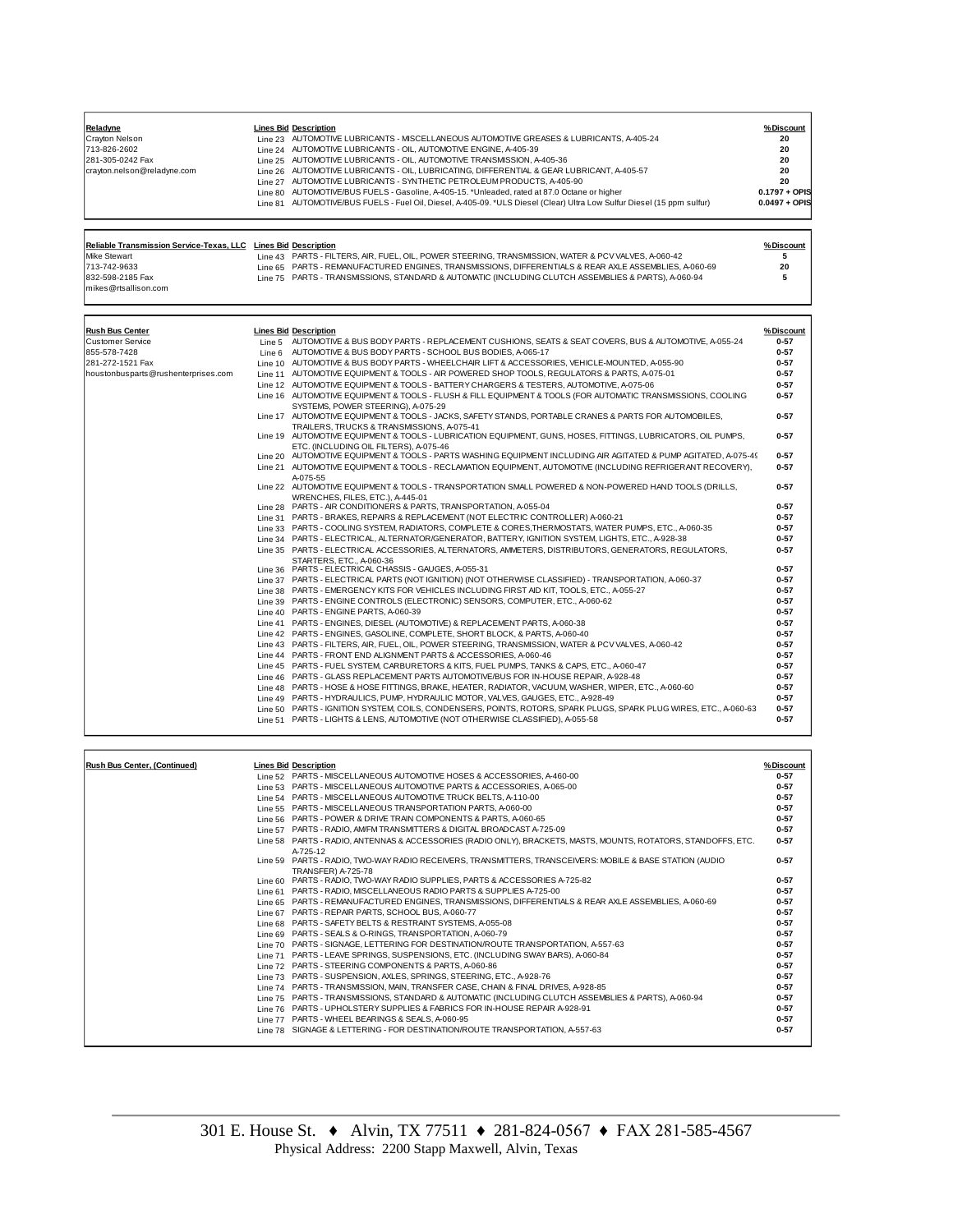| Russell & Smith Ford, Inc. |         | <b>Lines Bid Description</b>                                                                              | %Discount |
|----------------------------|---------|-----------------------------------------------------------------------------------------------------------|-----------|
| <b>Butch Lorenz</b>        |         | Line 1 AUTOMOTIVE & BUS BODY PARTS - LIGHT TRUCK & AUTO BODIES, A-065-18                                  | 30        |
| 713-363-2215               |         | Line 2 AUTOMOTIVE & BUS BODY PARTS - PICKUP TRUCK BODIES, A-065-69                                        | 30        |
| 281-584-6819 Fax           | Line 5  | AUTOMOTIVE & BUS BODY PARTS - REPLACEMENT CUSHIONS. SEATS & SEAT COVERS. BUS & AUTOMOTIVE. A-055-24       | 30        |
| blorenz@russellsmith.com   | Line 9  | AUTOMOTIVE & BUS BODY PARTS - TRUCK BED LINERS, A-065-87                                                  | 15        |
|                            | Line 23 | AUTOMOTIVE LUBRICANTS - MISCELLANEOUS AUTOMOTIVE GREASES & LUBRICANTS, A-405-24                           | 20        |
|                            |         | Line 24 AUTOMOTIVE LUBRICANTS - OIL, AUTOMOTIVE ENGINE, A-405-39                                          | 20        |
|                            |         | Line 25 AUTOMOTIVE LUBRICANTS - OIL, AUTOMOTIVE TRANSMISSION, A-405-36                                    | 20        |
|                            |         | Line 26 AUTOMOTIVE LUBRICANTS - OIL, LUBRICATING, DIFFERENTIAL & GEAR LUBRICANT, A-405-57                 | 20        |
|                            |         | Line 27 AUTOMOTIVE LUBRICANTS - SYNTHETIC PETROLEUM PRODUCTS, A-405-90                                    | 20        |
|                            |         | Line 28 PARTS - AIR CONDITIONERS & PARTS, TRANSPORTATION, A-055-04                                        | 30        |
|                            | Line 31 | PARTS - BRAKES, REPAIRS & REPLACEMENT (NOT ELECTRIC CONTROLLER) A-060-21                                  | 30-55     |
|                            |         | Line 33 PARTS - COOLING SYSTEM, RADIATORS, COMPLETE & CORES.THERMOSTATS, WATER PUMPS, ETC., A-060-35      | 30        |
|                            |         | Line 34 PARTS - ELECTRICAL, ALTERNATOR/GENERATOR, BATTERY, IGNITION SYSTEM, LIGHTS, ETC., A-928-38        | 30-45     |
|                            |         | Line 35 PARTS - ELECTRICAL ACCESSORIES, ALTERNATORS, AMMETERS, DISTRIBUTORS, GENERATORS, REGULATORS,      | 30-55     |
|                            |         | STARTERS, ETC., A-060-36                                                                                  |           |
|                            |         | Line 36 PARTS - ELECTRICAL CHASSIS - GAUGES, A-055-31                                                     | 30-45     |
|                            |         | Line 37 PARTS - ELECTRICAL PARTS (NOT IGNITION) (NOT OTHERWISE CLASSIFIED) - TRANSPORTATION, A-060-37     | 30-45     |
|                            |         | Line 39 PARTS - ENGINE CONTROLS (ELECTRONIC) SENSORS, COMPUTER, ETC., A-060-62                            | 25-40     |
|                            |         | Line 40 PARTS - ENGINE PARTS, A-060-39                                                                    | 10-30     |
|                            | Line 41 | PARTS - ENGINES, DIESEL (AUTOMOTIVE) & REPLACEMENT PARTS, A-060-38                                        | 10-30     |
|                            |         | Line 42 PARTS - ENGINES, GASOLINE, COMPLETE, SHORT BLOCK, & PARTS, A-060-40                               | $10 - 25$ |
|                            |         | Line 43 PARTS - FILTERS, AIR, FUEL, OIL, POWER STEERING, TRANSMISSION, WATER & PCV VALVES, A-060-42       | 30-40     |
|                            |         | Line 44 PARTS - FRONT END ALIGNMENT PARTS & ACCESSORIES, A-060-46                                         | 30-40     |
|                            |         | Line 45 PARTS - FUEL SYSTEM, CARBURETORS & KITS, FUEL PUMPS, TANKS & CAPS, ETC., A-060-47                 | $30 - 40$ |
|                            |         | Line 48 PARTS - HOSE & HOSE FITTINGS, BRAKE, HEATER, RADIATOR, VACUUM, WASHER, WIPER, ETC., A-060-60      | 30-40     |
|                            | Line 50 | PARTS - IGNITION SYSTEM, COILS, CONDENSERS, POINTS, ROTORS, SPARK PLUGS, SPARK PLUG WIRES, ETC., A-060-63 | 30        |
|                            | Line 51 | PARTS - LIGHTS & LENS, AUTOMOTIVE (NOT OTHERWISE CLASSIFIED), A-055-58                                    | 30-40     |
|                            |         |                                                                                                           |           |

| Russell & Smith Ford, Inc., (Continued) | <b>Lines Bid Description</b>                                                                          | % Discount |
|-----------------------------------------|-------------------------------------------------------------------------------------------------------|------------|
|                                         | Line 52 PARTS - MISCELLANEOUS AUTOMOTIVE HOSES & ACCESSORIES, A-460-00                                | 30         |
|                                         | Line 53 PARTS - MISCELLANEOUS AUTOMOTIVE PARTS & ACCESSORIES, A-065-00                                | 20         |
|                                         | Line 54 PARTS - MISCELLANEOUS AUTOMOTIVE TRUCK BELTS, A-110-00                                        | 30         |
|                                         | Line 55 PARTS - MISCELLANEOUS TRANSPORTATION PARTS, A-060-00                                          | 30-40      |
|                                         | Line 56 PARTS - POWER & DRIVE TRAIN COMPONENTS & PARTS, A-060-65                                      | 30-40      |
|                                         | Line 65 PARTS - REMANUFACTURED ENGINES, TRANSMISSIONS, DIFFERENTIALS & REAR AXLE ASSEMBLIES, A-060-69 | 15-30      |
|                                         | Line 66 PARTS - REPAIR PARTS, LIGHT TRUCK, AUTO, A-060-76                                             | 15-30      |
|                                         | Line 67 PARTS - REPAIR PARTS, SCHOOL BUS, A-060-77                                                    | 15-30      |
|                                         | Line 71 PARTS - LEAVE SPRINGS, SUSPENSIONS, ETC. (INCLUDING SWAY BARS), A-060-84                      | 30-50      |
|                                         | Line 72 PARTS - STEERING COMPONENTS & PARTS, A-060-86                                                 | 30-50      |
|                                         | Line 73  PARTS - SUSPENSION, AXLES, SPRINGS, STEERING, ETC., A-928-76                                 | 30-50      |
|                                         | Line 74 PARTS - TRANSMISSION, MAIN, TRANSFER CASE, CHAIN & FINAL DRIVES, A-928-85                     | 20-50      |
|                                         | Line 75 PARTS - TRANSMISSIONS, STANDARD & AUTOMATIC (INCLUDING CLUTCH ASSEMBLIES & PARTS), A-060-94   | 20-50      |
|                                         | Line 77 PARTS - WHEEL BEARINGS & SEALS, A-060-95                                                      | 20-50      |
|                                         |                                                                                                       |            |
|                                         |                                                                                                       |            |

| S. T. R. Auto Electric                | <b>Lines Bid Description</b>                                                                                                     | %Discount |
|---------------------------------------|----------------------------------------------------------------------------------------------------------------------------------|-----------|
| Susan Poalero                         | Line 34 PARTS - ELECTRICAL, ALTERNATOR/GENERATOR, BATTERY, IGNITION SYSTEM, LIGHTS, ETC., A-928-38                               | 40        |
| 281-331-7522                          | Line 35 PARTS - ELECTRICAL ACCESSORIES, ALTERNATORS, AMMETERS, DISTRIBUTORS, GENERATORS, REGULATORS,<br>STARTERS, ETC., A-060-36 | 40        |
| 281-331-7522 Fax<br>strauto@vahoo.com | Line 47 PARTS - GOLF CART REPAIR PARTS, A-929-62                                                                                 | 40        |

| Santa Fe Auto Parts, Inc. | <b>Lines Bid Description</b>                                                                                 | % Discount |
|---------------------------|--------------------------------------------------------------------------------------------------------------|------------|
| John Langer               | Line 19 AUTOMOTIVE EQUIPMENT & TOOLS - LUBRICATION EQUIPMENT, GUNS, HOSES, FITTINGS, LUBRICATORS, OIL PUMPS, | 15-30      |
|                           | ETC. (INCLUDING OIL FILTERS), A-075-46                                                                       |            |
| 409-925-5615              | Line 22 AUTOMOTIVE EQUIPMENT & TOOLS - TRANSPORTATION SMALL POWERED & NON-POWERED HAND TOOLS (DRILLS.        | 15-30      |
|                           | WRENCHES, FILES, ETC.), A-445-01                                                                             |            |
| 409-925-1477 Fax          | Line 23 AUTOMOTIVE LUBRICANTS - MISCELLANEOUS AUTOMOTIVE GREASES & LUBRICANTS, A-405-24                      | $10 - 20$  |
| bhagerman@aol.com         | Line 24 AUTOMOTIVE LUBRICANTS - OIL, AUTOMOTIVE ENGINE, A-405-39                                             | $10 - 20$  |
|                           | Line 25 AUTOMOTIVE LUBRICANTS - OIL, AUTOMOTIVE TRANSMISSION, A-405-36                                       | $10 - 20$  |
|                           | Line 26 AUTOMOTIVE LUBRICANTS - OIL, LUBRICATING, DIFFERENTIAL & GEAR LUBRICANT, A-405-57                    | $10 - 20$  |
|                           | Line 27 AUTOMOTIVE LUBRICANTS - SYNTHETIC PETROLEUM PRODUCTS, A-405-90                                       | $10 - 20$  |
|                           | Line 28 PARTS - AIR CONDITIONERS & PARTS, TRANSPORTATION, A-055-04                                           | 15-30      |
|                           | Line 29 PARTS - BATTERIES FOR ELECTRIC VEHICLES (INCLUDING RECYCLED TYPES), A-060-09                         | $10 - 20$  |
|                           | Line 30 PARTS - BOLTS, AUTOMOTIVE, A-060-08                                                                  | 20         |
|                           | Line 31 PARTS - BRAKES, REPAIRS & REPLACEMENT (NOT ELECTRIC CONTROLLER) A-060-21                             | 15-30      |
|                           | Line 32 PARTS - BRUSHES & CLEANING COMPOUNDS, AUTOMOTIVE CLEANING, A-075-10                                  | $10 - 20$  |
|                           | Line 33 PARTS - COOLING SYSTEM, RADIATORS, COMPLETE & CORES.THERMOSTATS, WATER PUMPS, ETC., A-060-35         | 15-30      |
|                           | Line 34 PARTS - ELECTRICAL, ALTERNATOR/GENERATOR, BATTERY, IGNITION SYSTEM, LIGHTS, ETC., A-928-38           | 15-30      |
|                           | Line 35 PARTS - ELECTRICAL ACCESSORIES, ALTERNATORS, AMMETERS, DISTRIBUTORS, GENERATORS, REGULATORS,         | 15-30      |
|                           | STARTERS, ETC., A-060-36                                                                                     |            |
|                           | Line 36 PARTS - ELECTRICAL CHASSIS - GAUGES, A-055-31                                                        | 15-30      |
|                           | Line 37 PARTS - ELECTRICAL PARTS (NOT IGNITION) (NOT OTHERWISE CLASSIFIED) - TRANSPORTATION, A-060-37        | 15-30      |
|                           | Line 39 PARTS - ENGINE CONTROLS (ELECTRONIC) SENSORS, COMPUTER, ETC., A-060-62                               | 15-30      |
|                           | Line 40 PARTS - ENGINE PARTS, A-060-39                                                                       | 15-30      |
|                           | Line 41 PARTS - ENGINES, DIESEL (AUTOMOTIVE) & REPLACEMENT PARTS, A-060-38                                   | 15-30      |
|                           | Line 42 PARTS - ENGINES, GASOLINE, COMPLETE, SHORT BLOCK, & PARTS, A-060-40                                  | 15-30      |
|                           | Line 43 PARTS - FILTERS, AIR, FUEL, OIL, POWER STEERING, TRANSMISSION, WATER & PCV VALVES, A-060-42          | 50         |
|                           | Line 44 PARTS - FRONT END ALIGNMENT PARTS & ACCESSORIES, A-060-46                                            | 15-30      |
|                           | Line 45 PARTS - FUEL SYSTEM, CARBURETORS & KITS, FUEL PUMPS, TANKS & CAPS, ETC., A-060-47                    | 15-30      |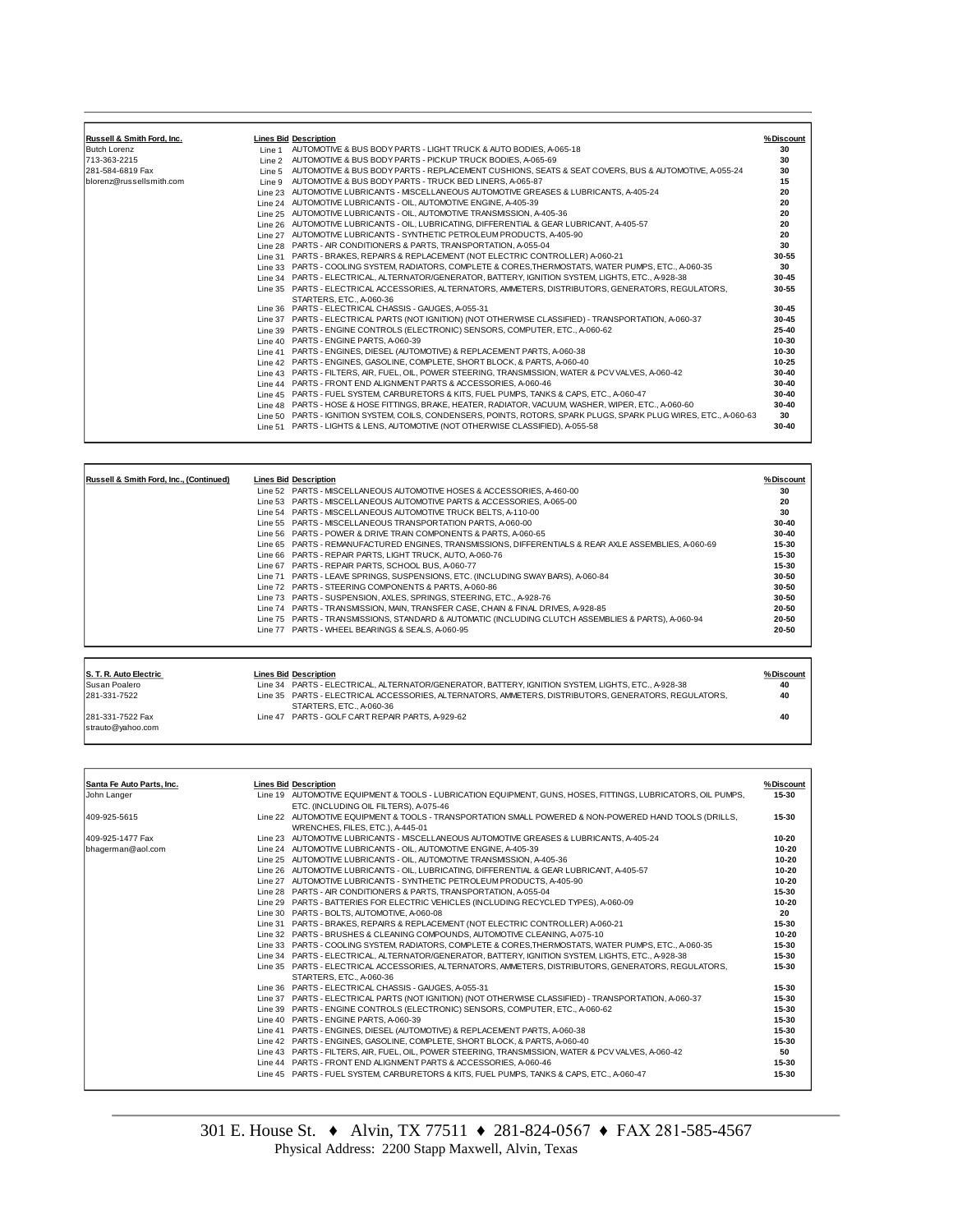| Santa Fe Auto Parts, Inc. (Continued)                                                                                   | <b>Lines Bid Description</b><br>Line 48 PARTS - HOSE & HOSE FITTINGS, BRAKE, HEATER, RADIATOR, VACUUM, WASHER, WIPER, ETC., A-060-60<br>Line 50 PARTS - IGNITION SYSTEM, COILS, CONDENSERS, POINTS, ROTORS, SPARK PLUGS, SPARK PLUG WIRES, ETC., A-060-63<br>Line 51 PARTS - LIGHTS & LENS, AUTOMOTIVE (NOT OTHERWISE CLASSIFIED), A-055-58<br>Line 52 PARTS - MISCELLANEOUS AUTOMOTIVE HOSES & ACCESSORIES, A-460-00<br>Line 53 PARTS - MISCELLANEOUS AUTOMOTIVE PARTS & ACCESSORIES, A-065-00<br>Line 54 PARTS - MISCELLANEOUS AUTOMOTIVE TRUCK BELTS, A-110-00<br>Line 55 PARTS - MISCELLANEOUS TRANSPORTATION PARTS, A-060-00<br>Line 56 PARTS - POWER & DRIVE TRAIN COMPONENTS & PARTS, A-060-65<br>Line 66 PARTS - REPAIR PARTS, LIGHT TRUCK, AUTO, A-060-76<br>Line 67 PARTS - REPAIR PARTS, SCHOOL BUS, A-060-77<br>Line 69 PARTS - SEALS & O-RINGS, TRANSPORTATION, A-060-79<br>Line 72 PARTS - STEERING COMPONENTS & PARTS, A-060-86<br>Line 73 PARTS - SUSPENSION, AXLES, SPRINGS, STEERING, ETC., A-928-76<br>Line 77 PARTS - WHEEL BEARINGS & SEALS, A-060-95                                                                                                                                                                                                                                                                                                                                                                                                                                                                                                                                                                                                                                                                                                                                                                                                                                                    | %Discount<br>15-30<br>15-25<br>15-25<br>15-25<br>15-25<br>15-25<br>$15 - 25$<br>15-25<br>15-25<br>15-25<br>15-25<br>15-25<br>15-25<br>$15 - 25$ |
|-------------------------------------------------------------------------------------------------------------------------|-------------------------------------------------------------------------------------------------------------------------------------------------------------------------------------------------------------------------------------------------------------------------------------------------------------------------------------------------------------------------------------------------------------------------------------------------------------------------------------------------------------------------------------------------------------------------------------------------------------------------------------------------------------------------------------------------------------------------------------------------------------------------------------------------------------------------------------------------------------------------------------------------------------------------------------------------------------------------------------------------------------------------------------------------------------------------------------------------------------------------------------------------------------------------------------------------------------------------------------------------------------------------------------------------------------------------------------------------------------------------------------------------------------------------------------------------------------------------------------------------------------------------------------------------------------------------------------------------------------------------------------------------------------------------------------------------------------------------------------------------------------------------------------------------------------------------------------------------------------------------------------------------------------------------------|-------------------------------------------------------------------------------------------------------------------------------------------------|
| <b>SC Fuels</b><br>Dena Burroughs<br>800-651-8616 Ext. 6501<br>623-935-6316 Fax<br>burroughsd@scfuels.com               | <b>Lines Bid Description</b><br>Line 80 AUTOMOTIVE/BUS FUELS - Gasoline, A-405-15. *Unleaded, rated at 87.0 Octane or higher<br>Line 81 AUTOMOTIVE/BUS FUELS - Fuel Oil, Diesel, A-405-09. *ULS Diesel (Clear) Ultra Low Sulfur Diesel (15 ppm sulfur)                                                                                                                                                                                                                                                                                                                                                                                                                                                                                                                                                                                                                                                                                                                                                                                                                                                                                                                                                                                                                                                                                                                                                                                                                                                                                                                                                                                                                                                                                                                                                                                                                                                                        | %Discount<br>\$0.0489<br>\$0.0201                                                                                                               |
| <b>SignWay Corporation</b><br><b>Eleazar Rios</b><br>281-990-5478<br>281-331-0154 Fax<br>signway@att.net                | <b>Lines Bid Description</b><br>Line 70 PARTS - SIGNAGE, LETTERING FOR DESTINATION/ROUTE TRANSPORTATION, A-557-63<br>Line 78 SIGNAGE & LETTERING - FOR DESTINATION/ROUTE TRANSPORTATION, A-557-63                                                                                                                                                                                                                                                                                                                                                                                                                                                                                                                                                                                                                                                                                                                                                                                                                                                                                                                                                                                                                                                                                                                                                                                                                                                                                                                                                                                                                                                                                                                                                                                                                                                                                                                             | %Discount<br>10<br>10                                                                                                                           |
| South Houston Engine Service, Inc.<br>Mike Morgan<br>713-910-1212<br>713-910-1236 Fax<br>engineserviceinc@sbcglobal.net | <b>Lines Bid Description</b><br>Line 41 PARTS - ENGINES, DIESEL (AUTOMOTIVE) & REPLACEMENT PARTS, A-060-38                                                                                                                                                                                                                                                                                                                                                                                                                                                                                                                                                                                                                                                                                                                                                                                                                                                                                                                                                                                                                                                                                                                                                                                                                                                                                                                                                                                                                                                                                                                                                                                                                                                                                                                                                                                                                    | %Discount<br>25                                                                                                                                 |
| South Texas Graphic Specialties, Inc.<br>Aaron Atherton<br>713-467-4499<br>713-468-8930 Fax<br>stgs@sbcglobal.net       | <b>Lines Bid Description</b><br>Line 78 SIGNAGE & LETTERING - FOR DESTINATION/ROUTE TRANSPORTATION, A-557-63                                                                                                                                                                                                                                                                                                                                                                                                                                                                                                                                                                                                                                                                                                                                                                                                                                                                                                                                                                                                                                                                                                                                                                                                                                                                                                                                                                                                                                                                                                                                                                                                                                                                                                                                                                                                                  | %Discount<br>0                                                                                                                                  |
| <b>Southern Tire Mart, LLC</b><br><b>Richard Conwill</b><br>877-786-4681<br>214-389-7111 Fax<br>rconwill@stmtires.com   | <b>Lines Bid Description</b><br>Line 55 PARTS - MISCELLANEOUS TRANSPORTATION PARTS, A-060-00                                                                                                                                                                                                                                                                                                                                                                                                                                                                                                                                                                                                                                                                                                                                                                                                                                                                                                                                                                                                                                                                                                                                                                                                                                                                                                                                                                                                                                                                                                                                                                                                                                                                                                                                                                                                                                  | <u>% Discount</u><br>15-45                                                                                                                      |
| <b>Standard Auto Parts (Continued)</b>                                                                                  | <b>Lines Bid Description</b><br>Line 51 PARTS - LIGHTS & LENS, AUTOMOTIVE (NOT OTHERWISE CLASSIFIED), A-055-58<br>Line 52 PARTS - MISCELLANEOUS AUTOMOTIVE HOSES & ACCESSORIES, A-460-00<br>Line 53 PARTS - MISCELLANEOUS AUTOMOTIVE PARTS & ACCESSORIES, A-065-00<br>Line 54 PARTS - MISCELLANEOUS AUTOMOTIVE TRUCK BELTS, A-110-00<br>Line 55 PARTS - MISCELLANEOUS TRANSPORTATION PARTS, A-060-00<br>Line 56 PARTS - POWER & DRIVE TRAIN COMPONENTS & PARTS, A-060-65<br>Line 57 PARTS - RADIO, AM/FM TRANSMITTERS & DIGITAL BROADCAST A-725-09<br>Line 59 PARTS - RADIO, TWO-WAY RADIO RECEIVERS, TRANSMITTERS, TRANSCEIVERS: MOBILE & BASE STATION (AUDIO<br>TRANSFER) A-725-78<br>Line 60 PARTS - RADIO, TWO-WAY RADIO SUPPLIES, PARTS & ACCESSORIES A-725-82<br>Line 61 PARTS - RADIO, MISCELLANEOUS RADIO PARTS & SUPPLIES A-725-00<br>Line 62 PARTS - RADIO, EMERGENCY RADIO/TELEPHONE SYSTEMS (911 DISPATCH, ETC.) INCLUDING ACCESSORIES A-725-18<br>Line 63 PARTS - RECYCLED AUTOMOTIVE ACCESSORY ITEMS, A-055-95<br>Line 64 PARTS - RECYCLED AUTOMOTIVE PARTS, A-060-67<br>Line 65 PARTS - REMANUFACTURED ENGINES, TRANSMISSIONS, DIFFERENTIALS & REAR AXLE ASSEMBLIES, A-060-69<br>Line 66 PARTS - REPAIR PARTS, LIGHT TRUCK, AUTO, A-060-76<br>Line 67 PARTS - REPAIR PARTS, SCHOOL BUS, A-060-77<br>Line 68 PARTS - SAFETY BELTS & RESTRAINT SYSTEMS, A-055-08<br>Line 72 PARTS - STEERING COMPONENTS & PARTS, A-060-86<br>Line 73  PARTS - SUSPENSION, AXLES, SPRINGS, STEERING, ETC., A-928-76<br>Line 74 PARTS - TRANSMISSION, MAIN, TRANSFER CASE, CHAIN & FINAL DRIVES, A-928-85<br>Line 75 PARTS - TRANSMISSIONS, STANDARD & AUTOMATIC (INCLUDING CLUTCH ASSEMBLIES & PARTS), A-060-94<br>Line 76 PARTS - UPHOLSTERY SUPPLIES & FABRICS FOR IN-HOUSE REPAIR A-928-91<br>Line 77 PARTS - WHEEL BEARINGS & SEALS, A-060-95<br>Line 78 SIGNAGE & LETTERING - FOR DESTINATION/ROUTE TRANSPORTATION, A-557-63 | %Discount<br>15<br>15<br>15<br>15<br>15<br>15<br>0<br>0<br>0<br>0<br>0<br>0<br>0<br>0<br>15<br>15<br>15<br>15<br>15<br>15<br>15<br>0<br>15<br>0 |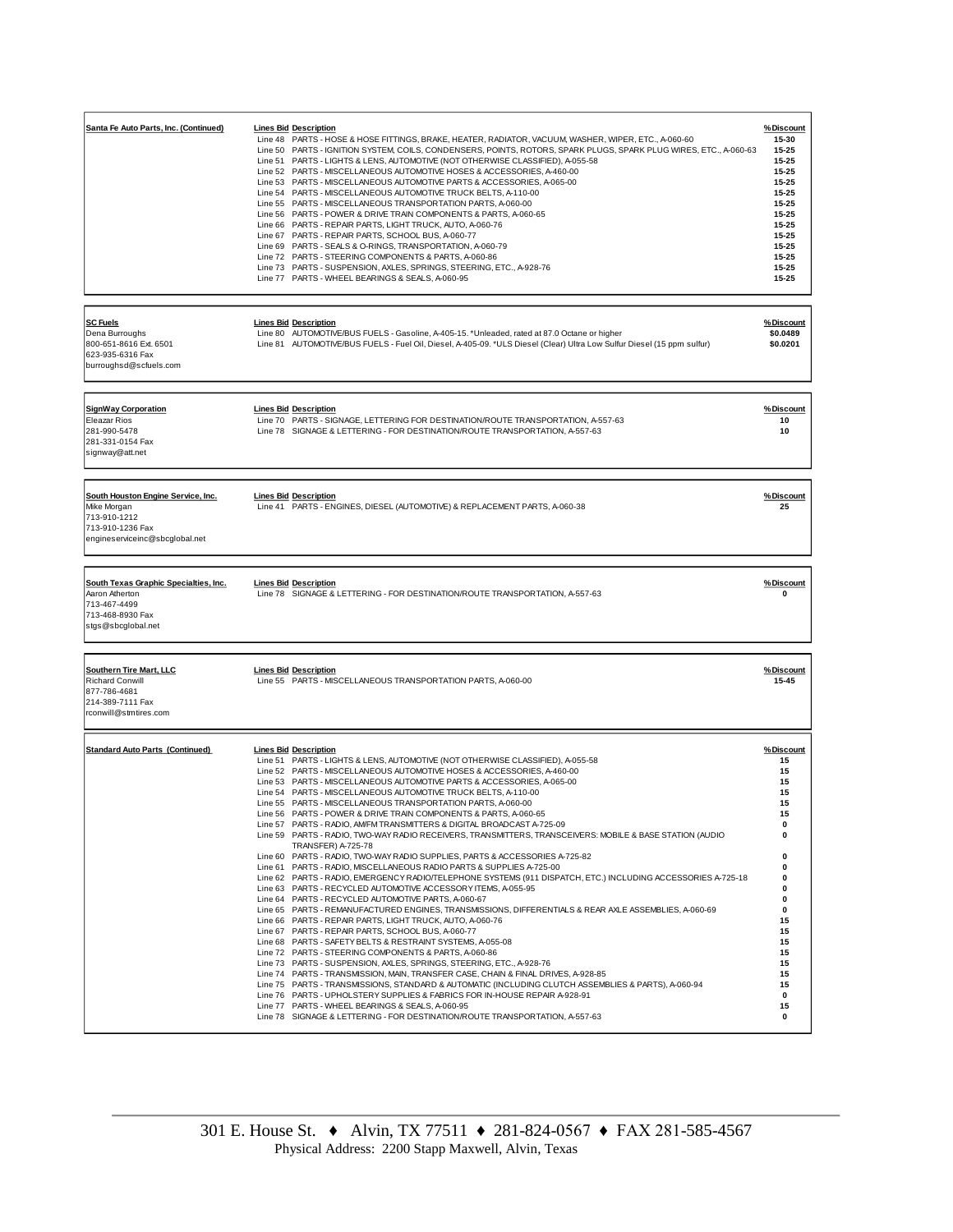| <b>Standard Auto Parts</b> | <b>Lines Bid Description</b>                                                                                                                           | % Discount |
|----------------------------|--------------------------------------------------------------------------------------------------------------------------------------------------------|------------|
| Keith or Garry             | Line 1 AUTOMOTIVE & BUS BODY PARTS - LIGHT TRUCK & AUTO BODIES, A-065-18                                                                               | 15         |
| 281-485-1402               | Line 2 AUTOMOTIVE & BUS BODY PARTS - PICKUP TRUCK BODIES, A-065-69                                                                                     | 15         |
| 281-485-0303 Fax           | Line 3 AUTOMOTIVE & BUS BODY PARTS - POWERLIFT TAILGATE, AUTOMOTIVE, A-065-68                                                                          | 15         |
| standard6@sbcglobal.net    | Line 4 AUTOMOTIVE & BUS BODY PARTS - REFRIGERATED BODIES, AUTOMOTIVE, A-065-70                                                                         | 15         |
|                            | Line 5 AUTOMOTIVE & BUS BODY PARTS - REPLACEMENT CUSHIONS, SEATS & SEAT COVERS, BUS & AUTOMOTIVE, A-055-24                                             | 15         |
|                            | Line 6 AUTOMOTIVE & BUS BODY PARTS - SCHOOL BUS BODIES, A-065-17                                                                                       | 15         |
|                            | Line 7 AUTOMOTIVE & BUS BODY PARTS - TOOL COMPARTMENT BOXES (FOR TRUCKS), A-065-85                                                                     | 15         |
|                            | Line 8 AUTOMOTIVE & BUS BODY PARTS - TRAILER BODIES & PARTS, A-065-88                                                                                  | 15         |
|                            | Line 9 AUTOMOTIVE & BUS BODY PARTS - TRUCK BED LINERS, A-065-87                                                                                        | 15         |
|                            | Line 10 AUTOMOTIVE & BUS BODY PARTS - WHEELCHAIR LIFT & ACCESSORIES, VEHICLE-MOUNTED, A-055-90                                                         | 15         |
|                            | Line 11 AUTOMOTIVE EQUIPMENT & TOOLS - AIR POWERED SHOP TOOLS, REGULATORS & PARTS, A-075-01                                                            | 15         |
|                            | Line 12 AUTOMOTIVE EQUIPMENT & TOOLS - BATTERY CHARGERS & TESTERS, AUTOMOTIVE, A-075-06                                                                | 15         |
|                            | Line 13 AUTOMOTIVE EQUIPMENT & TOOLS - BRAKE BENCH STANDS, A-075-08                                                                                    | 15         |
|                            | Line 14 AUTOMOTIVE EQUIPMENT & TOOLS - CLEANING & WASHING EQUIPMENT, STEAM, COLD & HOT WATER PRESSURE & JET<br>TYPES, PORTABLE & STATIONARY, A-075-19  | 15         |
|                            | Line 15 AUTOMOTIVE EQUIPMENT & TOOLS - DIAGNOSTIC INSTRUMENT SYSTEM FOR VEHICLE EMISSION TESTING, A-075-24                                             | 15         |
|                            | Line 16 AUTOMOTIVE EQUIPMENT & TOOLS - FLUSH & FILL EQUIPMENT & TOOLS (FOR AUTOMATIC TRANSMISSIONS, COOLING<br>SYSTEMS, POWER STEERING), A-075-29      | 15         |
|                            | Line 17 AUTOMOTIVE EQUIPMENT & TOOLS - JACKS, SAFETY STANDS, PORTABLE CRANES & PARTS FOR AUTOMOBILES,<br>TRAILERS, TRUCKS & TRANSMISSIONS, A-075-41    | 15         |
|                            | Line 18 AUTOMOTIVE EQUIPMENT & TOOLS - LIFTS & HOISTS, FLOOR TYPE, ELECTRIC, HYDRAULIC OR PNEUMATIC, A-075-44                                          | 15         |
|                            | Line 19 AUTOMOTIVE EQUIPMENT & TOOLS - LUBRICATION EQUIPMENT, GUNS, HOSES, FITTINGS, LUBRICATORS, OIL PUMPS,<br>ETC. (INCLUDING OIL FILTERS), A-075-46 | 15         |
|                            | Line 20 AUTOMOTIVE EQUIPMENT & TOOLS - PARTS WASHING EQUIPMENT INCLUDING AIR AGITATED & PUMP AGITATED, A-075-49                                        | 15         |
|                            | Line 21 AUTOMOTIVE EQUIPMENT & TOOLS - RECLAMATION EQUIPMENT, AUTOMOTIVE (INCLUDING REFRIGERANT RECOVERY),<br>A-075-55                                 | 15         |
|                            | Line 22 AUTOMOTIVE EQUIPMENT & TOOLS - TRANSPORTATION SMALL POWERED & NON-POWERED HAND TOOLS (DRILLS,<br>WRENCHES, FILES, ETC.), A-445-01              | 15         |
|                            | Line 23 AUTOMOTIVE LUBRICANTS - MISCELLANEOUS AUTOMOTIVE GREASES & LUBRICANTS, A-405-24                                                                | 5          |
|                            | Line 24 AUTOMOTIVE LUBRICANTS - OIL, AUTOMOTIVE ENGINE, A-405-39                                                                                       | 5          |
|                            | Line 25 AUTOMOTIVE LUBRICANTS - OIL, AUTOMOTIVE TRANSMISSION, A-405-36                                                                                 | 5          |
|                            | Line 26 AUTOMOTIVE LUBRICANTS - OIL, LUBRICATING, DIFFERENTIAL & GEAR LUBRICANT, A-405-57                                                              | 5          |
|                            | Line 27 AUTOMOTIVE LUBRICANTS - SYNTHETIC PETROLEUM PRODUCTS, A-405-90                                                                                 | 5          |
|                            | Line 28 PARTS - AIR CONDITIONERS & PARTS, TRANSPORTATION, A-055-04                                                                                     | 15         |
|                            | Line 29 PARTS - BATTERIES FOR ELECTRIC VEHICLES (INCLUDING RECYCLED TYPES), A-060-09                                                                   | 15         |
|                            | Line 30 PARTS - BOLTS, AUTOMOTIVE, A-060-08                                                                                                            | 15         |
|                            | Line 31 PARTS - BRAKES, REPAIRS & REPLACEMENT (NOT ELECTRIC CONTROLLER) A-060-21                                                                       | 15         |
|                            |                                                                                                                                                        |            |
|                            | Line 32 PARTS - BRUSHES & CLEANING COMPOUNDS, AUTOMOTIVE CLEANING, A-075-10                                                                            | 15<br>15   |
|                            | Line 33 PARTS - COOLING SYSTEM, RADIATORS, COMPLETE & CORES, THERMOSTATS, WATER PUMPS, ETC., A-060-35                                                  | 15         |
|                            | Line 34 PARTS - ELECTRICAL, ALTERNATOR/GENERATOR, BATTERY, IGNITION SYSTEM, LIGHTS, ETC., A-928-38                                                     |            |
|                            | Line 35 PARTS - ELECTRICAL ACCESSORIES, ALTERNATORS, AMMETERS, DISTRIBUTORS, GENERATORS, REGULATORS,<br>STARTERS, ETC., A-060-36                       | 15         |
|                            | Line 36 PARTS - ELECTRICAL CHASSIS - GAUGES, A-055-31                                                                                                  | 15         |
|                            | Line 37 PARTS - ELECTRICAL PARTS (NOT IGNITION) (NOT OTHERWISE CLASSIFIED) - TRANSPORTATION, A-060-37                                                  | 15         |
|                            | Line 38 PARTS - EMERGENCY KITS FOR VEHICLES INCLUDING FIRST AID KIT, TOOLS, ETC., A-055-27                                                             | 15         |
|                            | Line 39 PARTS - ENGINE CONTROLS (ELECTRONIC) SENSORS, COMPUTER, ETC., A-060-62                                                                         | 15         |
|                            | Line 40 PARTS - ENGINE PARTS, A-060-39                                                                                                                 | 15         |
|                            | Line 41 PARTS - ENGINES, DIESEL (AUTOMOTIVE) & REPLACEMENT PARTS, A-060-38                                                                             | 15         |
|                            | Line 42 PARTS - ENGINES, GASOLINE, COMPLETE, SHORT BLOCK, & PARTS, A-060-40                                                                            | 15         |
|                            | Line 43 PARTS - FILTERS, AIR, FUEL, OIL, POWER STEERING, TRANSMISSION, WATER & PCV VALVES, A-060-42                                                    | 15         |
|                            | Line 44  PARTS - FRONT END ALIGNMENT PARTS & ACCESSORIES, A-060-46                                                                                     | 15         |
|                            | Line 45 PARTS - FUEL SYSTEM, CARBURETORS & KITS, FUEL PUMPS, TANKS & CAPS, ETC., A-060-47                                                              | 15         |
|                            | Line 46 PARTS - GLASS REPLACEMENT PARTS AUTOMOTIVE/BUS FOR IN-HOUSE REPAIR, A-928-48                                                                   | 15         |
|                            | Line 47 PARTS - GOLF CART REPAIR PARTS, A-929-62                                                                                                       |            |
|                            | Line 48 PARTS - HOSE & HOSE FITTINGS, BRAKE, HEATER, RADIATOR, VACUUM, WASHER, WIPER, ETC., A-060-60                                                   | 15         |
|                            | Line 49 PARTS - HYDRAULICS, PUMP, HYDRAULIC MOTOR, VALVES, GAUGES, ETC., A-928-49                                                                      | 15         |
|                            | Line 50 PARTS - IGNITION SYSTEM, COILS, CONDENSERS, POINTS, ROTORS, SPARK PLUGS, SPARK PLUG WIRES, ETC., A-060-63                                      | 15         |

| <b>Sterling McCall Ford</b> | <b>Lines Bid Description</b>                                                                                      | % Discount |
|-----------------------------|-------------------------------------------------------------------------------------------------------------------|------------|
| Mark Blanton                | Line 5 AUTOMOTIVE & BUS BODY PARTS - REPLACEMENT CUSHIONS, SEATS & SEAT COVERS, BUS & AUTOMOTIVE, A-055-24        | 30         |
| 281-588-5304                | Line 9 AUTOMOTIVE & BUS BODY PARTS - TRUCK BED LINERS, A-065-87                                                   | 10         |
|                             | Line 33 PARTS - COOLING SYSTEM, RADIATORS, COMPLETE & CORES, THERMOSTATS, WATER PUMPS, ETC., A-060-35             | 30         |
|                             | Line 34 PARTS - ELECTRICAL, ALTERNATOR/GENERATOR, BATTERY, IGNITION SYSTEM, LIGHTS, ETC., A-928-38                | 30         |
|                             | Line 35 PARTS - ELECTRICAL ACCESSORIES, ALTERNATORS, AMMETERS, DISTRIBUTORS, GENERATORS, REGULATORS,              | 30         |
|                             | STARTERS, ETC., A-060-36                                                                                          |            |
|                             | Line 36 PARTS - ELECTRICAL CHASSIS - GAUGES, A-055-31                                                             | 30         |
|                             | Line 37 PARTS - ELECTRICAL PARTS (NOT IGNITION) (NOT OTHERWISE CLASSIFIED) - TRANSPORTATION, A-060-37             | 30         |
|                             | Line 39 PARTS - ENGINE CONTROLS (ELECTRONIC) SENSORS, COMPUTER, ETC., A-060-62                                    | 15         |
|                             | Line 40 PARTS - ENGINE PARTS, A-060-39                                                                            | 25         |
|                             | Line 41 PARTS - ENGINES, DIESEL (AUTOMOTIVE) & REPLACEMENT PARTS, A-060-38                                        | 15         |
|                             | Line 42 PARTS - ENGINES, GASOLINE, COMPLETE, SHORT BLOCK, & PARTS, A-060-40                                       | 10         |
|                             | Line 43 PARTS - FILTERS, AIR, FUEL, OIL, POWER STEERING, TRANSMISSION, WATER & PCV VALVES, A-060-42               | 30         |
|                             | Line 44 PARTS - FRONT END ALIGNMENT PARTS & ACCESSORIES, A-060-46                                                 | 25         |
|                             | Line 45 PARTS - FUEL SYSTEM, CARBURETORS & KITS, FUEL PUMPS, TANKS & CAPS, ETC., A-060-47                         | 30         |
|                             | Line 46 PARTS - GLASS REPLACEMENT PARTS AUTOMOTIVE/BUS FOR IN-HOUSE REPAIR, A-928-48                              | 15         |
|                             | Line 48 PARTS - HOSE & HOSE FITTINGS, BRAKE, HEATER, RADIATOR, VACUUM, WASHER, WIPER, ETC., A-060-60              | 30         |
|                             | Line 50 PARTS - IGNITION SYSTEM, COILS, CONDENSERS, POINTS, ROTORS, SPARK PLUGS, SPARK PLUG WIRES, ETC., A-060-63 | 30         |
|                             | Line 51 PARTS - LIGHTS & LENS, AUTOMOTIVE (NOT OTHERWISE CLASSIFIED), A-055-58                                    | 30         |
|                             | Line 53 PARTS - MISCELLANEOUS AUTOMOTIVE PARTS & ACCESSORIES, A-065-00                                            | 30         |
|                             | Line 54 PARTS - MISCELLANEOUS AUTOMOTIVE TRUCK BELTS, A-110-00                                                    | 30         |
|                             | Line 55 PARTS - MISCELLANEOUS TRANSPORTATION PARTS, A-060-00                                                      | 30         |
|                             | Line 56 PARTS - POWER & DRIVE TRAIN COMPONENTS & PARTS, A-060-65                                                  | 30         |
|                             | Line 65 PARTS - REMANUFACTURED ENGINES, TRANSMISSIONS, DIFFERENTIALS & REAR AXLE ASSEMBLIES, A-060-69             | 15         |
|                             | Line 66 PARTS - REPAIR PARTS, LIGHT TRUCK, AUTO, A-060-76                                                         | 30         |
|                             | Line 69 PARTS - SEALS & O-RINGS, TRANSPORTATION, A-060-79                                                         | 30         |
|                             | Line 71 PARTS - LEAVE SPRINGS, SUSPENSIONS, ETC. (INCLUDING SWAY BARS), A-060-84                                  | 30         |
|                             |                                                                                                                   |            |

٦

 $\Gamma$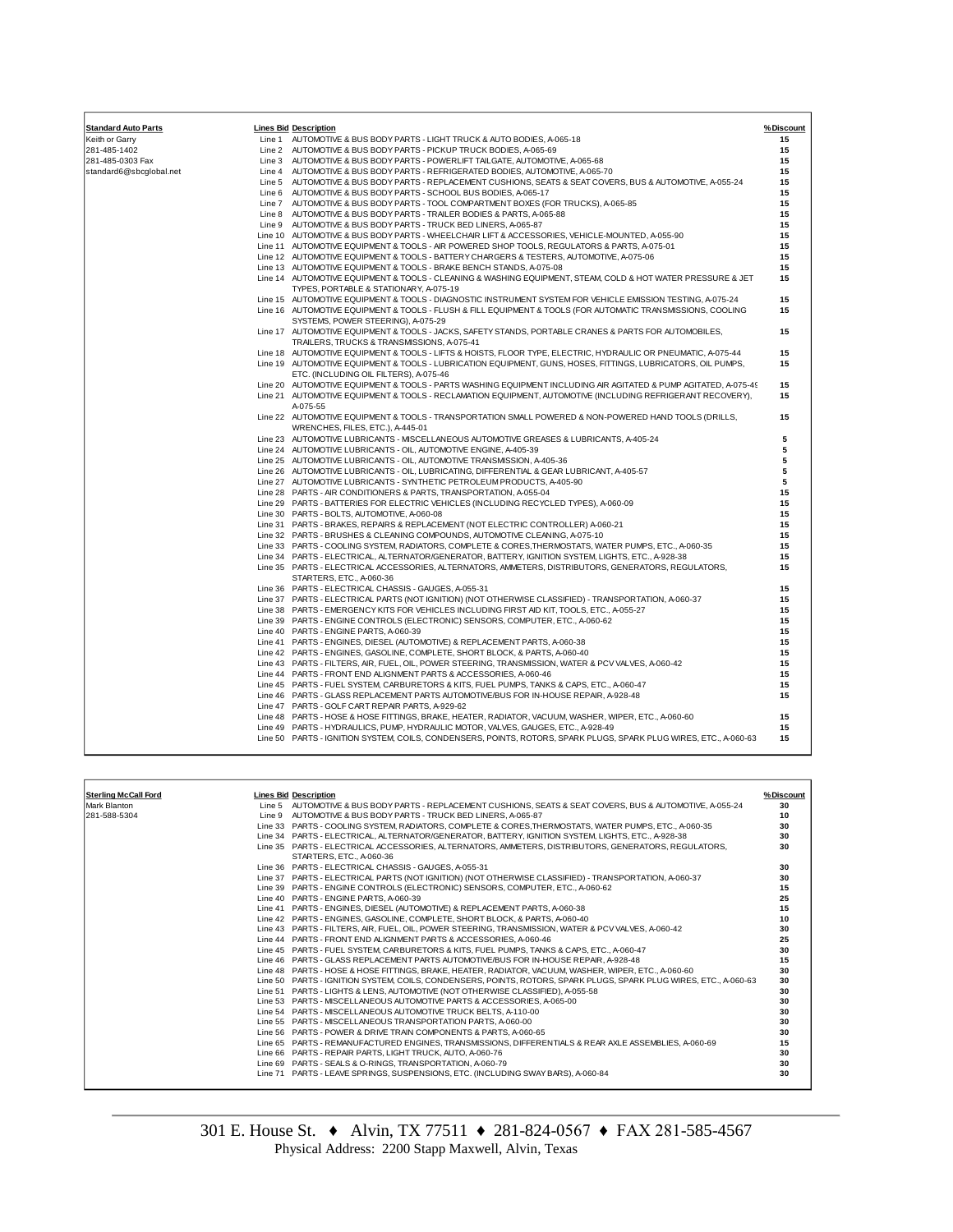| <b>Sterling McCall Ford (Continued)</b> | <b>Lines Bid Description</b>                                                      | %Discount |
|-----------------------------------------|-----------------------------------------------------------------------------------|-----------|
|                                         | Line 72 PARTS - STEERING COMPONENTS & PARTS, A-060-86                             | 15        |
|                                         | Line 73 PARTS - SUSPENSION, AXLES, SPRINGS, STEERING, ETC., A-928-76              | 15        |
|                                         | Line 74 PARTS - TRANSMISSION, MAIN, TRANSFER CASE, CHAIN & FINAL DRIVES, A-928-85 | 15        |
|                                         | Line 77 PARTS - WHEEL BEARINGS & SEALS, A-060-95                                  | 25        |
|                                         |                                                                                   |           |

| Sun Coast Resources, Inc. | <b>Lines Bid Description</b>                                                                                           | %Discount       |
|---------------------------|------------------------------------------------------------------------------------------------------------------------|-----------------|
| Lisa Moore                | Line 23 AUTOMOTIVE LUBRICANTS - MISCELLANEOUS AUTOMOTIVE GREASES & LUBRICANTS, A-405-24                                | $\mathbf{0}$    |
| 713-429-6702              | Line 24 AUTOMOTIVE LUBRICANTS - OIL, AUTOMOTIVE ENGINE, A-405-39                                                       | 0               |
|                           | Line 80 AUTOMOTIVE/BUS FUELS - Gasoline, A-405-15. *Unleaded, rated at 87.0 Octane or higher                           | $0.0327 + OPIS$ |
|                           | Line 81 AUTOMOTIVE/BUS FUELS - Fuel Oil, Diesel, A-405-09. *ULS Diesel (Clear) Ultra Low Sulfur Diesel (15 ppm sulfur) | $0.0378 + OPIS$ |
|                           |                                                                                                                        |                 |

| <b>Thomas Bus Gulf Coast</b><br>Christopher Lopez<br>713-580-8600<br>713-580-8699 Fax<br>christopher.lopez@strhouston.com | <b>Lines Bid Description</b><br>Line 5 AUTOMOTIVE & BUS BODY PARTS - REPLACEMENT CUSHIONS, SEATS & SEAT COVERS, BUS & AUTOMOTIVE, A-055-24<br>Line 6 AUTOMOTIVE & BUS BODY PARTS - SCHOOL BUS BODIES, A-065-17<br>Line 10 AUTOMOTIVE & BUS BODY PARTS - WHEELCHAIR LIFT & ACCESSORIES, VEHICLE-MOUNTED, A-055-90<br>Line 11 AUTOMOTIVE EQUIPMENT & TOOLS - AIR POWERED SHOP TOOLS. REGULATORS & PARTS, A-075-01<br>Line 12 AUTOMOTIVE EQUIPMENT & TOOLS - BATTERY CHARGERS & TESTERS, AUTOMOTIVE, A-075-06<br>Line 15 AUTOMOTIVE EQUIPMENT & TOOLS - DIAGNOSTIC INSTRUMENT SYSTEM FOR VEHICLE EMISSION TESTING, A-075-24<br>Line 16 AUTOMOTIVE EQUIPMENT & TOOLS - FLUSH & FILL EQUIPMENT & TOOLS (FOR AUTOMATIC TRANSMISSIONS, COOLING<br>SYSTEMS, POWER STEERING), A-075-29<br>Line 17 AUTOMOTIVE EQUIPMENT & TOOLS - JACKS, SAFETY STANDS, PORTABLE CRANES & PARTS FOR AUTOMOBILES,<br>TRAILERS, TRUCKS & TRANSMISSIONS, A-075-41 | %Discount<br>5-50<br>$5 - 50$<br>5-50<br>$5 - 50$<br>5-50<br>25<br>25<br>25 |
|---------------------------------------------------------------------------------------------------------------------------|--------------------------------------------------------------------------------------------------------------------------------------------------------------------------------------------------------------------------------------------------------------------------------------------------------------------------------------------------------------------------------------------------------------------------------------------------------------------------------------------------------------------------------------------------------------------------------------------------------------------------------------------------------------------------------------------------------------------------------------------------------------------------------------------------------------------------------------------------------------------------------------------------------------------------------------|-----------------------------------------------------------------------------|
|                                                                                                                           | Line 18 AUTOMOTIVE EQUIPMENT & TOOLS - LIFTS & HOISTS, FLOOR TYPE, ELECTRIC, HYDRAULIC OR PNEUMATIC, A-075-44<br>Line 19 AUTOMOTIVE EQUIPMENT & TOOLS - LUBRICATION EQUIPMENT, GUNS, HOSES, FITTINGS, LUBRICATORS, OIL PUMPS,<br>ETC. (INCLUDING OIL FILTERS), A-075-46                                                                                                                                                                                                                                                                                                                                                                                                                                                                                                                                                                                                                                                              | 25<br>55-65                                                                 |
|                                                                                                                           | Line 20 AUTOMOTIVE EQUIPMENT & TOOLS - PARTS WASHING EQUIPMENT INCLUDING AIR AGITATED & PUMP AGITATED, A-075-49<br>Line 21 AUTOMOTIVE EQUIPMENT & TOOLS - RECLAMATION EQUIPMENT, AUTOMOTIVE (INCLUDING REFRIGERANT RECOVERY),<br>A-075-55                                                                                                                                                                                                                                                                                                                                                                                                                                                                                                                                                                                                                                                                                            | 25<br>25                                                                    |
|                                                                                                                           | Line 22 AUTOMOTIVE EQUIPMENT & TOOLS - TRANSPORTATION SMALL POWERED & NON-POWERED HAND TOOLS (DRILLS,<br>WRENCHES, FILES, ETC.), A-445-01                                                                                                                                                                                                                                                                                                                                                                                                                                                                                                                                                                                                                                                                                                                                                                                            | 25                                                                          |
|                                                                                                                           | Line 23 AUTOMOTIVE LUBRICANTS - MISCELLANEOUS AUTOMOTIVE GREASES & LUBRICANTS, A-405-24<br>Line 24 AUTOMOTIVE LUBRICANTS - OIL, AUTOMOTIVE ENGINE, A-405-39                                                                                                                                                                                                                                                                                                                                                                                                                                                                                                                                                                                                                                                                                                                                                                          | 25<br>25                                                                    |
|                                                                                                                           | Line 25 AUTOMOTIVE LUBRICANTS - OIL, AUTOMOTIVE TRANSMISSION, A-405-36<br>Line 26 AUTOMOTIVE LUBRICANTS - OIL, LUBRICATING, DIFFERENTIAL & GEAR LUBRICANT, A-405-57                                                                                                                                                                                                                                                                                                                                                                                                                                                                                                                                                                                                                                                                                                                                                                  | 25<br>25                                                                    |
|                                                                                                                           | Line 27 AUTOMOTIVE LUBRICANTS - SYNTHETIC PETROLEUM PRODUCTS, A-405-90<br>Line 28 PARTS - AIR CONDITIONERS & PARTS, TRANSPORTATION, A-055-04                                                                                                                                                                                                                                                                                                                                                                                                                                                                                                                                                                                                                                                                                                                                                                                         | 25<br>25                                                                    |
|                                                                                                                           | Line 29 PARTS - BATTERIES FOR ELECTRIC VEHICLES (INCLUDING RECYCLED TYPES), A-060-09<br>Line 31 PARTS - BRAKES, REPAIRS & REPLACEMENT (NOT ELECTRIC CONTROLLER) A-060-21                                                                                                                                                                                                                                                                                                                                                                                                                                                                                                                                                                                                                                                                                                                                                             | $0 - 30$<br>25                                                              |
|                                                                                                                           | Line 33 PARTS - COOLING SYSTEM, RADIATORS, COMPLETE & CORES, THERMOSTATS, WATER PUMPS, ETC., A-060-35                                                                                                                                                                                                                                                                                                                                                                                                                                                                                                                                                                                                                                                                                                                                                                                                                                | 25                                                                          |
|                                                                                                                           | Line 34 PARTS - ELECTRICAL, ALTERNATOR/GENERATOR, BATTERY, IGNITION SYSTEM, LIGHTS, ETC., A-928-38<br>Line 35 PARTS - ELECTRICAL ACCESSORIES, ALTERNATORS, AMMETERS, DISTRIBUTORS, GENERATORS, REGULATORS,<br>STARTERS, ETC., A-060-36                                                                                                                                                                                                                                                                                                                                                                                                                                                                                                                                                                                                                                                                                               | 25<br>25                                                                    |
|                                                                                                                           | Line 36 PARTS - ELECTRICAL CHASSIS - GAUGES, A-055-31                                                                                                                                                                                                                                                                                                                                                                                                                                                                                                                                                                                                                                                                                                                                                                                                                                                                                | 25                                                                          |
|                                                                                                                           | Line 37 PARTS - ELECTRICAL PARTS (NOT IGNITION) (NOT OTHERWISE CLASSIFIED) - TRANSPORTATION, A-060-37<br>Line 38 PARTS - EMERGENCY KITS FOR VEHICLES INCLUDING FIRST AID KIT, TOOLS, ETC., A-055-27                                                                                                                                                                                                                                                                                                                                                                                                                                                                                                                                                                                                                                                                                                                                  | 25<br>25                                                                    |
|                                                                                                                           | Line 39 PARTS - ENGINE CONTROLS (ELECTRONIC) SENSORS, COMPUTER, ETC., A-060-62                                                                                                                                                                                                                                                                                                                                                                                                                                                                                                                                                                                                                                                                                                                                                                                                                                                       | 25                                                                          |
|                                                                                                                           | Line 40 PARTS - ENGINE PARTS, A-060-39<br>Line 41 PARTS - ENGINES, DIESEL (AUTOMOTIVE) & REPLACEMENT PARTS, A-060-38                                                                                                                                                                                                                                                                                                                                                                                                                                                                                                                                                                                                                                                                                                                                                                                                                 | 25<br>25                                                                    |
|                                                                                                                           | Line 42 PARTS - ENGINES, GASOLINE, COMPLETE, SHORT BLOCK, & PARTS, A-060-40<br>Line 43 PARTS - FILTERS, AIR, FUEL, OIL, POWER STEERING, TRANSMISSION, WATER & PCV VALVES, A-060-42                                                                                                                                                                                                                                                                                                                                                                                                                                                                                                                                                                                                                                                                                                                                                   | 30<br>60                                                                    |
|                                                                                                                           | Line 44 PARTS - FRONT END ALIGNMENT PARTS & ACCESSORIES, A-060-46                                                                                                                                                                                                                                                                                                                                                                                                                                                                                                                                                                                                                                                                                                                                                                                                                                                                    | 25                                                                          |
|                                                                                                                           | Line 45 PARTS - FUEL SYSTEM, CARBURETORS & KITS, FUEL PUMPS, TANKS & CAPS, ETC., A-060-47                                                                                                                                                                                                                                                                                                                                                                                                                                                                                                                                                                                                                                                                                                                                                                                                                                            | 25                                                                          |
| <b>Thomas Bus Gulf Coast (Continued)</b>                                                                                  | <b>Lines Bid Description</b>                                                                                                                                                                                                                                                                                                                                                                                                                                                                                                                                                                                                                                                                                                                                                                                                                                                                                                         | %Discount                                                                   |
|                                                                                                                           | Line 46 PARTS - GLASS REPLACEMENT PARTS AUTOMOTIVE/BUS FOR IN-HOUSE REPAIR, A-928-48                                                                                                                                                                                                                                                                                                                                                                                                                                                                                                                                                                                                                                                                                                                                                                                                                                                 | 30                                                                          |
|                                                                                                                           | Line 54 PARTS - MISCELLANEOUS AUTOMOTIVE TRUCK BELTS, A-110-00<br>Line 55 PARTS - MISCELLANEOUS TRANSPORTATION PARTS, A-060-00                                                                                                                                                                                                                                                                                                                                                                                                                                                                                                                                                                                                                                                                                                                                                                                                       | 25<br>25                                                                    |
|                                                                                                                           | Line 56 PARTS - POWER & DRIVE TRAIN COMPONENTS & PARTS, A-060-65                                                                                                                                                                                                                                                                                                                                                                                                                                                                                                                                                                                                                                                                                                                                                                                                                                                                     | 25                                                                          |
|                                                                                                                           | Line 57 PARTS - RADIO, AWFM TRANSMITTERS & DIGITAL BROADCAST A-725-09<br>Line 58 PARTS - RADIO, ANTENNAS & ACCESSORIES (RADIO ONLY), BRACKETS, MASTS, MOUNTS, ROTATORS, STANDOFFS, ETC.                                                                                                                                                                                                                                                                                                                                                                                                                                                                                                                                                                                                                                                                                                                                              | 20<br>20                                                                    |
|                                                                                                                           | A-725-12<br>Line 59 PARTS - RADIO, TWO-WAY RADIO RECEIVERS, TRANSMITTERS, TRANSCEIVERS: MOBILE & BASE STATION (AUDIO                                                                                                                                                                                                                                                                                                                                                                                                                                                                                                                                                                                                                                                                                                                                                                                                                 | 20                                                                          |
|                                                                                                                           | <b>TRANSFER) A-725-78</b><br>Line 60 PARTS - RADIO, TWO-WAY RADIO SUPPLIES, PARTS & ACCESSORIES A-725-82                                                                                                                                                                                                                                                                                                                                                                                                                                                                                                                                                                                                                                                                                                                                                                                                                             | 20                                                                          |
|                                                                                                                           | Line 61 PARTS - RADIO, MISCELLANEOUS RADIO PARTS & SUPPLIES A-725-00                                                                                                                                                                                                                                                                                                                                                                                                                                                                                                                                                                                                                                                                                                                                                                                                                                                                 | 20                                                                          |
|                                                                                                                           | Line 65 PARTS - REMANUFACTURED ENGINES, TRANSMISSIONS, DIFFERENTIALS & REAR AXLE ASSEMBLIES, A-060-69                                                                                                                                                                                                                                                                                                                                                                                                                                                                                                                                                                                                                                                                                                                                                                                                                                | 25                                                                          |
|                                                                                                                           | Line 67 PARTS - REPAIR PARTS, SCHOOL BUS, A-060-77<br>Line 68 PARTS - SAFETY BELTS & RESTRAINT SYSTEMS, A-055-08                                                                                                                                                                                                                                                                                                                                                                                                                                                                                                                                                                                                                                                                                                                                                                                                                     | 25<br>25                                                                    |
|                                                                                                                           | Line 69 PARTS - SEALS & O-RINGS, TRANSPORTATION, A-060-79                                                                                                                                                                                                                                                                                                                                                                                                                                                                                                                                                                                                                                                                                                                                                                                                                                                                            | 25                                                                          |
|                                                                                                                           | Line 71 PARTS - LEAVE SPRINGS, SUSPENSIONS, ETC. (INCLUDING SWAY BARS), A-060-84<br>Line 72 PARTS - STEERING COMPONENTS & PARTS, A-060-86                                                                                                                                                                                                                                                                                                                                                                                                                                                                                                                                                                                                                                                                                                                                                                                            | 25<br>25                                                                    |
|                                                                                                                           | Line 73 PARTS - SUSPENSION, AXLES, SPRINGS, STEERING, ETC., A-928-76                                                                                                                                                                                                                                                                                                                                                                                                                                                                                                                                                                                                                                                                                                                                                                                                                                                                 | 25                                                                          |
|                                                                                                                           | Line 74 PARTS - TRANSMISSION, MAIN, TRANSFER CASE, CHAIN & FINAL DRIVES, A-928-85                                                                                                                                                                                                                                                                                                                                                                                                                                                                                                                                                                                                                                                                                                                                                                                                                                                    | 25                                                                          |
|                                                                                                                           | Line 75 PARTS - TRANSMISSIONS, STANDARD & AUTOMATIC (INCLUDING CLUTCH ASSEMBLIES & PARTS), A-060-94<br>Line 76 PARTS - UPHOLSTERY SUPPLIES & FABRICS FOR IN-HOUSE REPAIR A-928-91                                                                                                                                                                                                                                                                                                                                                                                                                                                                                                                                                                                                                                                                                                                                                    | 25<br>15                                                                    |
|                                                                                                                           | Line 77 PARTS - WHEEL BEARINGS & SEALS, A-060-95                                                                                                                                                                                                                                                                                                                                                                                                                                                                                                                                                                                                                                                                                                                                                                                                                                                                                     | 25                                                                          |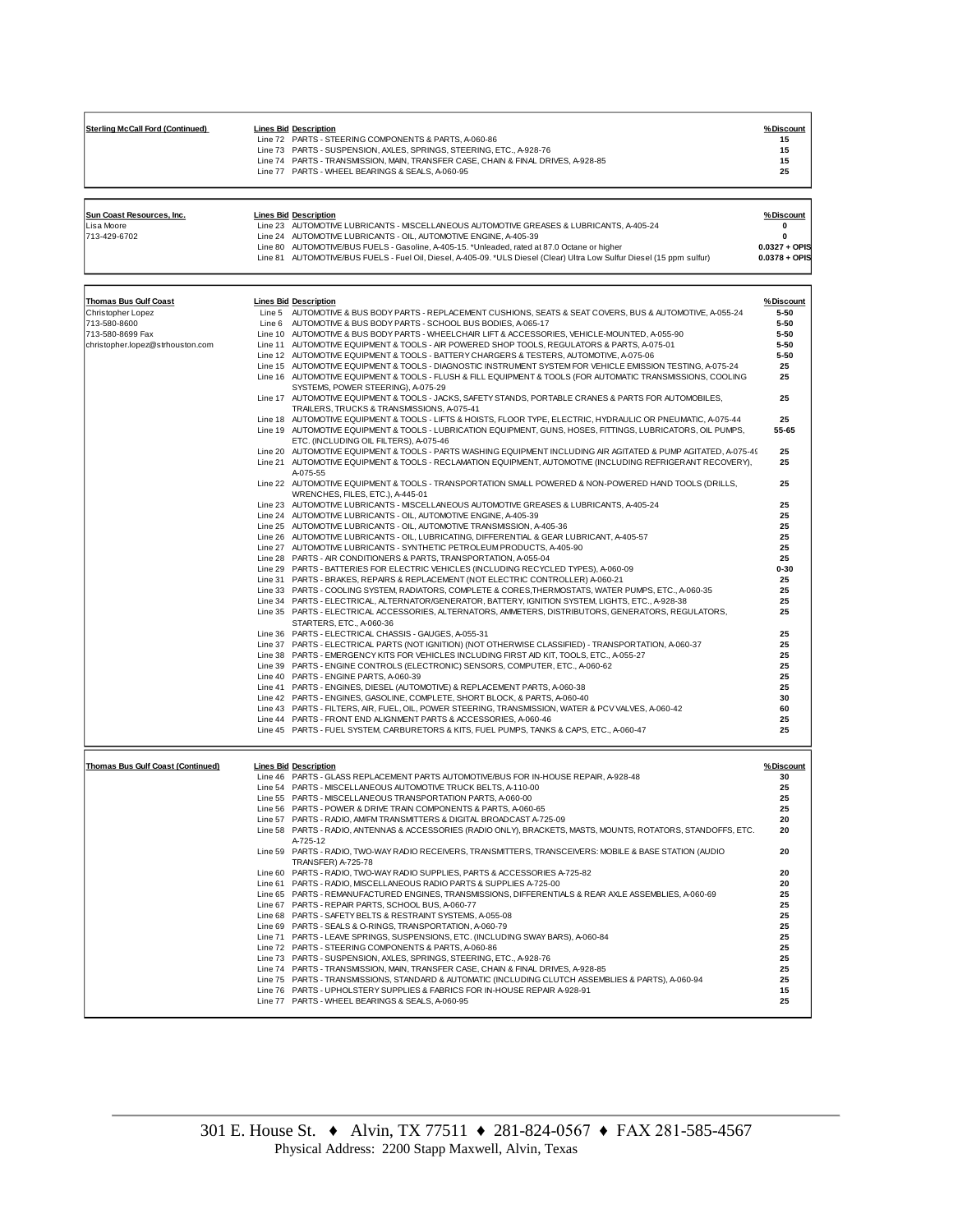| Line 19 AUTOMOTIVE EQUIPMENT & TOOLS - LUBRICATION EQUIPMENT, GUNS, HOSES, FITTINGS, LUBRICATORS, OIL PUMPS,<br>Ron Wade, Rusty Dotson, Alex Avila<br>10<br>ETC. (INCLUDING OIL FILTERS), A-075-46<br>Line 48 PARTS - HOSE & HOSE FITTINGS, BRAKE, HEATER, RADIATOR, VACUUM, WASHER, WIPER, ETC., A-060-60<br>281-331-1600<br>10<br>10<br>Line 48 PARTS - HOSE & HOSE FITTINGS, BRAKE, HEATER, RADIATOR, VACUUM, WASHER, WIPER, ETC., A-060-60<br>281-331-1732 Fax<br>sales@tmhvd.com<br>Line 52 PARTS - MISCELLANEOUS AUTOMOTIVE HOSES & ACCESSORIES, A-460-00<br>10 | Tubing & Metric Hydraulics, Inc. | <b>Lines Bid Description</b>                                           | % Discount |
|-----------------------------------------------------------------------------------------------------------------------------------------------------------------------------------------------------------------------------------------------------------------------------------------------------------------------------------------------------------------------------------------------------------------------------------------------------------------------------------------------------------------------------------------------------------------------|----------------------------------|------------------------------------------------------------------------|------------|
|                                                                                                                                                                                                                                                                                                                                                                                                                                                                                                                                                                       |                                  |                                                                        |            |
|                                                                                                                                                                                                                                                                                                                                                                                                                                                                                                                                                                       |                                  |                                                                        |            |
|                                                                                                                                                                                                                                                                                                                                                                                                                                                                                                                                                                       |                                  |                                                                        |            |
|                                                                                                                                                                                                                                                                                                                                                                                                                                                                                                                                                                       |                                  |                                                                        |            |
|                                                                                                                                                                                                                                                                                                                                                                                                                                                                                                                                                                       |                                  |                                                                        |            |
|                                                                                                                                                                                                                                                                                                                                                                                                                                                                                                                                                                       |                                  | Line 53 PARTS - MISCELLANEOUS AUTOMOTIVE PARTS & ACCESSORIES, A-065-00 | 10         |
|                                                                                                                                                                                                                                                                                                                                                                                                                                                                                                                                                                       |                                  |                                                                        |            |

832-767-2131 832-203-7289 Fax

**Turbo Supply Lines Bid Description % Discount** Juany Guerra Line 40 PARTS - ENGINE PARTS, A-060-39 **0**

| Unique Truck Equipment | <b>Lines Bid Description</b>                                                                                                                          | %Discount |
|------------------------|-------------------------------------------------------------------------------------------------------------------------------------------------------|-----------|
| Rvan DeWard            | Line 7 AUTOMOTIVE & BUS BODY PARTS - TOOL COMPARTMENT BOXES (FOR TRUCKS), A-065-85                                                                    | 0         |
| 616-531-8868 Ext. 1333 | Line 11 AUTOMOTIVE EQUIPMENT & TOOLS - AIR POWERED SHOP TOOLS, REGULATORS & PARTS, A-075-01                                                           | 0         |
| 616-531-3163 Fax       | Line 12 AUTOMOTIVE EQUIPMENT & TOOLS - BATTERY CHARGERS & TESTERS, AUTOMOTIVE, A-075-06                                                               |           |
|                        | Line 13 AUTOMOTIVE EQUIPMENT & TOOLS - BRAKE BENCH STANDS, A-075-08                                                                                   | 0         |
|                        | Line 14 AUTOMOTIVE EQUIPMENT & TOOLS - CLEANING & WASHING EQUIPMENT, STEAM, COLD & HOT WATER PRESSURE & JET<br>TYPES. PORTABLE & STATIONARY, A-075-19 | $\bf{0}$  |
|                        | Line 15 AUTOMOTIVE EQUIPMENT & TOOLS - DIAGNOSTIC INSTRUMENT SYSTEM FOR VEHICLE EMISSION TESTING, A-075-24                                            | $\bf{0}$  |
|                        | Line 16 AUTOMOTIVE EQUIPMENT & TOOLS - FLUSH & FILL EQUIPMENT & TOOLS (FOR AUTOMATIC TRANSMISSIONS, COOLING<br>SYSTEMS, POWER STEERING), A-075-29     | 0         |
|                        | Line 17 AUTOMOTIVE EQUIPMENT & TOOLS - JACKS, SAFETY STANDS, PORTABLE CRANES & PARTS FOR AUTOMOBILES,<br>TRAILERS. TRUCKS & TRANSMISSIONS, A-075-41   | 0         |

| Unique Truck Equipment. (Continued) | <b>Lines Bid Description</b>                                                                                                              | % Discount  |
|-------------------------------------|-------------------------------------------------------------------------------------------------------------------------------------------|-------------|
|                                     | Line 18 AUTOMOTIVE EQUIPMENT & TOOLS - LIFTS & HOISTS, FLOOR TYPE, ELECTRIC, HYDRAULIC OR PNEUMATIC, A-075-44                             | 0           |
|                                     | Line 20 AUTOMOTIVE EQUIPMENT & TOOLS - PARTS WASHING EQUIPMENT INCLUDING AIR AGITATED & PUMP AGITATED, A-075-49                           | $\mathbf 0$ |
|                                     | Line 21 AUTOMOTIVE EQUIPMENT & TOOLS - RECLAMATION EQUIPMENT, AUTOMOTIVE (INCLUDING REFRIGERANT RECOVERY),<br>A-075-55                    | $\Omega$    |
|                                     | Line 22 AUTOMOTIVE EQUIPMENT & TOOLS - TRANSPORTATION SMALL POWERED & NON-POWERED HAND TOOLS (DRILLS,<br>WRENCHES, FILES, ETC.), A-445-01 | 0           |
|                                     | Line 32 PARTS - BRUSHES & CLEANING COMPOUNDS, AUTOMOTIVE CLEANING, A-075-10                                                               |             |
|                                     | Line 38 PARTS - EMERGENCY KITS FOR VEHICLES INCLUDING FIRST AID KIT, TOOLS, ETC., A-055-27                                                |             |
|                                     | Line 44 PARTS - FRONT END ALIGNMENT PARTS & ACCESSORIES, A-060-46                                                                         |             |
|                                     | Line 52 PARTS - MISCELLANEOUS AUTOMOTIVE HOSES & ACCESSORIES, A-460-00                                                                    |             |
|                                     | Line 53 PARTS - MISCELLANEOUS AUTOMOTIVE PARTS & ACCESSORIES, A-065-00                                                                    |             |
|                                     | Line 55 PARTS - MISCELLANEOUS TRANSPORTATION PARTS, A-060-00                                                                              |             |
|                                     |                                                                                                                                           |             |

| <b>UVC Powersports</b> | <b>Lines Bid Description</b>                                                                                                     | %Discount |
|------------------------|----------------------------------------------------------------------------------------------------------------------------------|-----------|
| Scott Tracy            | Line 2 AUTOMOTIVE & BUS BODY PARTS - PICKUP TRUCK BODIES, A-065-69                                                               | O         |
| 281-824-1198           | Line 8 AUTOMOTIVE & BUS BODY PARTS - TRAILER BODIES & PARTS, A-065-88                                                            | O         |
| 713-242-9102 Fax       | Line 18 AUTOMOTIVE EQUIPMENT & TOOLS - LIFTS & HOISTS, FLOOR TYPE, ELECTRIC, HYDRAULIC OR PNEUMATIC, A-075-44                    |           |
| scott@uvcountry.com    | Line 20 AUTOMOTIVE EQUIPMENT & TOOLS - PARTS WASHING EQUIPMENT INCLUDING AIR AGITATED & PUMP AGITATED, A-075-49                  | O         |
|                        | Line 24 AUTOMOTIVE LUBRICANTS - OIL, AUTOMOTIVE ENGINE, A-405-39                                                                 |           |
|                        | Line 25 AUTOMOTIVE LUBRICANTS - OIL, AUTOMOTIVE TRANSMISSION, A-405-36                                                           |           |
|                        | Line 26 AUTOMOTIVE LUBRICANTS - OIL, LUBRICATING, DIFFERENTIAL & GEAR LUBRICANT, A-405-57                                        |           |
|                        | Line 29 PARTS - BATTERIES FOR ELECTRIC VEHICLES (INCLUDING RECYCLED TYPES), A-060-09                                             |           |
|                        | Line 31 PARTS - BRAKES, REPAIRS & REPLACEMENT (NOT ELECTRIC CONTROLLER) A-060-21                                                 |           |
|                        | Line 34 PARTS - ELECTRICAL, ALTERNATOR/GENERATOR, BATTERY, IGNITION SYSTEM, LIGHTS, ETC., A-928-38                               |           |
|                        | Line 35 PARTS - ELECTRICAL ACCESSORIES, ALTERNATORS, AMMETERS, DISTRIBUTORS, GENERATORS, REGULATORS,<br>STARTERS, ETC., A-060-36 |           |
|                        | Line 36 PARTS - ELECTRICAL CHASSIS - GAUGES, A-055-31                                                                            | O         |
|                        | Line 37 PARTS - ELECTRICAL PARTS (NOT IGNITION) (NOT OTHERWISE CLASSIFIED) - TRANSPORTATION, A-060-37                            |           |
|                        | Line 39 PARTS - ENGINE CONTROLS (ELECTRONIC) SENSORS, COMPUTER, ETC., A-060-62                                                   |           |
|                        | Line 42 PARTS - ENGINES, GASOLINE, COMPLETE, SHORT BLOCK, & PARTS, A-060-40                                                      |           |
|                        | Line 43 PARTS - FILTERS, AIR, FUEL, OIL, POWER STEERING, TRANSMISSION, WATER & PCV VALVES, A-060-42                              |           |
|                        | Line 44 PARTS - FRONT END ALIGNMENT PARTS & ACCESSORIES, A-060-46                                                                |           |
|                        | Line 45 PARTS - FUEL SYSTEM, CARBURETORS & KITS, FUEL PUMPS, TANKS & CAPS, ETC., A-060-47                                        |           |
|                        | Line 47 PARTS - GOLF CART REPAIR PARTS, A-929-62                                                                                 |           |
|                        | Line 49 PARTS - HYDRAULICS, PUMP, HYDRAULIC MOTOR, VALVES, GAUGES, ETC., A-928-49                                                |           |
|                        | Line 50 PARTS - IGNITION SYSTEM, COILS, CONDENSERS, POINTS, ROTORS, SPARK PLUGS, SPARK PLUG WIRES, ETC., A-060-63                | 0         |
|                        | Line 51 PARTS - LIGHTS & LENS, AUTOMOTIVE (NOT OTHERWISE CLASSIFIED), A-055-58                                                   | n         |
|                        | Line 52 PARTS - MISCELLANEOUS AUTOMOTIVE HOSES & ACCESSORIES, A-460-00                                                           | n         |
|                        | Line 53 PARTS - MISCELLANEOUS AUTOMOTIVE PARTS & ACCESSORIES, A-065-00                                                           |           |
|                        | Line 55 PARTS - MISCELLANEOUS TRANSPORTATION PARTS, A-060-00                                                                     |           |
|                        | Line 69 PARTS - SEALS & O-RINGS, TRANSPORTATION, A-060-79                                                                        |           |
|                        | Line 71 PARTS - LEAVE SPRINGS, SUSPENSIONS, ETC. (INCLUDING SWAY BARS), A-060-84                                                 |           |
|                        | Line 72 PARTS - STEERING COMPONENTS & PARTS, A-060-86                                                                            |           |
|                        | Line 73 PARTS - SUSPENSION, AXLES, SPRINGS, STEERING, ETC., A-928-76                                                             |           |
|                        | Line 74 PARTS - TRANSMISSION, MAIN, TRANSFER CASE, CHAIN & FINAL DRIVES, A-928-85                                                |           |
|                        | Line 75 PARTS - TRANSMISSIONS, STANDARD & AUTOMATIC (INCLUDING CLUTCH ASSEMBLIES & PARTS), A-060-94                              | n         |
|                        | Line 77 PARTS - WHEEL BEARINGS & SEALS, A-060-95                                                                                 | n         |
|                        |                                                                                                                                  |           |